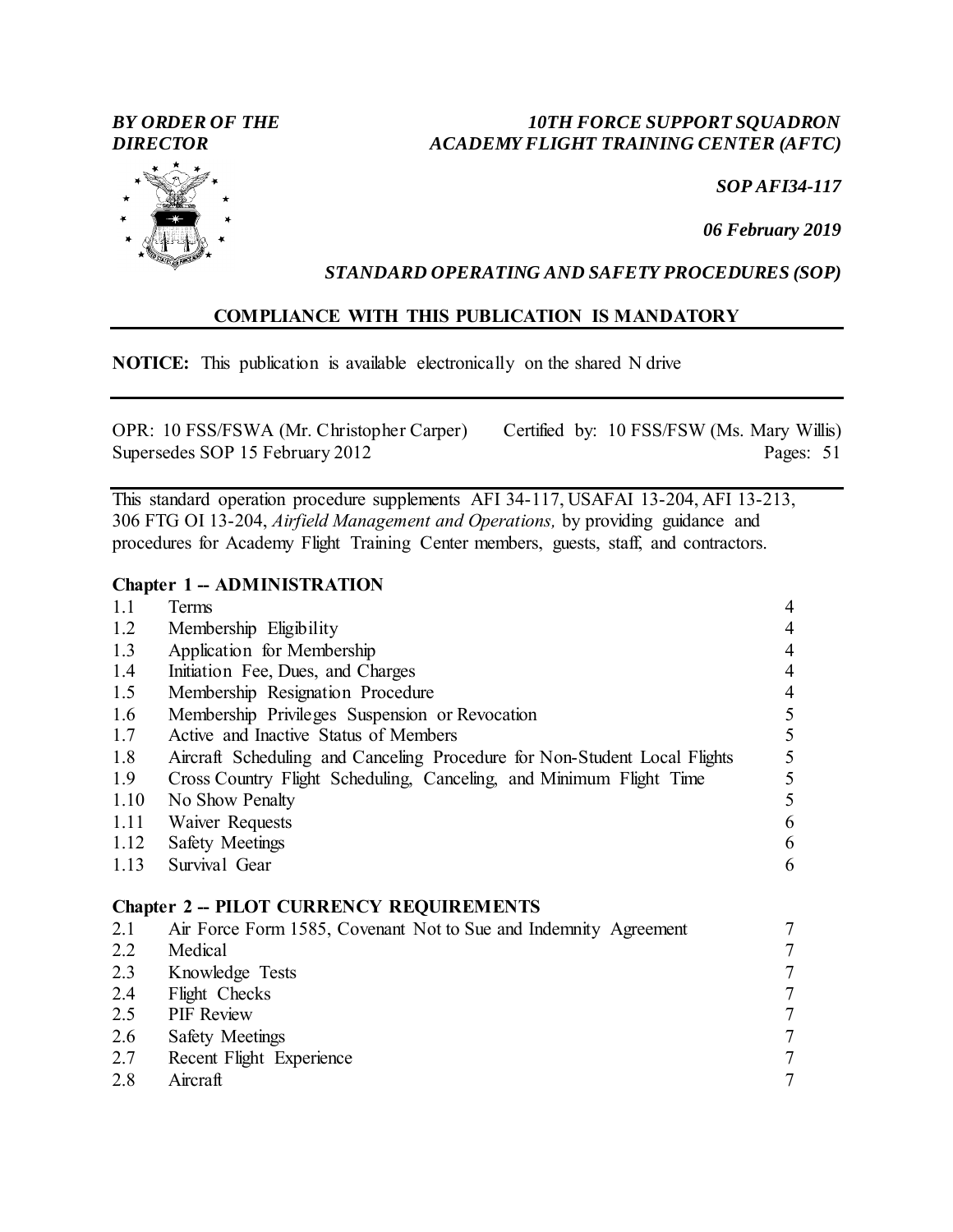|            | <b>Chapter 3 - OPERATIONAL RESTRICITIONS AND LOCAL PROCEDURES</b>                      |          |
|------------|----------------------------------------------------------------------------------------|----------|
| 3.1        | Restrictions and Requirements                                                          | 9        |
| 3.2        | Clearing Authority and Clearance Procedures                                            | 12       |
| 3.3        | VFR Flights at KAFF                                                                    | 12       |
| 3.4        | <b>Lost Communications Procedures</b>                                                  | 13       |
| 3.5        | <b>Lost Procedures</b>                                                                 | 13       |
| 3.6        | Alternate Airfield Procedures                                                          | 13       |
| 3.7        | Weather Recall/Aircraft EGRESS and Evacuation Procedures                               | 13       |
| 3.8        | Flight Time                                                                            | 14       |
| 3.9        | Reimbursements for Fuel Costs                                                          | 14       |
|            | <b>Chapter 4 -- STUDENT TRAINING</b>                                                   |          |
| 4.1        | General                                                                                | 15       |
| 4.2        | Transfer Students                                                                      | 15       |
| 4.3        | Instructor Assignment                                                                  | 15       |
| 4.4        | Training Material and Syllabus                                                         | 15       |
| 4.5        | Ground Training                                                                        | 16       |
| 4.6<br>4.7 | Flight Training<br><b>Student Progress</b>                                             | 16<br>16 |
| 4.8        | <b>Student Records</b>                                                                 | 16       |
| 4.9        | Student Pilot (Private Course) Limitations and Restrictions                            | 17       |
| 4.10       | Approved Student Pilot Cross Country Routes                                            | 17       |
| 4.11       | Scheduling                                                                             | 19       |
|            | <b>Chapter 5 - SAFETY</b>                                                              |          |
| 5.1        | General                                                                                | 21       |
| 5.2        | Ground Safety                                                                          | 21       |
| 5.3        | Children and Passengers                                                                | 21       |
| 5.4        | Air Operations                                                                         | 22       |
| 5.5        | Aircraft Accident/Incident                                                             | 22       |
| 5.6        | Reportable Incidents                                                                   | 22       |
| 5.7        | Unusual Occurrences                                                                    | 23       |
| 5.8        | Unusual Aircraft Characteristics                                                       | 23       |
| 5.9        | Mishap Reporting Messages                                                              | 23       |
|            |                                                                                        |          |
| 6.1        | <b>Chapter 6 - MAINTENANCE PROCEDURES</b><br>Aircraft Flight Report/Maintenance Record | 24       |
| 6.2        | Aircraft Status                                                                        | 24       |
| 6.3        | Grounding Items                                                                        | 24       |
| 6.4        | <b>Standard Maintenance Practices</b>                                                  | 25       |
|            |                                                                                        |          |
|            | <b>Chapter 7 -- FLIGHT INSTRUCTOR RESPONSIBILITIES</b>                                 |          |
| 7.1        | Instructor Responsibilities                                                            | 27       |
| 7.2        | Academy Flight Training Center Records                                                 | 28       |
| 7.3        | Instructor Charges                                                                     | 29       |
| 7.4        | Monitoring of Student Pilots                                                           | 30       |
| 7.5        | Simulated Forced Landings                                                              | 30       |
| 7.6        | Preparation for Stage/Progress Check                                                   | 31       |
| 7.7        | Preparation for the Private Pilot Practical Test                                       | 32       |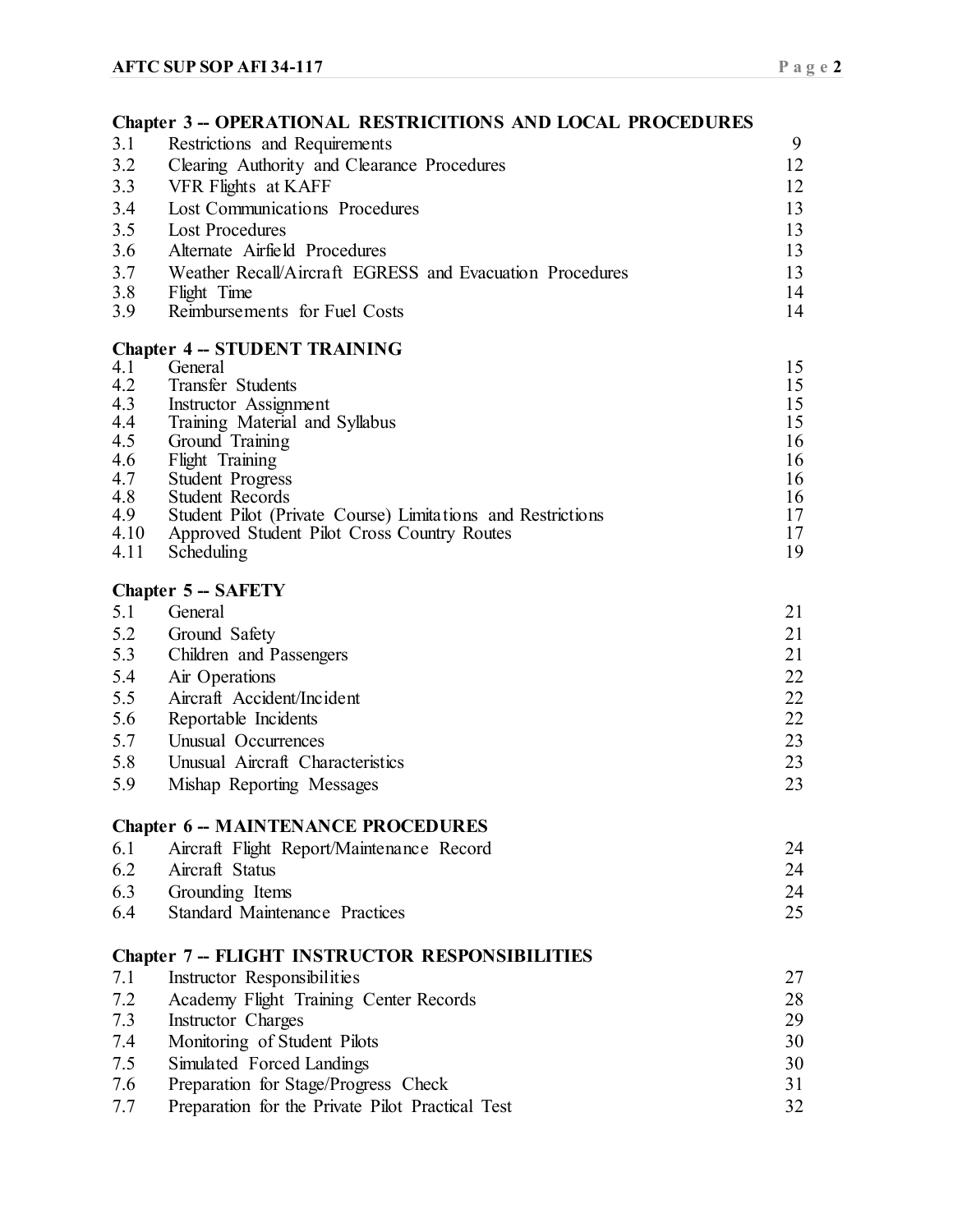| <b>Attachment 1—GROUND OPERATIONS</b>                | 33 |
|------------------------------------------------------|----|
| Attachment 2—LOCAL AREA FLIGHT PROCEDURES            | 38 |
| <b>Attachment 3-RADIO COMMUNICATIONS PHRASEOLOGY</b> | 42 |
| <b>Attachment 4—CHECKOUT REQUIREMENTS FOR PILOTS</b> | 45 |
| <b>Attachment 5—MISHAP REPORTING PROCEDURES</b>      | 47 |
| <b>Attachment 6—OPENING AND CLOSING CHECKLIST</b>    | 49 |
| <b>Attachment 7—ABBREVIATIONS/ACRONYMS</b>           | 50 |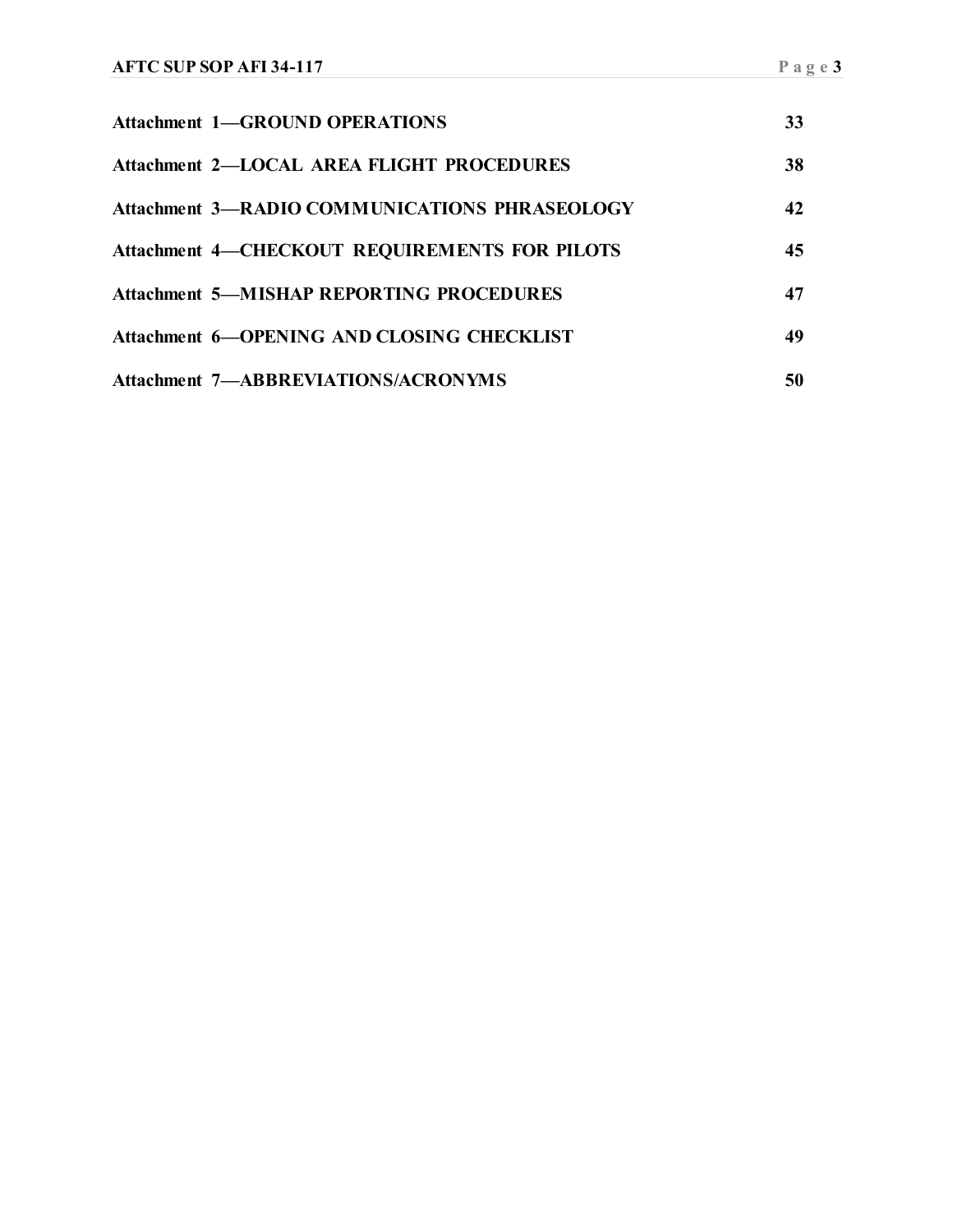## **Chapter 1**

## **Administration**

**1.1 TERMS.** All references to pilot certification and aircraft operations will be as defined by Federal Aviation Regulations (Part 61, 91, 141 and the Airman's Information Manual).

**1.2. MEMBERSHIP ELIGIBILITY.** For membership eligibility, see AFI 34-272.

**1.3. APPLICATION FOR MEMBERSHIP.** Application for membership will be made on AF Form 1710. The manager or his designated representative will explain the aircraft rates, method of scheduling aircraft and instructors, the Pilot Information File (PIF) system, and required knowledge tests to be completed prior to flight. The new member will be informed that he/she is responsible for paying all charges, including monthly dues, whether or not he/she flies. Upon approval of the application, applicants, will be entitled to all privileges and benefits Afforded to active members.

## **1.4. INITIATION FEE, DUES, AND CHARGES.**

 **1.4.1. Initiation Fee.** An initiation fee will be charged unless the member presents a letter of good standing from membership in another military Aero Club at the time of application.

 **1.4.2. Dues and Charges.** The current rate for monthly dues and flying will be posted in the Academy Flight Training Center office.

 **1.4.3. Members**. Members joining on or after the 20th day of the month will not be charged that month's dues. If a member resigns on or before the 19th of the month, the member will not be charged that month's dues.

 **1.4.4. Academy Flight Training Center dues**. Academy Flight Training Center dues will be charged on the 20th of each month. A Credit Card must be given upon joining the Academy Flight Training Center in order for dues to be automatically charged to the member's credit card. Services and purchases must be paid by credit card at the time of purchase or when a service is rendered. These fees pay for the hull and liability insurance for all of the aircraft.

**1.5. MEMBERSHIP RESIGNATION PROCEDURE.** Resignations must be submitted in writing to the manager. A simple handwritten statement or email of resignation will suffice. It must be signed and dated. Resignation becomes effective on the date the written request is received. The manager will issue the departing member a Letter of Good Standing upon receipt of full payment of the final bill if requested by the departing member.

**1.6. MEMBERSHIP PRIVILEGES SUSPENSION OR REVOCATION.** Membership suspension/revocation action will be IAW AFI 34-117 and AFI 34-101. The Academy Flight Training Center manager may suspend a member's privileges at any time for safety of flight issues.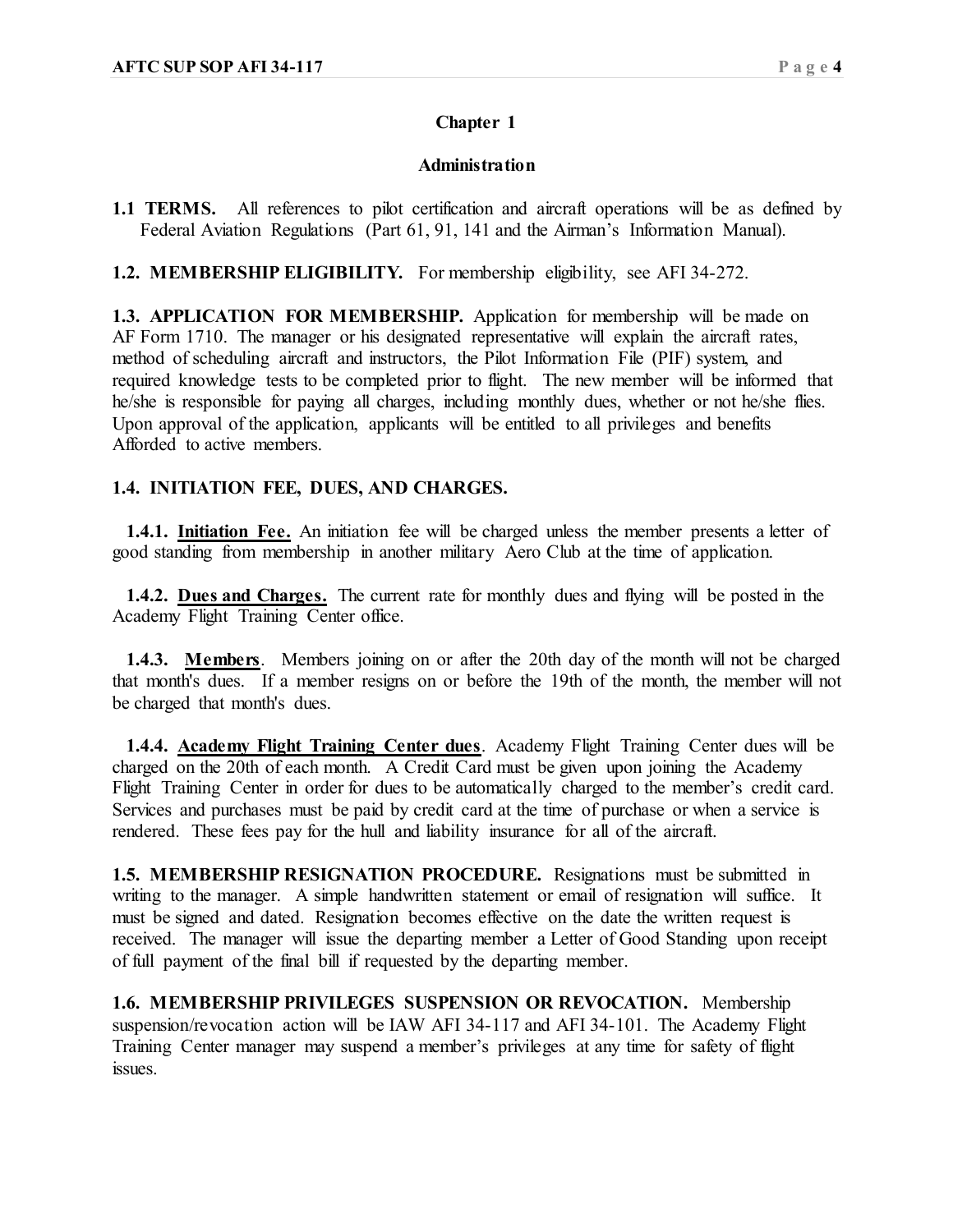**1.7. ACTIVE AND INACTIVE STATUS OF MEMBERS.** A member remains active as long as all required currencies are met and records are up to date and correct. If a member becomes inactive, he/she is on Flight Hold until active status is regained.

## **1.8. AIRCRAFT SCHEDULING AND CANCELING PROCEDURE FOR NON-STUDENT LOCAL FLIGHTS.** (Student flights see chapter four)

**1.8.1. Flight Scheduling.** Flights are scheduled in Flight Circle by the SOF, an instructor or an individual for non-instructional sorties. Flights may be scheduled up to eight days in advance. Flights may be requested up to 14 days in advance with manager approval. To provide maximum availability of aircraft for all Academy Flight Training Center members, aircraft will be scheduled at 0700L (L-local time), 1000L, and 1300L for three hour blocks. The Manager, SOF or Flight Instructor may modify the schedule to permit more efficient scheduling or when training syllabus requires different durations or conditions (i.e. night or cross country). Aircraft may be reassigned if the member does not show within 15 minutes of their scheduled time.

 **1.8.2. Flight Cancellation.** Cancellation will be accepted without charge no later than 1500L the day prior to the scheduled flight, unless weather, official duty, emergency, or other valid reasons exist as determined by the Manager.

## **1.9. CROSS-COUNTRY FLIGHT SCHEDULING, CANCELING AND MINIMUM FLIGHT TIME.**

 **1.9.1. Flight Scheduling and Approval Procedure.** Cross country flights may be requested up to two calendar months in advance by submitting an AF Form 1583. Approval by the Manager will be on a case-by-case basis. A primary point of contact (phone number and address where member will be staying) needs to be included on the request.

 **1.9.2. Flight Cancellation.** Cancellation of confirmed cross-country reservations will be accepted without charge no later than two days prior to the scheduled departure date. Cancellation after these deadlines may be accepted without charge if weather, official duty, emergency, or other valid reasons exist as determined by the manager.

 **1.9.3. Minimum Flying Time.** Minimum flying time for all aircraft is 2 hours per day while aircraft is off base.

**1.9.4. Aircraft rental prices are "WET."** Members will be reimbursed for fuel purchases at the Academy Flight Training Center rate, reference paragraph 3.9 of this document for more details.

## **1.10. NO SHOW PENALTY.**

 **1.10.1.** Dual flight no-shows, late shows (15 min after scheduled time), or late cancellations without a valid excuse will be charged a minimum of one hour of instructor and one hour of aircraft time unless the flight instructor feels the lesson can be completed in the time remaining. For certificated pilots, no-shows not cancelled the day prior will be charged one hour of aircraft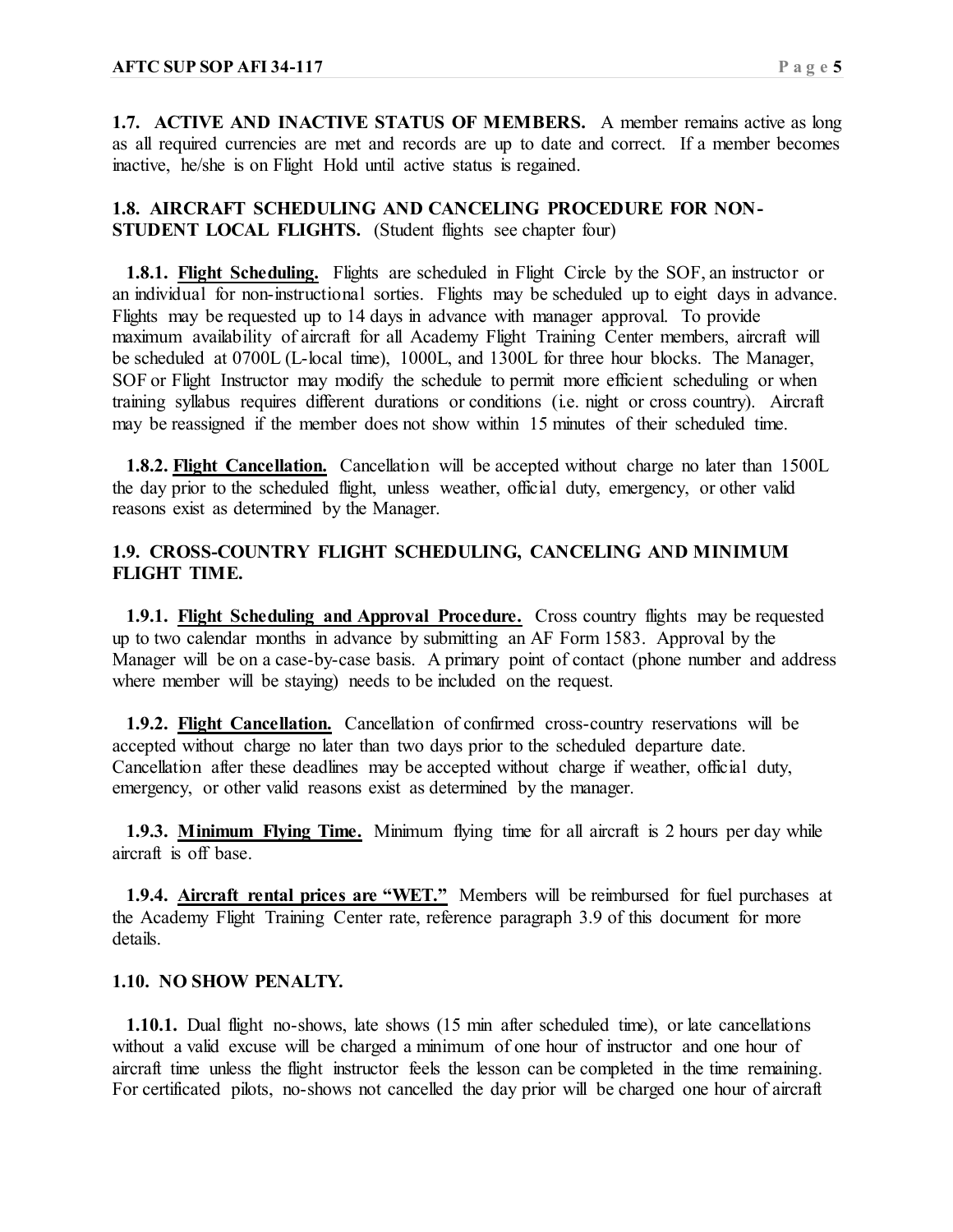time for the first instance and the scheduled duration for subsequent no-shows. Members may appeal no-show charges in writing to the manager.

 **1.10.2.** Charge for a late cancellation or no-show for a cross-country flight is two hours at the aircraft rate.

**1.11. WAIVER REQUESTS.** The Academy Flight Training Center manager or Chief Flight Instructor is the waiver authority for requirements and restrictions directed by the Academy Flight Training Center in this SOP.

**1.12. SAFETY MEETINGS.** Monthly safety meetings are normally held on the third Tuesday of each month with a make-up scheduled on the following second Saturday at 1000L at building 9222 (AFTC) and on the Wednesday following the third Tuesday in Arnold Hall for cadets. Attendance is mandatory (see chapter 5 for details).

## **1.13. SURVIVAL GEAR.**

 **1.13.1. Personal.** Each pilot is responsible for their personal survival gear, appropriate to the season, and for that of each passenger in the aircraft.

 **1.13.2. Aircraft.** The Academy Flight Training Center provides a survival kit for each aircraft. The contents of this kit are posted in the aircraft book. Additional survival kits for mountain flying are available upon request.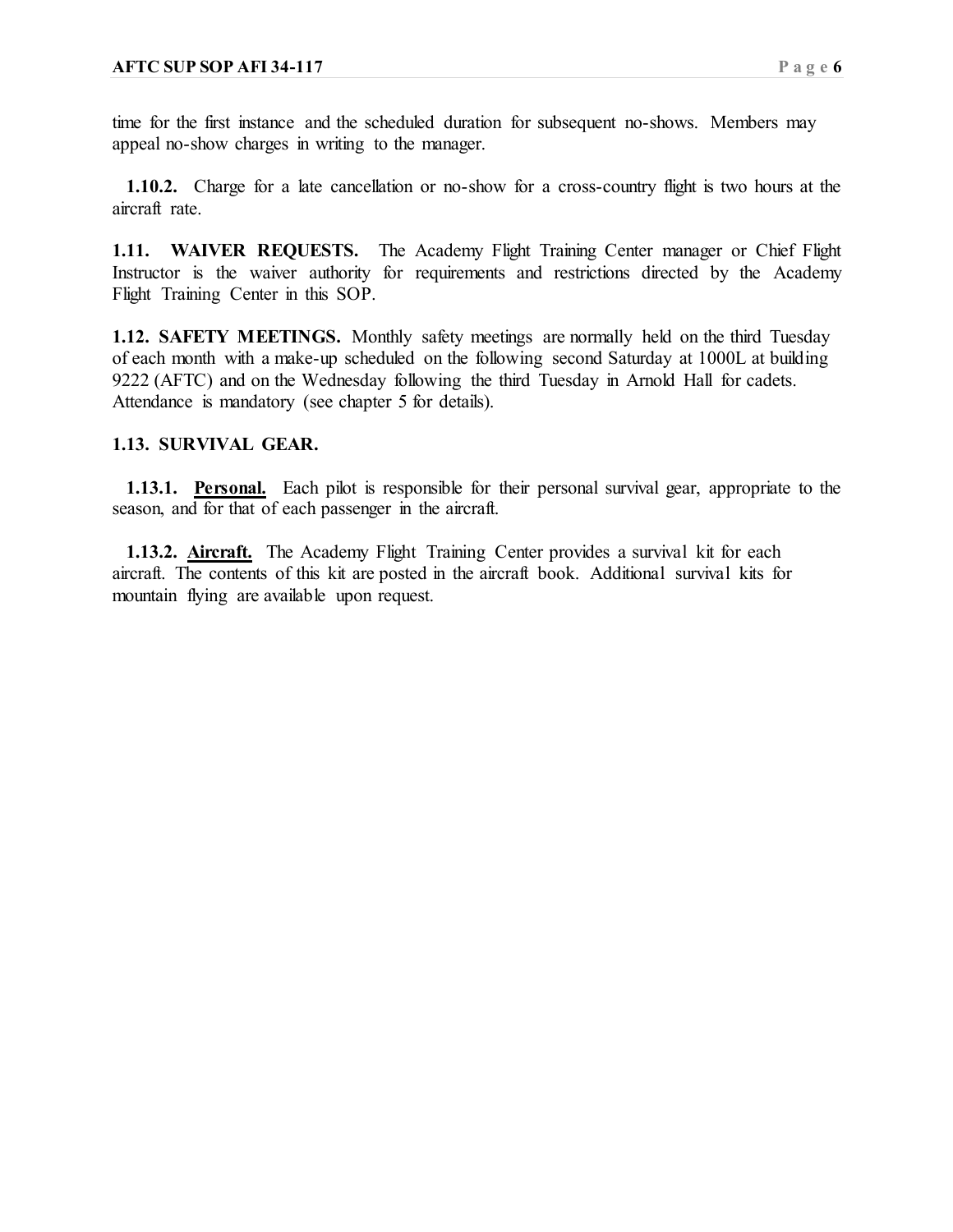## **Chapter 2**

## **PILOT CURRENCY REQUIREMENTS**

## **2.1. AIR FORCE FORM 1585, COVENANT NOT TO SUE AND INDEMNITY**

**AGREEMENT.** Each occupant of an Academy Flight Training Center aircraft must have completed the AF Form 1585 within the last 365 days IAW AFI 34-117, chapter 4, Para 4.6.5. If a passenger is flown on a sortie away from home station (KAFF), the AF Form 1585 will be completed and forwarded to the Academy Flight Training Center **prior to flight** via fax [(719) 333-6423] or other electronic means. Contact the Academy Flight Training Center at (719) 333- 4423 to confirm clearance and receipt of the AF Form 1585.

**2.2. MEDICAL.** The pilot of an Academy Flight Training Center aircraft must have a valid medical certificate IAW 14 CFR Part 61.23 when acting as pilot in command.

**2.3. KNOWLEDGE TESTS.** The pilot must meet the requirements detailed in AFI 34-117.

**2.4. FLIGHT CHECKS.** Initial and annual standardization flight checks must be completed and current IAW AFI 34-117, chapter 4.

**2.5. PIF REVIEW.** Pilots must review the PIF prior to flight.

**2.6. SAFETY MEETINGS.** Members must meet the attendance requirements of AFI 34-117, chapter 4 paragraph 4.1. Exceptions can only be granted by the Academy Flight Training Center Manager.

**2.7. RECENT FLIGHT EXPERIENCE.** Recent pilot general, night, and instrument experience must be IAW 14 CFR Part 61 and AFI 34-117, chapter 4 which are more restrictive for less experienced pilots.

## **2.8. AIRCRAFT.**

**2.8.1. Knowledge Tests.** Separate knowledge tests (each has an open and closed book) are required for different aircraft classes. Aircraft tests are good as long as the pilot stays current, and will be reviewed during each annual standardization check. All required knowledge tests must be completed and graded prior to completion of AF Form 1584 (Academy Flight Training Center Standardization Record). Minimum passing grade is 80% and the test will be corrected to 100%. A score of less than 80% will require retesting.

 **2.8.2. Flight Checks**. An initial flight check is required for all aircraft. The annual standardization flight check will be accomplished in the most complex aircraft in which the pilot maintains currency.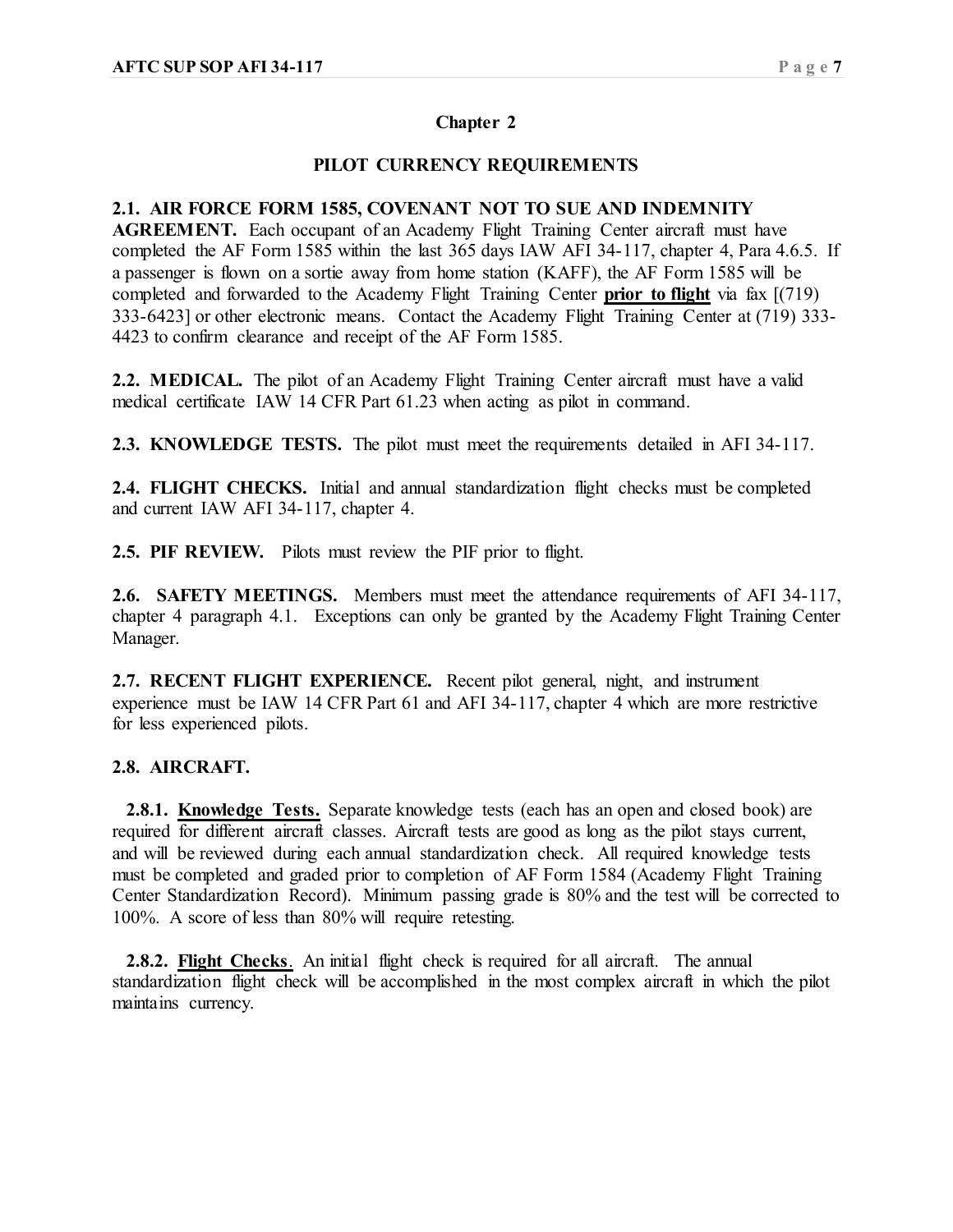**2.8.3. Flight Currency**. Currency will be maintained IAW AFI 34-117 Chapter 4. Pilots, regardless of number of pilot hours, who have not made **3** takeoffs and landings in a particular make and model aircraft within the preceding **6** months, must accomplish a re-currency check for that make and model aircraft, as well as retake the appropriate closed book aircraft exam. If a pilot has not made **3** takeoffs and landings in the past 6 months in the same make and model aircraft, they are non-current and required to take a standardization check to include demonstration of proficiency with the local area departure and arrival procedures. Additionally, pilots must accomplish an aircraft knowledge test to regain currency. If a member has gone noncurrent for over one year, they will be required to accomplish a standardization check including all arrival and departure procedures and take the local, standardization and aircraft tests.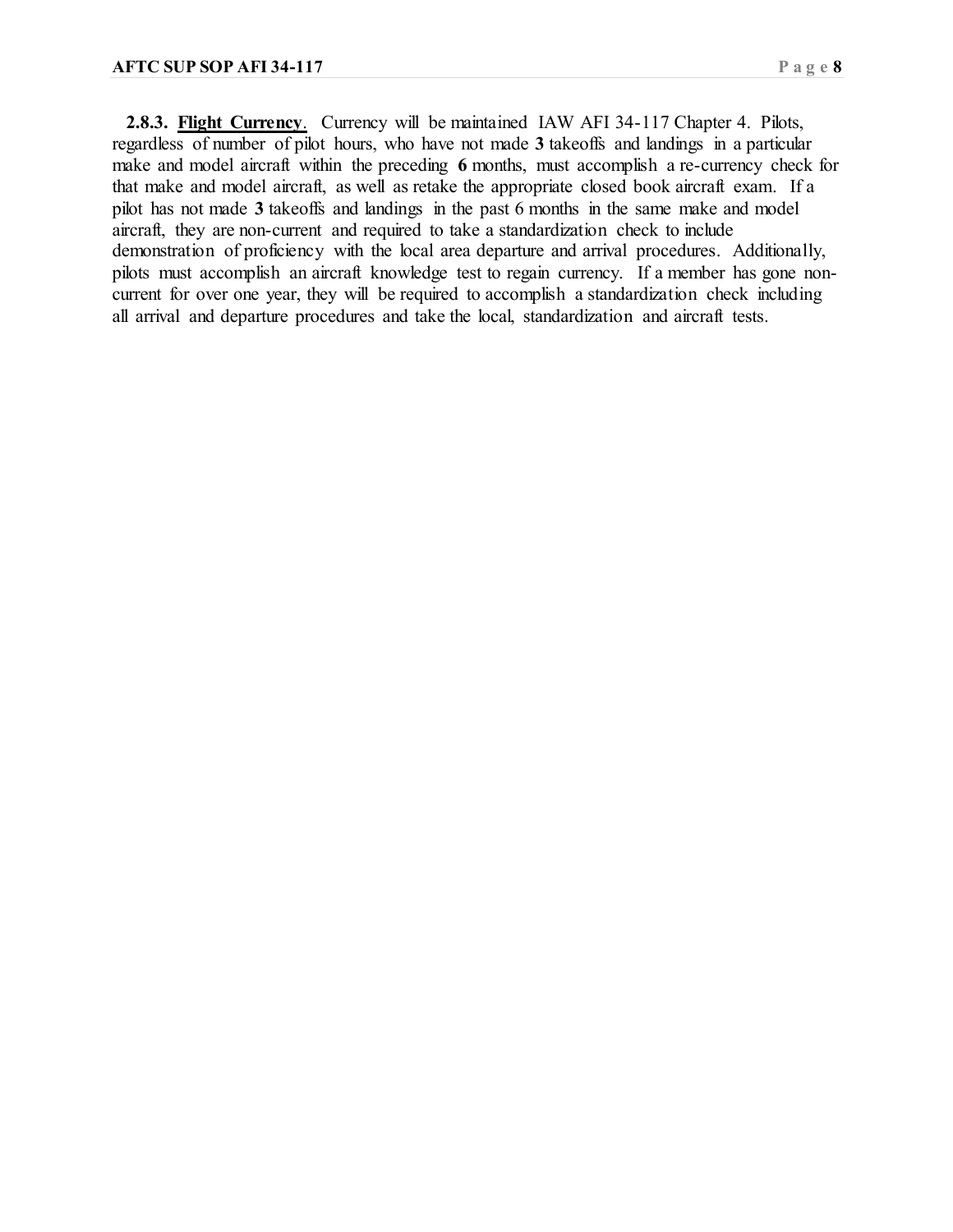## **Chapter 3**

## **OPERATIONAL RESTRICTIONS AND LOCAL AREA PROCEDURES**

**3.1. RESTRICTIONS AND REQUIREMENTS.** The following flight restrictions are in addition to those stated in AFI 34-117:

 **3.1.1. Hours of Operation.** The USAF Academy Airfield (KAFF) can be used for daytime VFR flying activity from official sunrise to official sunset. The control tower hours of operation for controlled operations will be based on the flying schedules of 306 FTG aircraft. No aircraft will takeoff or land between official sunset and official sunrise. Aircraft may begin taxiing at sunrise and up to sunset. Academy Flight Training Center Management reserves the right to tailor Academy Flight Training Center hours as necessary.

 **3.1.2. Local Flying Area.** The local flying area is limited to airspace within a seventy-five nautical mile radius from KAFF, excluding mountainous terrain and restricted airspace. A map for reference is available in the flight planning area and maintained in each aircraft logbook.

## **3.1.3. Weather Minimums.**

 **3.1.3.1. Ceiling and Visibility.** Day VFR minimums for the traffic pattern are 1,500 foot ceiling and 3 miles visibility. Day VFR flights outside the KAFF traffic pattern require a 2,000 foot ceiling and 5 miles visibility. Night VFR minimums are 2,500 foot ceiling and 5 miles visibility.

 **3.1.3.2. Wind Limitations.** For takeoffs maximum reported surface wind is 30 knots. If the wind is greater than 30 knots, takeoffs will be suspended and landings will be as soon as practicable. Maximum forecast wind is 35 knots provided that current winds are 30 knots or less and a suitable alternate is available where the winds are forecast to be 30 knots or less during the flight period. Maximum crosswind component is 15 knots for all C-172 aircraft and 20 knots for DA-20 aircraft and includes gusts. Maximum tailwind component is 5 knots for all aircraft. Cease taxiing when winds exceed 35 knots including gusts.

 **3.1.3.3. Density Altitude.** When the DA is 9,000 feet or above takeoffs will be suspended for all 160 horsepower C-172s. When DA is 10,000 feet or higher, takeoffs will be suspended for all 180 horsepower aircraft. Takeoff data will be computed for all aircraft IAW FARs and aircraft POH prior to each flight. **The DA restrictions apply to both departure and destination airfields.**

 **3.1.3.4. Runway Condition Reading.** A minimum RCR of "Wet" or 12 (1-17 scale) is required for takeoffs and landings (at any airport). No takeoffs and landings are allowed when the crosswind component exceeds the RCR (e.g. RCR 12 - 12 knot crosswind).

**3.1.3.5.** Wind Chill Temperature. Operations will cease when the WCT is  $-20^{\circ}$  F or below.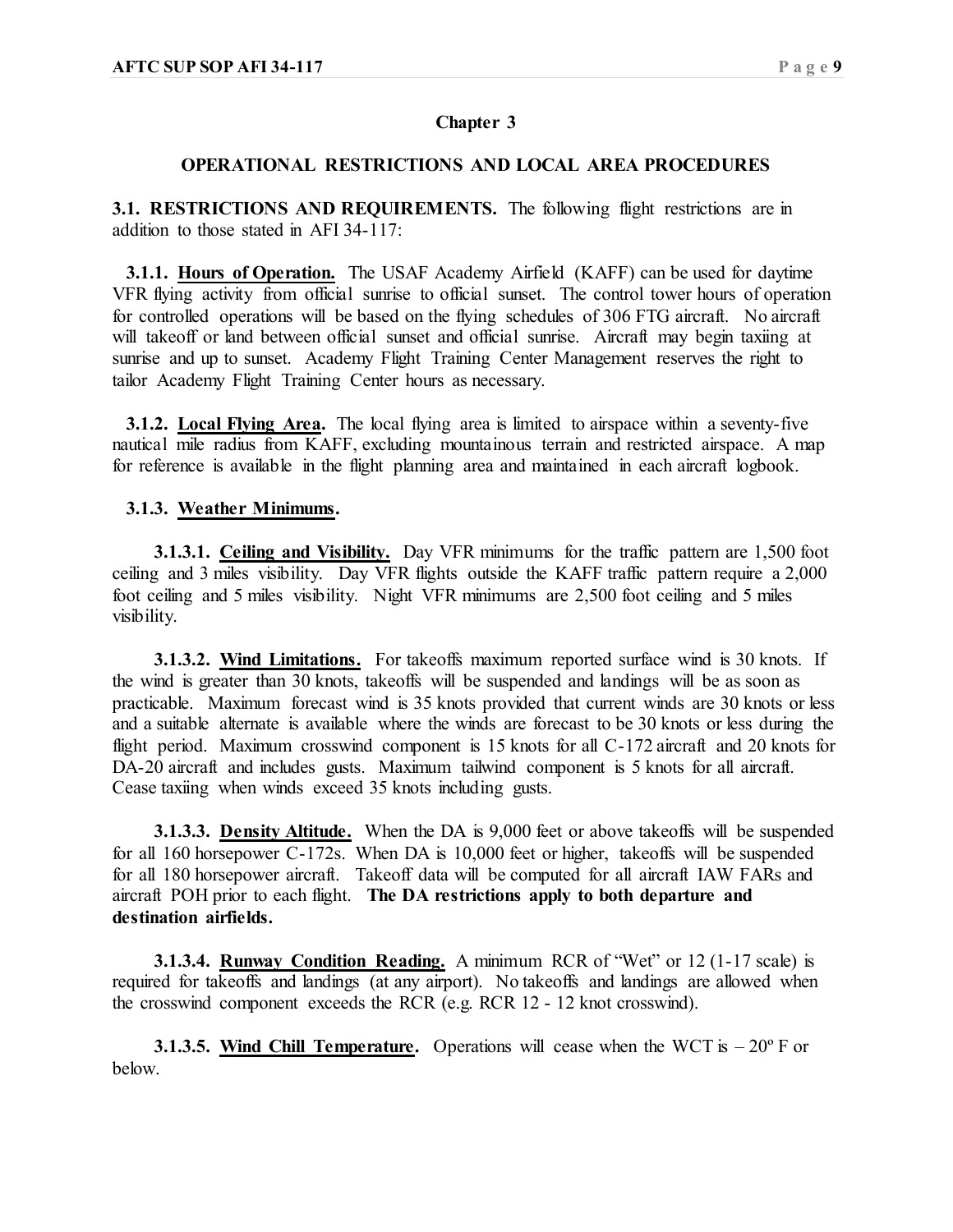**3.1.3.6. Lightning.** No aircraft will takeoff at the KAFF airfield if a thunderstorm or lightning is reported at or within 10 NM of the airfield or the intended flight path. If lightning is reported at or within 5 NM, flight line operations will cease. 306 FTG Commander may grant approval for flight operations when a thunderstorm or lightning is between 5 NM and 10 NM as long as such weather is not expected to move towards the airfield and is not producing adverse local effects. If taxiing or on landing rollout and lightning is called within 10 NM aircraft should taxi directly to the hangers. Crews should secure aircraft in hangars as soon as possible to minimize exposure to lightning. If you are unable to return to KAFF, monitor Eagle Traffic (121.95 MHz) for instructions from the SOF. If no instructions are received, divert to KCOS or KFLY. Plan your recovery at KAFF once the lightning has moved beyond the 10 NM radius. Aircraft established in the pattern may land as long as lightning is not within 5 NM and SOF approval is granted.

 **3.1.3.7. Turbulence.** Operations will cease with forecast or reported severe turbulence.

 **3.1.4. Night Flights.** Reference AFI 34-117, paragraph 4.17.2. Night flights are not authorized to or from KAFF. If an aircraft is flown off station for a night flight, it is the PIC's responsibility to file a FAA flight plan at the field from which he/she is operating. Arrangements must be made to return the aircraft to KAFF within two hours of field opening, weather permitting. Aircraft book and keys will be returned to the Academy Flight Training Center. If the PIC is unable to get the aircraft back to KAFF, additional charges may be incurred. **To operate outside of the airport environment pilots must be on an instrument flight plan and instrument current; instructors must be night current and instrument qualified if conducting an approved syllabus sortie.**

**3.1.5. Instruction Flight Rules Flights.** Pilots IFR flight plans must depart the Academy VFR and pick up IFR service while airborne or activate through electronic means. They may obtain IFR clearance via telephone or from Springs Approach or Academy Tower on the radio.

 **3.1.6. Mountain Flights.** AFI 34-117 requires Academy Flight Training Center managers to establish a mountain flying training program. Pilots will not fly over mountainous terrain (see map referenced in 3.1.2) until this training is satisfactorily completed and documented. This course will consist of a minimum ground school, to be taught out of the Colorado Mountain Flying Course Book, additional references and time may be spent if necessary. The flight portion of the mountain flying course will consist of a flight with landings at a minimum of three mountain airports. Training at other than the Academy Flight Training Center requires Academy Flight Training Center Manager approval to be accepted. Only C-172 aircraft equipped with 180 horsepower engines or greater are cleared for flight over mountainous areas. All mountain aircraft regardless of number of seats, are restricted to 2 persons on board when flying in mountainous terrain. **Maximum Density Altitude restrictions for all airfields of intended use are the same as paragraph 3.1.3.3 of this chapter and will not waived for any reason.**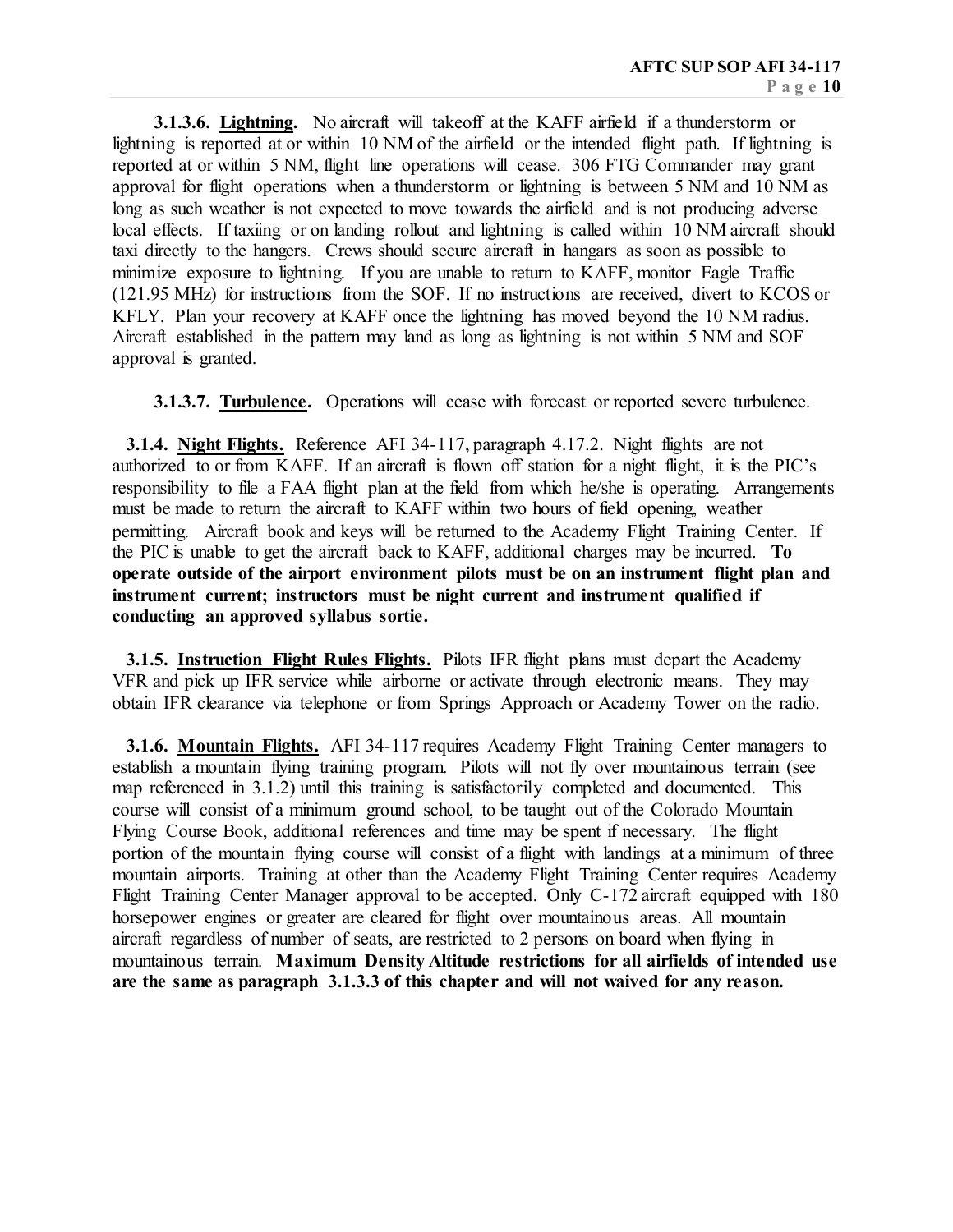**3.1.6.1.** The following mountain passes will not be used by Academy Flight Training Center Aircraft:

> **3.1.6.1.1.** Independence Pass – 12, 093 feet **3.1.6.1.2.** Mosquito Pass – 13,185 feet **3.1.6.1.3.** Cinnamon Pass – 12,598 feet **3.1.6.1.4.** Cottonwood Pass – 12,126 feet **3.1.6.1.5.** Halfmoon Pass – 12,728 feet **3.1.6.1.6.** Tin Cup Pass – 12,154 feet **3.1.6.1.7.** Whiskey Pass – 12, 560 feet

 **3.1.7. Cross Country Flights.** For cross country flights returning to KAFF the same day, the PIC will contact the SOF or manager, prior to departure for KAFF, with ETA and to get updated local weather and airfield conditions.

**3.1.8. Other Restrictions.** Pilots will not fly below 1,000 feet AGL (2,000 feet in designated mountainous terrain) unless required by specific regulation, airspace restriction, for takeoff or landing, or when accomplishing requirements directed by an approved instructional syllabus. Touch and Go Landings are prohibited with more than **2** persons on board any Academy Flight Training Center aircraft. Pilots will not takeoff or land on runways less than 2,000 feet long, or the sum of the aircraft takeoff and landing roll, whichever is greater. All runways used must be a minimum of 50 feet wide. During stop-and-go, or practice short field landings, pilots will avoid heavy braking and ensure there is a **minimum of 2,000 feet** of runway remaining for takeoff. **Landings will be made only on paved runways, a soft surface airfield is prohibited, except in emergencies.** Pilots should not perform straight-in VFR approaches to any non-towered airfield, including KAFF. Aircraft landing on Runway 16L will not turn off on Runway 08/26, unless directed by **ATC** and at a safe speed. Aircraft landing on Runway 34R will not turn off on Taxiway D, unless directed by ATC and at a safe speed. Normally, Academy Flight Training Center flights will remain east of the Runway 16L/34R extended centerline to the north or south over USAF Academy (USAFA) property. Use of the 16C or 34C will only be done for operational reasons when directed by Academy Tower or when 16L/34R is closed during nontowered operations.

**3.1.8.1. Bird Watch Conditions.** Bird Watch Conditions that may exist are as follows:

**3.1.8.1.1. LOW:** Normal Bird Activity (Occasional Appearance). Low probability of strike.

 **3.1.8.1.2. MODERATE:** Increased Bird Activity. Potential for Strike. No initial takeoffs for Student Solo flights.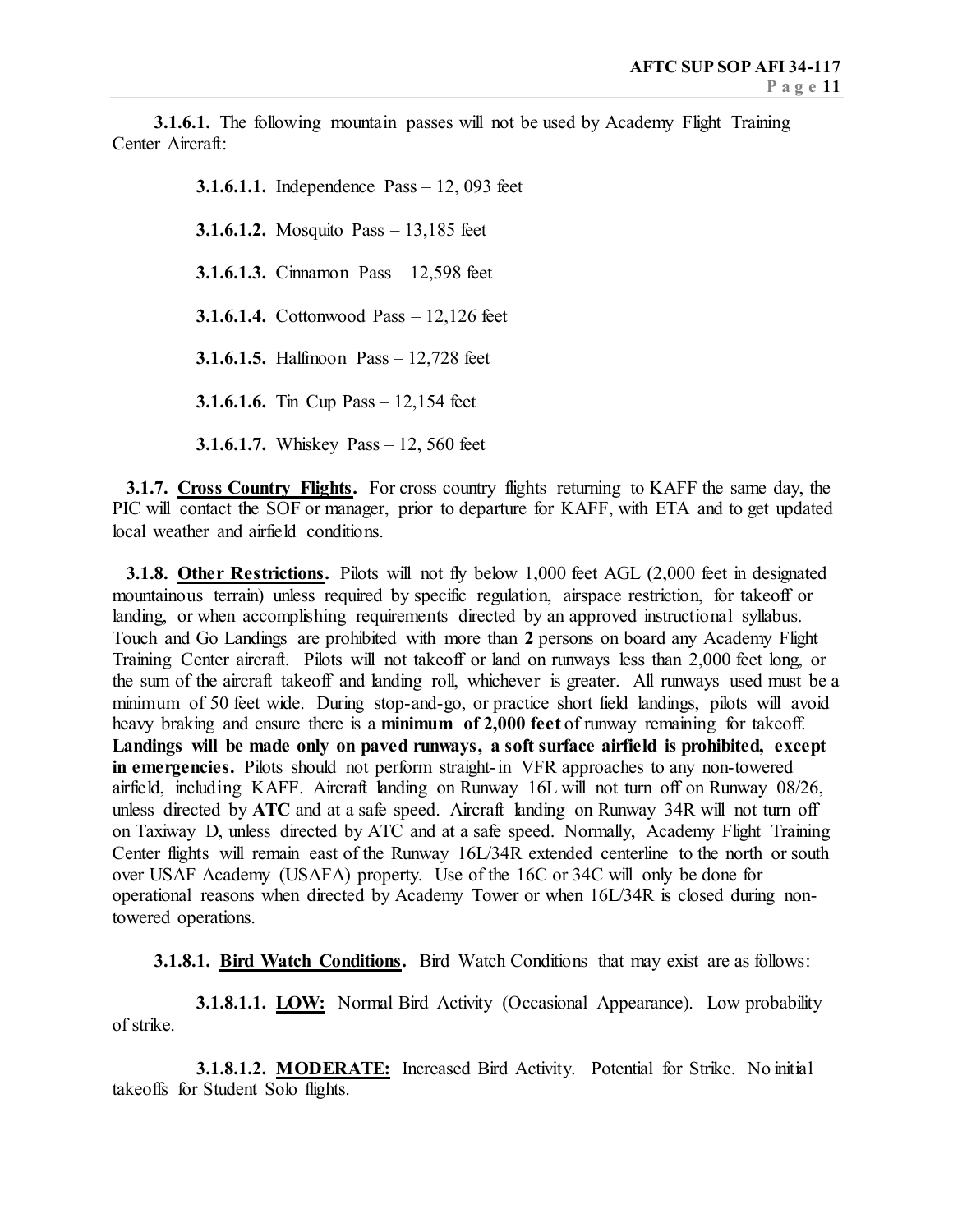**3.1.8.1.3. SEVERE:** High Bird Activity. High probability of strike. No touch gos only initial takeoffs to depart the local area and all aircraft will recover to a full stop.

## **3.2. CLEARING AUTHORITY AND CLEARANCE PROCEDURES.**

 **3.2.1. Academy Flight Training Center SOF.** A SOF will be on duty at the Academy Flight Training Center at the initiation of flying operations when the airfield is uncontrolled and at the termination of flying activities. The 306 FTG Available Commander (FTGA) controls all flying operations on KAFF while the airfield is open. Academy Flight Training Center pilots will follow instructions issued by the 306 FTG SOF.

 **3.2.2. Flight Clearance Procedures.** The following clearance procedures are in addition to those stated in AFI 34-117. A clearing authority will clear each flight departing KAFF. The signature of the clearing authority on the Flight Plan/Flight Clearance Checklist (USAFA Form O-435 or the modified form for dual training flights only) indicates clearance for the flight. For flights from KAFF to outside the local area, an FAA Flight Plan will be filed in addition to the USAFA Form O-435. If a full stop landing is made and the engine is shut down, the PIC will telephone the Academy Flight Training Center SOF with the proposed departure time and ETA for return to KAFF.

## **3.3. VFR FLIGHTS AT KAFF.**

 **3.3.1. KAFF Towered Operations.** The PIC will complete the USAFA Form O-435 and the Academy Flight Training Center clearing authority will clear the flight by signing the USAFA Form O-435. Flights conducted by Flight Instructors in the local area only need to complete the local checklist items, the USAFA Form O-435 is not required. The PIC will file flight plan with the appropriate FSS for all flights to a destination outside the local area. Any remaining destinations after the first stop will be filed, opened, and closed with the appropriate FSS on an FAA flight plan form, for each leg of the flight. One copy of the flight plan covering the entire intended route of flight will be attached to USAFA Form O-435. Pilots should plan to open their flight while airborne with the appropriate FSS or by electronic means. The PIC will close the Flight Plan with the appropriate FSS or through electronic means not later than one hour after landing. If you divert to another location other than filed, **CALL THE ACADEMY FLIGHT TRAINING CENTER MANAGER or SOF**. For a flight to a training area, the pilot will put the practice area in the Training Area Block on the USAFA Form O-435 (e.g. "KAFF- A or B - KAFF"). Academy Flight Training Center has priority in areas Alpha and Bravo. To use additional areas coordinate with the 94 FTS or the 557 FTS Operations Supervisor. During scheduled towered operations the Academy Flight Training Center flying operations will start when the runway is officially open (tower and Base Ops open) unless pre-coordinated with 306 OSS Base Ops. Base Ops must inspect the runways and taxiways prior to airfield operations.

 **3.3.2. KAFF Non-Towered Operations.** Non-towered Operations at KAFF were designed primarily for after duty hours and weekends. At the beginning of the day, prior to flying operations, the runways must be inspected by an Academy Flight Training Center Instructor with Airfield Driving Privileges. PIC of a returning cross-country flight will notify the Academy Flight Training Center SOF of ETA prior to departure for KAFF when the airfield is uncontrolled and get an update on the airfield, weather, and any applicable NOTAMs or TFR.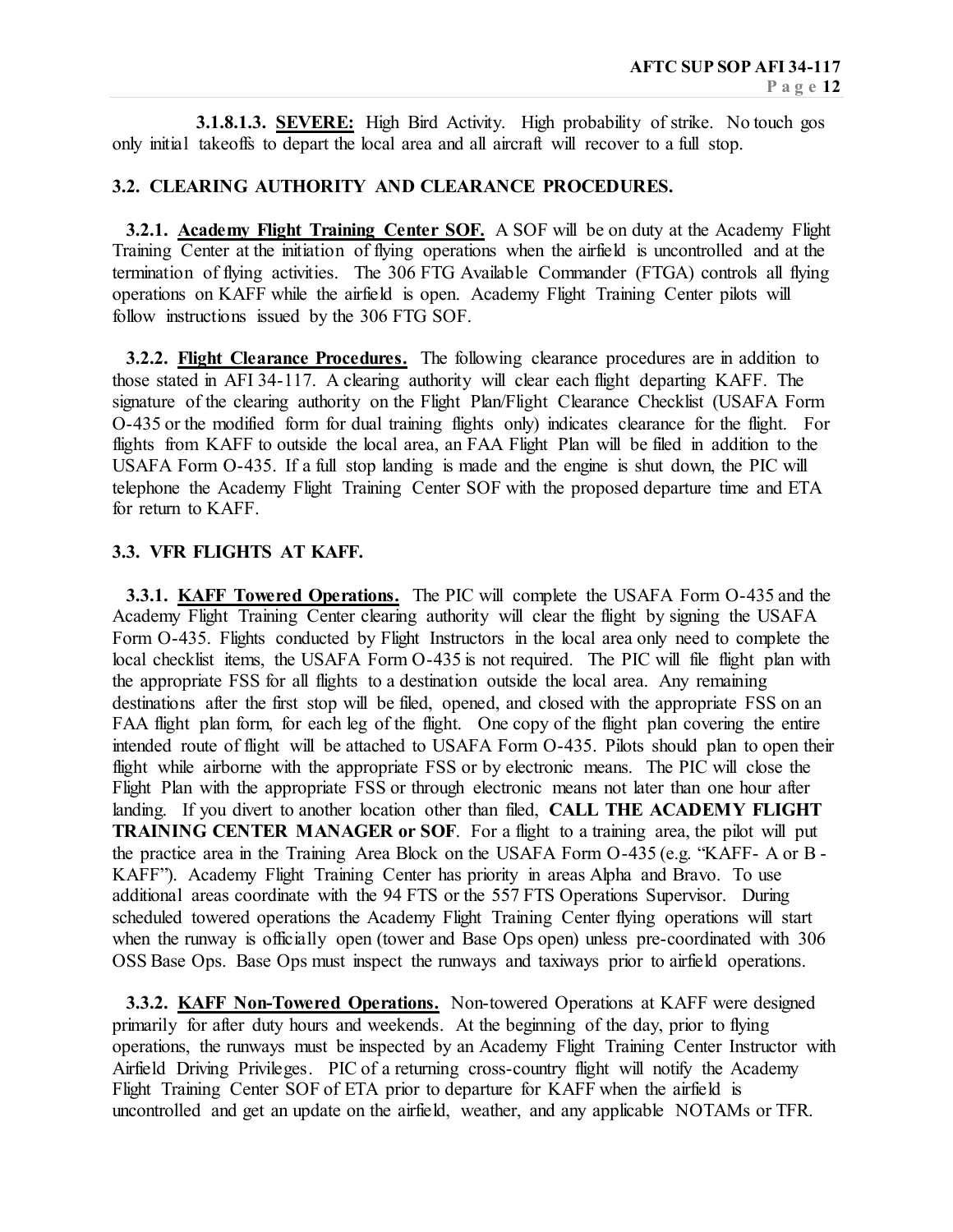**3.4. LOST COMMUNICATIONS PROCEDURES.** In the event of a radio failure, adhere to applicable directives and the Aeronautical Information Manual to the maximum extent possible. Refer to aircraft checklist.

 **3.4.1. At the Academy while holding for takeoff.** Turn the aircraft towards the tower and hold your position until a flashing white light is issued to return to the parking area via the taxiway.

 **3.4.2. While airborne at the Academy.** Set transponder code to 7600. Remain outside Academy Class D airspace until the direction of landing can be determined using established pattern traffic or wind indicators, then maneuver to join the traffic pattern. Turn landing lights on prior to entering the pattern. Monitor Tower frequency and transmit in the blind. In addition, watch for light signals. USE EXTREME CAUTION. WATCH FOR TRAFFIC CONFLICTS.

## **3.5. LOST PROCEDURES.**

**3.5.1. CLIMB/CONSERVE:** Climb to get a better view and conserve fuel. Check for rivers, power lines, roads, towers or other prominent landmarks against your charts. Re-orient yourself, re-establish your course and continue if possible. Set a maximum endurance airspeed (typically best glide) and fuel flow.

**3.5.2. CONFESS:** If you believe that you are lost, do not be afraid to admit that you are lost! Ask Tower, Approach or ARTCC for radar vectors.

 **3.5.3. COMPLY:** Follow instructions provided. Additionally, use radio NAV aids, if able, to pinpoint your position. If totally lost, make an off field landing prior to fuel exhaustion.

**3.6. ALTERNATE AIRFIELD PROCEDURES (Diversion).** When ordered to divert by Academy Tower or the 306 FTG SOF, land at the directed airfield or a self-determined suitable airfield. Contact the Academy Flight Training Center after landing. When conditions require a self-initiated diversion, land at a suitable airfield and contact the Academy Flight Training Center after landing.

## **3.7. WEATHER RECALL AND AIRCRAFT EGRESS PROCEDURES.**

#### **3.7.1. Weather Recall Procedures.**

 **3.7.1.1. Towered Operations**: Normally the 306 FTG SOF initiates the recall with a blanket radio transmission on Eagle Traffic (121.95 MHz) Note: Do not acknowledge this transmission. Aircraft will monitor Eagle frequency while in the assigned training area unless directed otherwise. Aircraft receiving the recall should monitor Eagle traffic frequency and make advisory calls at normal reporting points.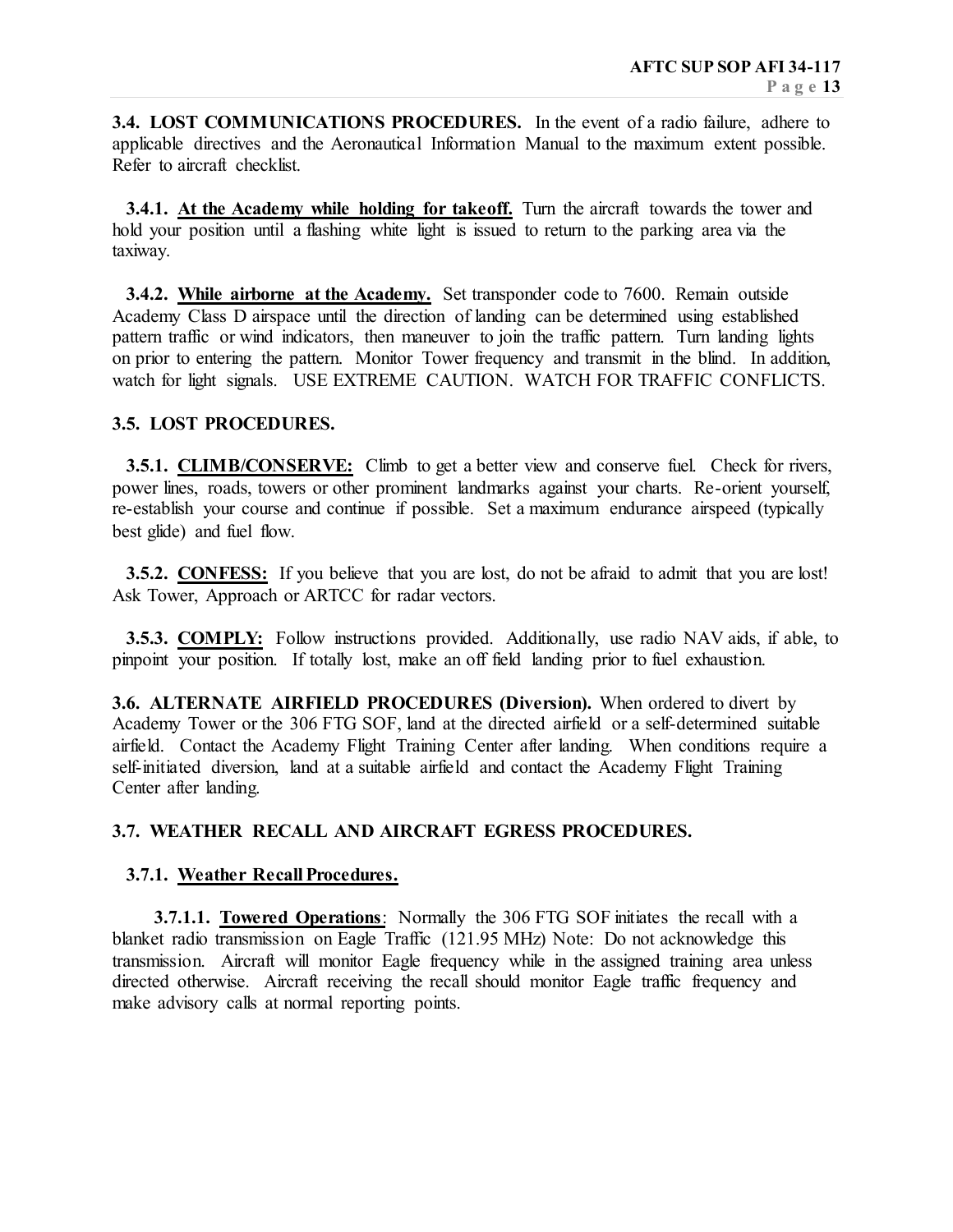**3.7.1.2. Non-Towered Operations**: Academy Flight Training Center aircraft will monitor the KAFF tower frequency (124.15 MHz) in the pattern. When leaving the airfield for the training areas, EAGLE frequency will be used and monitored as in controlled operations. The Academy Flight Training Center SOF will initiate a blanket recall on 124.15 MHz and 121.95 MHz and through airborne aircraft. All aircraft will depart their areas and return to KAFF.

## **3.7.1.3. Plan for a full stop landing**.

 **3.7.2. Aircraft Egress:** If the aircraft must BE egressed, and the engine is running, shut down the engine immediately by pulling the mixture control knob to IDLE CUTOFF and the fuel shutoff knob/selector to the OFF position. Stop the aircraft if it is moving and set the parking brake. Accomplish the remaining steps of the engine shutdown procedure and advise the tower of the situation if time and conditions permit.

**3.8. FLIGHT TIME.** Flight time will be charged according to the Hobbs meter. If the Hobbs meter is inoperative, take the Tachometer time multiplied by 1.2 to calculate flight charges. If any portion of the higher number is visible, the "Time In" reading on the Hobbs will be the higher number. The person accepting an aircraft for flight is responsible for the starting Hobbs reading. If there is a discrepancy, the SOF or Academy Flight Training Center staff must initial the new start reading in the aircraft handbook or on the receipt.

**3.9. REIMBURSMENTS FOR FUEL COSTS.** Anyone purchasing fuel at other airfields will be required to pay for the fuel at the time of fill-up. Get a receipt that reflects the amount of fuel purchased. The Academy Flight Training Center will reimburse you for the amount of fuel purchased (gallons) at the Academy Flight Training Center fuel rate, when presented with a receipt. Do not put fuel on the Academy Flight Training Center account unless you have permission from the Academy Flight Training Center Manager first. If another pilot is using the aircraft after you at COS or another airport you are responsible for paying for the fuel and getting reimbursed.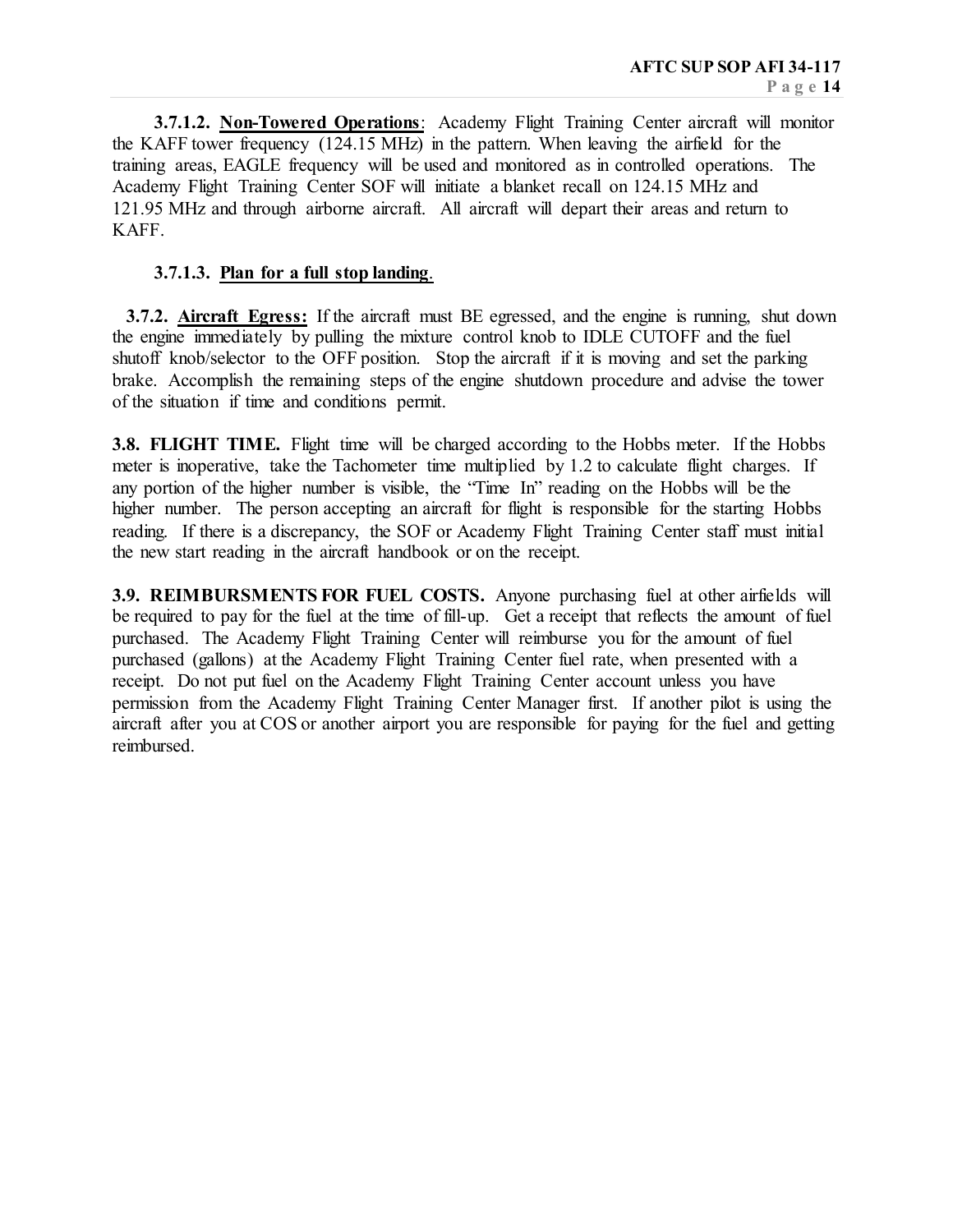## **Chapter 4**

## **STUDENT PILOT PROCEDURES**

**4.1. GENERAL.** All student training for certifications and additional ratings will be accomplished under a FAA approved 14 CFR Part 141 school. Exceptions may be made for 14 CFR Part 61 but must be approved by a waiver. Approved 14 CFR Part 141 training includes Private Pilot Certification Course and Instrument Rating Course.

 **4.1.1. TSA Requirements.** All students beginning training for a new certificate or rating must provide proof of US Citizenship to an Academy Flight Training Center instructor. Proof of citizenship would include a birth certificate or passport. The instructor will get two photocopies of the birth certificate or passport and place on in the student's membership folder and one on the Chief Flight Instructors desk. If the student is not a US Citizen they will have to register and gain approval from TSA prior to beginning flight training.

 **4.1.2.** TSA has issued Title 49 of the United States Code of Federal Regulations Part 1552 that prohibits a flight school from providing flight training in an aircraft or aircraft simulator to non-U.S. Citizens without TSA approval. Under this Rule pilots must create and maintain a TSA account at [www.flightschoolcandidates.gov.](http://www.flightschoolcandidates.gov/) Based on these details TSA will determine that the candidate is not a threat to aviation or national security and issue permission to train. Please direct any questions directly to the Chief Flight Instructor at (719) 333-4423.

**4.2. TRANSFER STUDENTS.** If a student transfers in from another 14 CFR Part 141, or 14 CFR Part 61 school, the student must pass a proficiency test and a knowledge test that is administered by the Chief Flight Instructor or Assistant Chief Flight Instructor. Training credit provided will be IAW 14 CFR. Transfer students are required to use the appropriate training materials of this school.Transfer Students will present their logbook and a copy of their training record signed by the Chief Flight Instructor of the losing school to the manager. The school will determine the amount of course credit to be transferred based on the proficiency test and knowledge test given before assignment to or flight with an instructor. These records will include:

#### **4.2.1. Total Flight Time**

- **4.2.2. Dual and Solo Time**
- **4.2.3. Dual and Solo Cross Country Time**
- **4.2.4. Instrument Time (actual and simulated)**
- **4.2.5. Night Time**
- **4.2.6. Total Ground Training**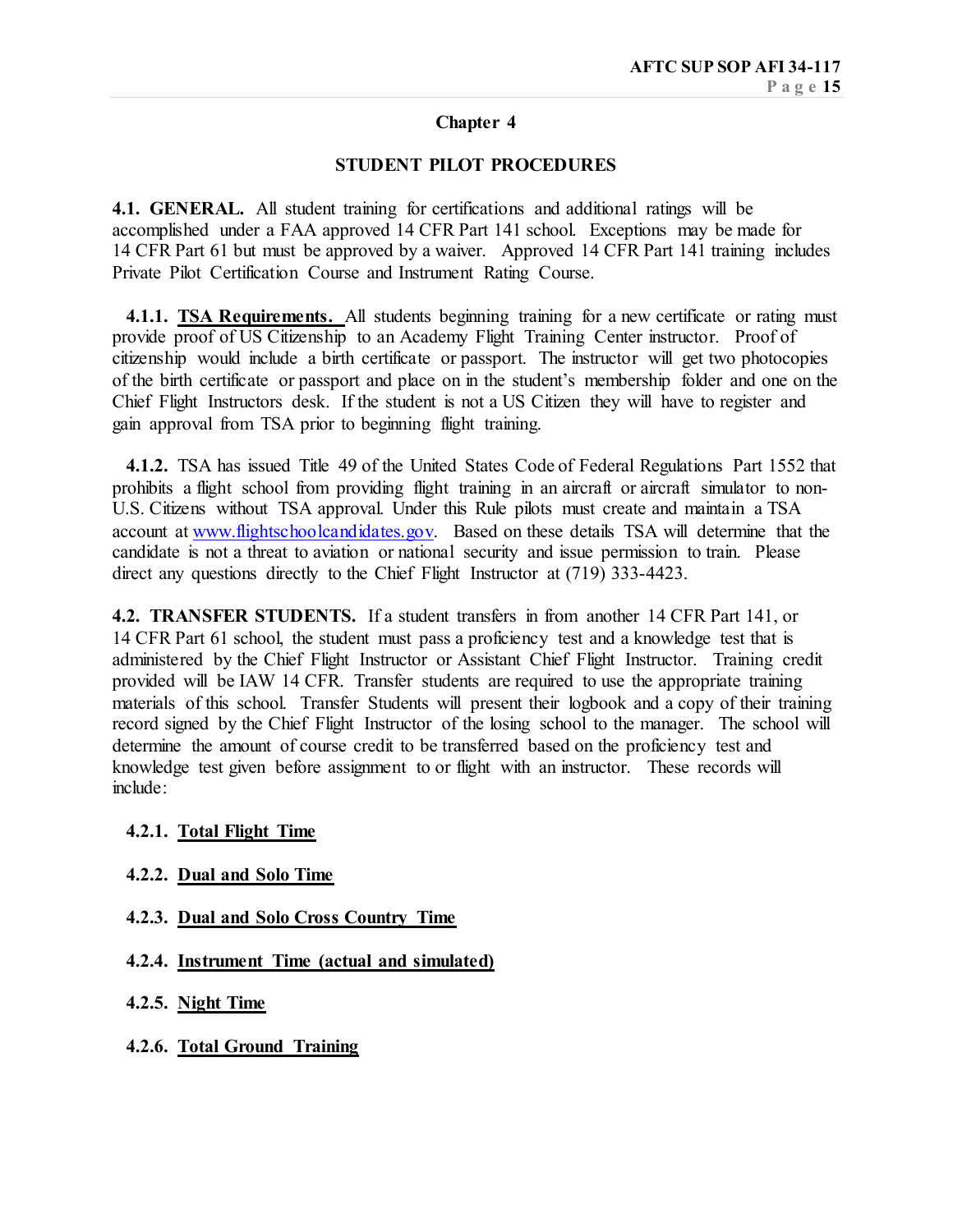**4.3. INSTRUCTOR ASSIGNMENT.** The Chief Flight Instructor will assign students to their instructor. If for any reason a student or instructor believes a change of instructor would benefit the student, the change must be approved by the Chief Flight Instructor.

**4.4. TRAINING MATERIALs AND SYLLABUS.** The FAA approved syllabus found within the approved Training Course outline will be used at all times for ground and flight training regardless of 14 CFR Part 61 or 14 CFR Part 141. Each student will possess their own training materials required for their course.

**4.5. GROUND TRAINING.** Under 14 CFR Part 141, each student pilot is required to take a FAA approved Ground School Course (35 hours). This will be accomplished by using the Jeppesen Online program. Students can enroll under 14 CFR Part 61, but it must be approved by the Chief Instructor and is only on a case-by-case basis. Ground training under 14 CFR Part 61 will be accomplished by enrolling in the Jeppesen Online Private Pilot Course through personal study and reviews accomplished by student's assigned Flight Instructor.

**4.6. FLIGHT TRAINING.** All Flight Training will be conducted in Academy Flight Training Center aircraft with Academy Flight Training Center contracted instructors and IAW Federal Aviation Regulations, AFI 34-117, the Academy Flight Training Center SOPs, and training manual. Primary private pilot training will only be conducted in C-172 aircraft.

## **4.7. STUDENT PROGRESS.**

.

 **4.7.1. Academic Progress.** Academic progress is defined as progressing through a program in a manner that will ensure completion within the prescribed number of hours outlined for each course within the program.

 **4.7.2. Progress/Stage Checks.** Progress of a student will be checked IAW the approved 14 CFR Part 141 syllabus in the form of a progress check. Under Part 61 the student will complete stage checks IAW the Part 61 syllabus. The progress/stage check is a ground and flight evaluation of the student's competence in pilot operations appropriate to the stage of training. All checks will be accomplished by the Chief Flight Instructor or by designated check instructor. Final progress/stage checks will meet Practical Test Standards for the specific flight test. **All students will come prepared for each scheduled check with current weather information, performance data, weight and balance data calculated, and limitations determined, at the progress check the student will be required to present the test results for his/her FAA Written test. If required, the cross-country planning will be completed.**

 **4.7.3. FAA Check Rides.** The Chief Flight Instructor will schedule the FAA Examiner for a student's practical test Flight only after the student has completed all Part 141 or Part 61 requirements and is properly endorsed by the instructor. All students will successfully complete a final progress check prior to taking the FAA practical test flight.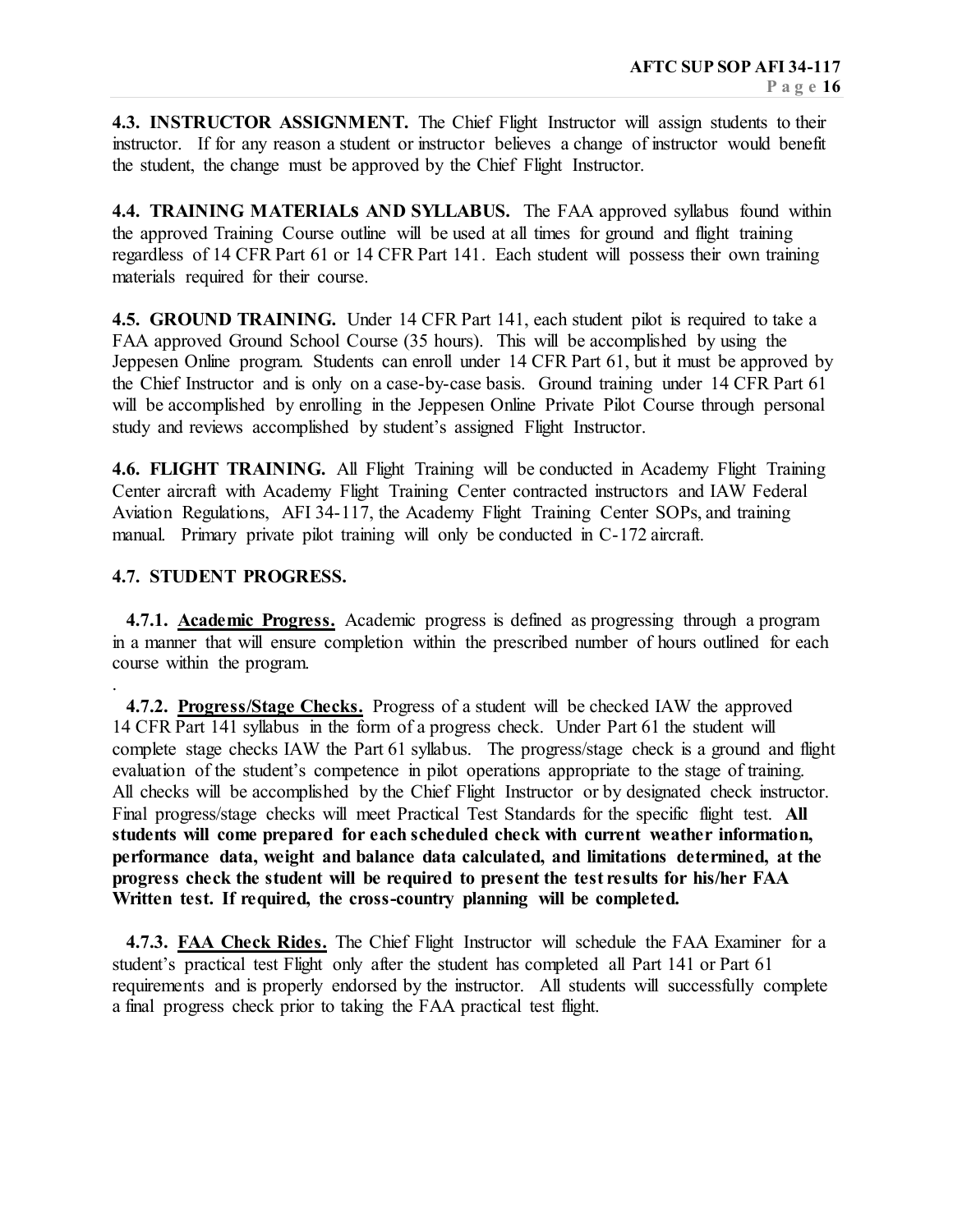**4.8. STUDENT RECORDS.** Each Student must maintain a current Medical and Student Pilot Certificate. These documents as well as a government issued ID must be with the student on every solo flight and the student's logbook. Students may fly on their instructor's currency while dual. Additionally, the logbook and endorsement is required for each solo cross-country flight. PIF/Safety/Annual currency record and flight currency record must be current for solo flight. The endorsing instructor will complete an AF Form 1584 establishing make and model proficiency. The assigned instructor is responsible for keeping the information in this folder upto-date. Students who are enrolled in a Part 141 course will maintain all flight training and hours on the USAF approved training folder. It is the responsibility of the student's assigned instructor to keep the information in these records up-to-date. Each flight will be recorded on AF Form 653. If a student has not flown dual in 30 days, or after logging 10 hours continuous solo time, he/she will become inactive and must fly with an IP to become active again.

## **4.9. STUDENT PILOT (PRIVATE PILOT COURSE) LIMITATIONS AND RESTRICTIONS.**

 **4.9.1. Limitations and Restrictions**. In addition to the general limitations of Parts 61, 91, 141 and AFI 34-117, the following limitations and restrictions apply: Weather Minimums: For pattern and areas at least 2,000' ceiling and 5 miles visibility. For cross-country at least 3,000' ceiling and 7 miles visibility. Maximum reported or forecast surface winds 20 knots and maximum reported or forecast crosswind component 10 knots, maximum tailwind limit 5 knots. Pre-Solo requirements: all current PIFs reviewed, Local Procedures test, Pre-solo test, and appropriate Aircraft test, all taken with a passing grade (80%), he/she is familiar with the COS class C airspace and operations (flight training received). Solo flights require safety meeting attendance or briefing from Flight instructor or manager, and AF Form 1584 completed, reflecting make and model and pilot qualified "as student pilot only." Stop and Go landings will be accomplished only if the runway is at least 4,500 feet long, the student is briefed by his/her instructor, and there is a minimum of 2,500 feet (or the sum of the takeoff and landing roll, whichever is greater) of runway remaining after coming to a complete stop. Student Pilots will not land on RWY 08-26 at the Academy, unless an instructor is onboard the aircraft. Student Pilots will file an FAA flight plan *any* time a full stop landing is made and the engine is shut down. Student pilots cannot fly solo after more than 30 days without a dual flight or after logging more than 10 hours continuous solo time. Student pilots will not perform simulated emergencies while solo. Student pilots who ferry aircraft to COS for night flights must be wheels up from the Academy airfield NLT 30 minutes prior to sunset.

 **4.9.2. Student Pilot Cross-Country Flights.** Students must complete the Solo Navigation Test and the FAA written test prior to embarking on solo cross-country flights. On the first two solo cross-county flights, students shall fly to airfields where they have previously demonstrated satisfactory traffic patterns to an instructor. Students may then fly the remainder of the solo cross-country requirements to other airports approved by the Chief Flight Instructor. Student pilots will make solo cross-country flights during daylight hours only. Flight planning will be accomplished so that the student will be back at the Academy airfield no later than 1 hour prior to official sunset or 1 hour before Academy Flight Training Center closing time, whichever occurs first. The student pilot will call Academy Flight Training Center SOF prior to departing the first destination airport. Standard Student Solo Cross-Country Destinations: The first two solo cross-country routes will duplicate the dual routes. The instructor will select destination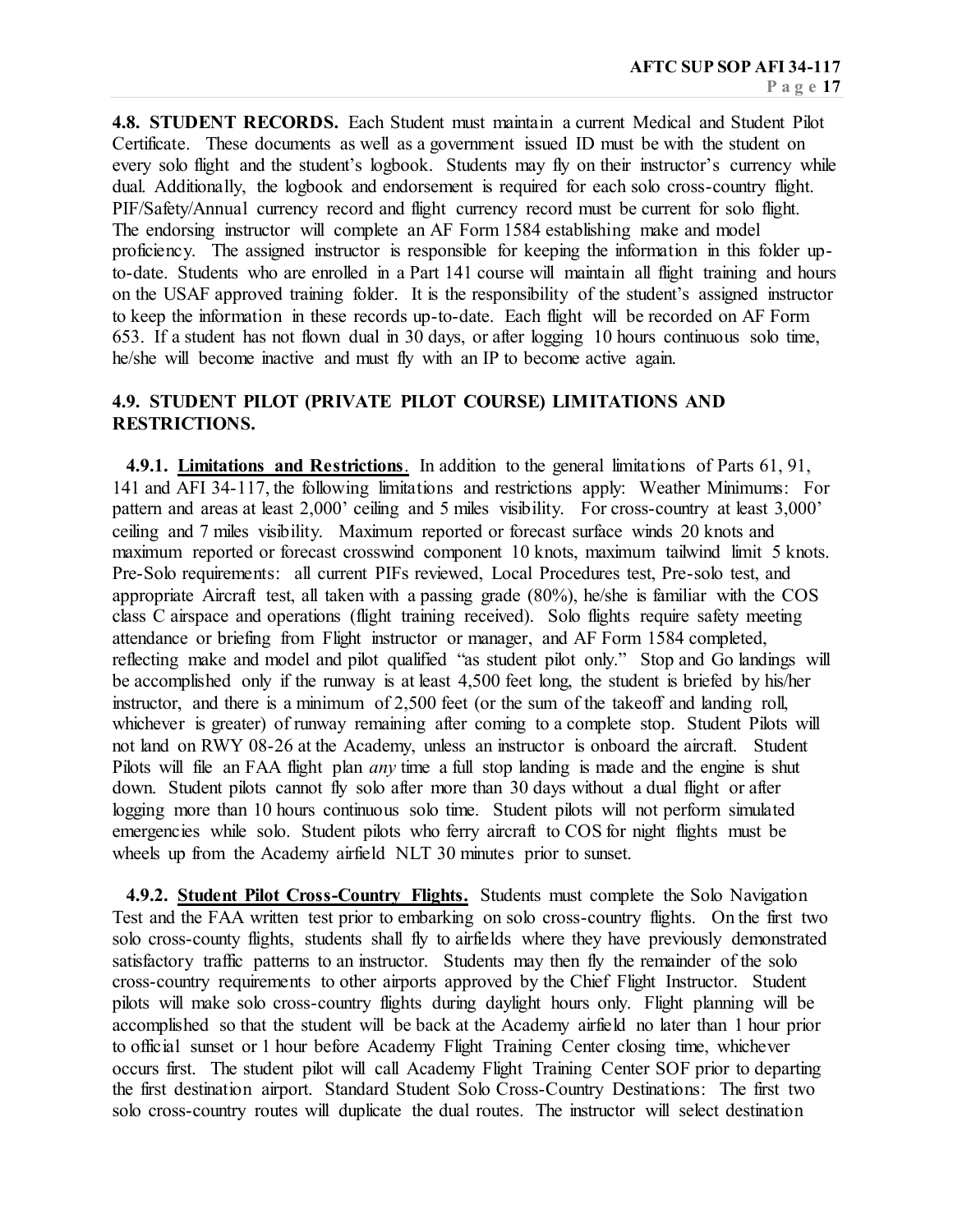airports from those listed below. Any combination of route segments between airports listed and navigation stations, which the instructor assigns, may be flown.

## **4.10. APPROVED STUDENT PILOT CROSS-COUNTRY ROUTES.**

**4.10.1. Routes**: The following cross-country routes will be used for student training. Any variation from these, approved routes, must be approved by the Chief Flight Instructor prior to the flight.

|           | Academy (KAFF)                | to       | $Limon$ (LIC)                  | 57 NM          |               |
|-----------|-------------------------------|----------|--------------------------------|----------------|---------------|
|           | $Limon$ (LIC)<br>Pueblo (PUB) | to<br>to | Pueblo (PUB)<br>Academy (KAFF) | 71 NM<br>43 NM | Total: 171 NM |
|           |                               |          |                                |                |               |
| $\bullet$ | Academy (KAFF)                | to       | Trinidad (TAD)                 | 105 NM         |               |
|           | Trinidad (TAD)                | to       | Pueblo (PUB)                   | 62 NM          |               |
|           | Pueblo (PUB)                  | to       | Academy (KAFF)                 | 43 NM          | Total: 210 NM |
|           | Academy (KAFF)                | to       | $Limon$ ( $LIC$ )              | 57 NM          |               |
|           | $Limon$ (LIC)                 | to       | Akron (AKO)                    | 57 NM          |               |
|           | Akron (AKO)                   | to       | Academy (KAFF)                 | 104 NM         | Total: 218 NM |
| $\bullet$ | Academy(KAFF)                 | to       | La Junta (LHX)                 | 82 NM          |               |
|           | La Junta (LHX)                | to       | (PUB)<br>Pueblo                | 46 NM          |               |
|           | Pueblo (PUB)                  | to       | Academy (KAFF)                 | 43 NM          | Total: 171NM  |
|           | Academy (KAFF)                | to       | Lamar (LAA)                    | 113 NM         |               |
|           | Lamar (LAA)                   | to       | La Junta (LHX)                 | 39 NM          |               |
|           | La Junta (LHX)                | to       | Academy (KAFF)                 | 82 NM          | Total: 234 NM |
| $\bullet$ | Academy (KAFF)                | to       | $Limon$ (LIC)                  | 57 NM          |               |
|           | Limon (LIC)                   | to       | Kit Carson (ITR)               | 64 NM          |               |
|           | Kit Carson (ITR)              | to       | Academy (KAFF)                 | 120 NM         | Total: 241 NM |
| $\bullet$ | Academy (KAFF)                | to       | $Limon$ (LIC)                  | 57 NM          |               |
|           | $Limon$ ( $LIC$ )             | to       | Lamar (LAA)                    | <b>86 NM</b>   |               |
|           | Lamar (LAA)                   | to       | Academy (KAFF)                 | 113 NM         | Total: 256 NM |
| $\bullet$ | Academy (KAFF)                | to       | Lamar (LAA)                    | 113 NM         |               |
|           | Lamar (LAA)                   | to       | Trinidad (TAD)                 | 91 NM          |               |
|           | Trinidad (TAD)                | to       | Academy (KAFF)                 | 105 NM         | Total: 309 NM |
| $\bullet$ | Academy (KAFF)                | to       | Goodland (GLD)                 | 148 NM         |               |
|           | Goodland (GLD)                | to       | Akron (AKO)                    | 85 NM          |               |
|           | Akron (AKO)                   | to       | Academy (KAFF)                 | 104 NM         | Total: 337 NM |
|           |                               |          |                                |                |               |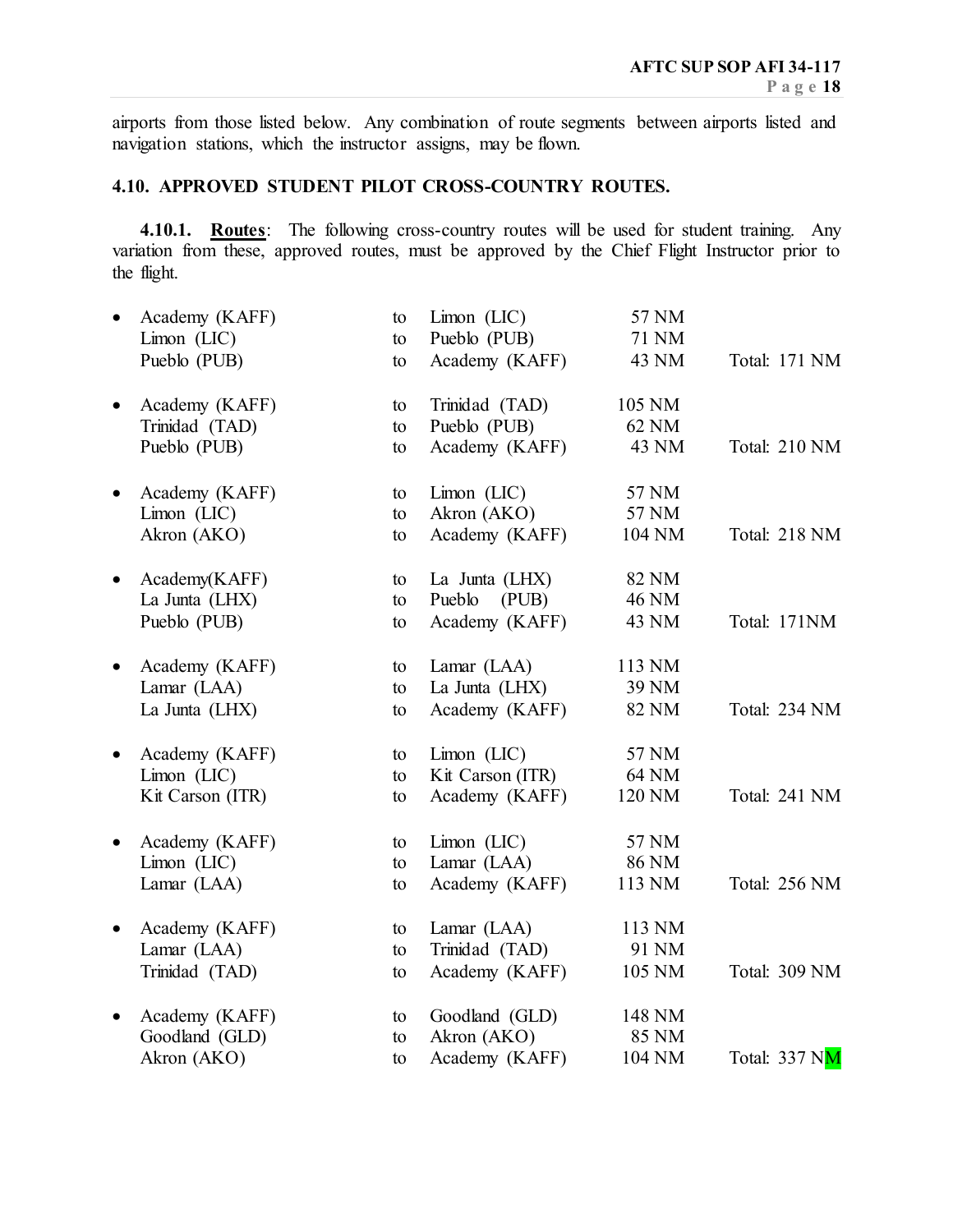| Academy (KAFF)<br>$Limon$ (LIC)                     | to<br>to | $Limon$ (LIC)<br>Meadow Lake (FLY) | 57 NM<br>47 NM |               |
|-----------------------------------------------------|----------|------------------------------------|----------------|---------------|
| Meadow Lake (FLY)                                   | to       | Academy (KAFF)                     | 11 NM          | Total: 115 NM |
| 4.10.2. DUAL ONLY cross-country (class B airspace): |          |                                    |                |               |
| Academy (KAFF)                                      | to       | Jeffco $(BJC)$                     | 58 NM          |               |
| Jeffco $(BJC)$                                      | to       | Greeley (GXY)                      | 39 NM          |               |
| Greeley (GXY)                                       | to       | Academy (KAFF)                     | 89 NM          | Total: 186 NM |
| Academy (KAFF)                                      | to       | Rocky Mtn Metro (BJC)              | 58 NM          |               |
| Rocky Mountain Metro (BJC)                          | to       | Cheyenne $(CYS)$                   | 76 NM          |               |
| Cheyenne (CYS)                                      | to       | Academy (KAFF)                     | 134 NM         | Total: 266 NM |
| Academy (KAFF)                                      | to       | Goodland (GLD)                     | 148 NM         |               |
| Goodland (GLD)                                      | to       | Front Range (FTG)                  | 134 NM         |               |
| Front Range (FTG)                                   | to       | Academy (KAFF)                     | 51 NM          | Total: 333 NM |

# **4.10.3. DUAL ONLY NIGHT cross country:**

## **4.10.3.1. Within Local Area:**

| Academy (KAFF)                |    | Centennial / Colorado Springs |              | Prior to Sunset |  |
|-------------------------------|----|-------------------------------|--------------|-----------------|--|
| Centennial (APA)              | to | Pueblo (PUB)                  | 79 NM        |                 |  |
| Pueblo (PUB)                  | to | Colorado Springs (COS)        | 32 NM        | Total: 111 NM   |  |
| Colorado Springs (COS)        | to | $Limon$ (LIC)                 | 56 NM        |                 |  |
| $Limon$ (LIC)                 | to | Pueblo (PUB)                  | 69 NM        |                 |  |
| Pueblo (PUB)                  | to | Colorado Springs (COS)        | 32 NM        | Total: 157 NM   |  |
| Centennial (APA)              | to | Pueblo (PUB)                  | 79 NM        |                 |  |
| Pueblo (PUB)                  | to | Colorado Springs (COS)        | 32 NM        | Total: 111 NM   |  |
| 4.10.3.2. Outside Local Area: |    |                               |              |                 |  |
| Academy (KAFF)                | to | Colorado Springs (COS)        | 11 NM        | Prior to Sunset |  |
| Colorado Springs (COS)        | to | Lamar (LAA)                   | 103 NM       |                 |  |
| Lamar (LAA)                   | to | Pueblo (PUB)                  | 93 NM        |                 |  |
| Pueblo (PUB)                  | to | Colorado Springs (COS)        | 32 NM        | Total: 220 NM   |  |
| Colorado Springs (COS)        | to | La Junta (LHX)                | <b>68 NM</b> |                 |  |
| La Junta (LHX)                | to | Pueblo (PUB)                  | <b>46 NM</b> |                 |  |
| Pueblo (PUB)                  | to | Colorado Springs (COS)        | 32 NM        | Total: 146NM    |  |
|                               |    |                               |              |                 |  |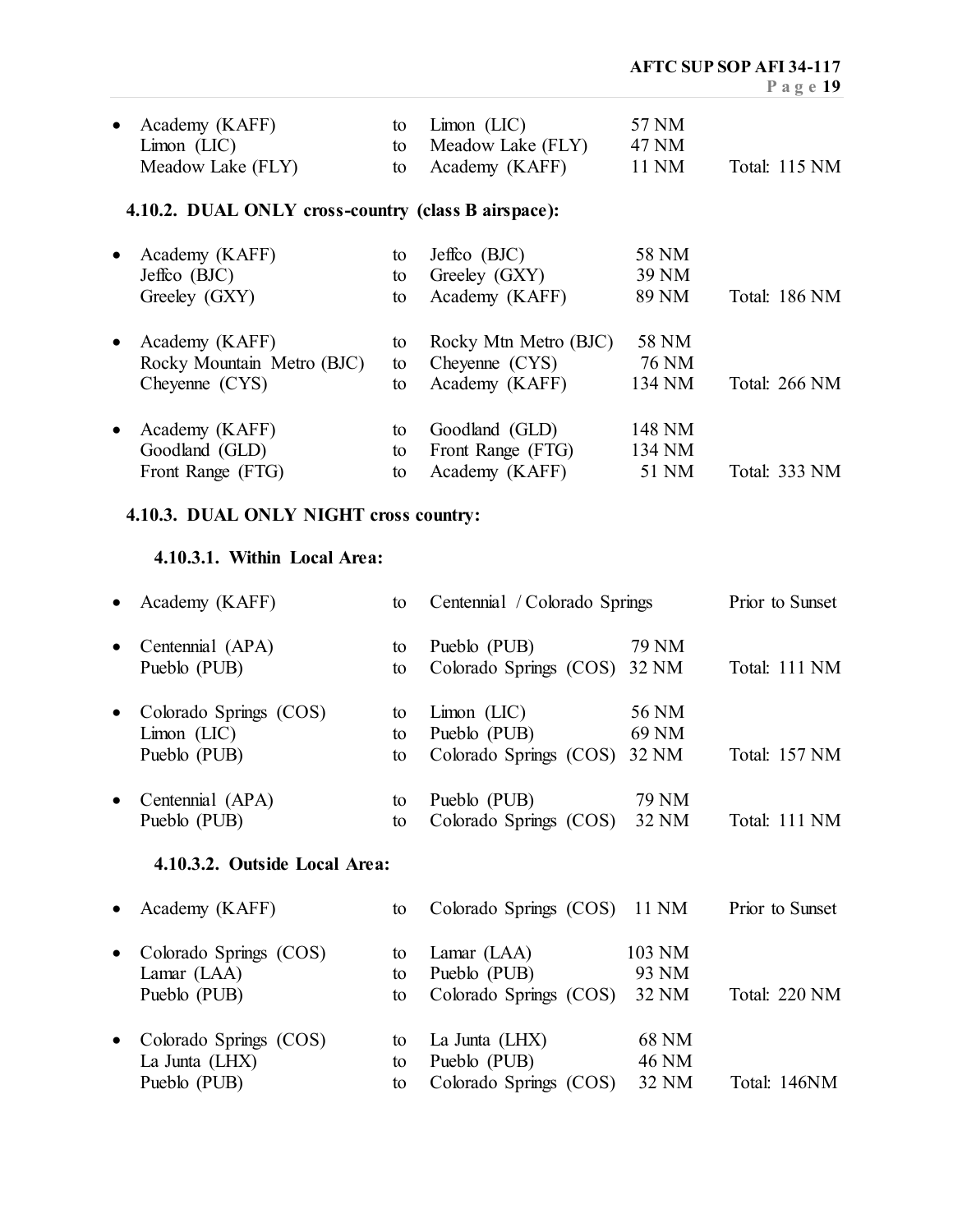| • Colorado Springs (COS)<br>Trinidad (TAD)<br>Pueblo (PUB)    | to<br>to | Trinidad (TAD)<br>Pueblo (PUB)<br>to Colorado Springs (COS)  | 94 NM<br>62 NM<br>32 NM | Total: 188 NM |
|---------------------------------------------------------------|----------|--------------------------------------------------------------|-------------------------|---------------|
| • Colorado Springs $(COS)$<br>Jeffco $(BJC)$<br>$Limon$ (LIC) | tο<br>to | Jeffco $(BJC)$<br>$Limon$ (LIC)<br>to Colorado Springs (COS) | 68 NM<br>76 NM<br>56 NM | Total: 200NM  |

## **4.11. SCHEDULING.**

 **4.11.1. Local Flight Scheduling**. Local flights may be scheduled up to eight days in advance. The scheduled aircraft may be reassigned if the student does not show within 15 minutes after scheduled time.

**4.11.2. Cross Country Flight Scheduling.** Student training cross-country flights may be scheduled up to 14 days in advance with approval of the Chief or Assistant Chief Flight **Instructor** 

 **4.11.3. Cancellation of local or cross-country flights.** Cancellation will be accepted without charge no later than 1630 the day prior to the scheduled flight.

 **4.11.4. No Show Penalty.** No-shows, late shows (15 min after scheduled time), or late cancellations without a valid excuse may be charged a minimum of one hour of instructor and aircraft time. Cross-country flights will be assessed the minimum of two hours of aircraft flight time for no shows.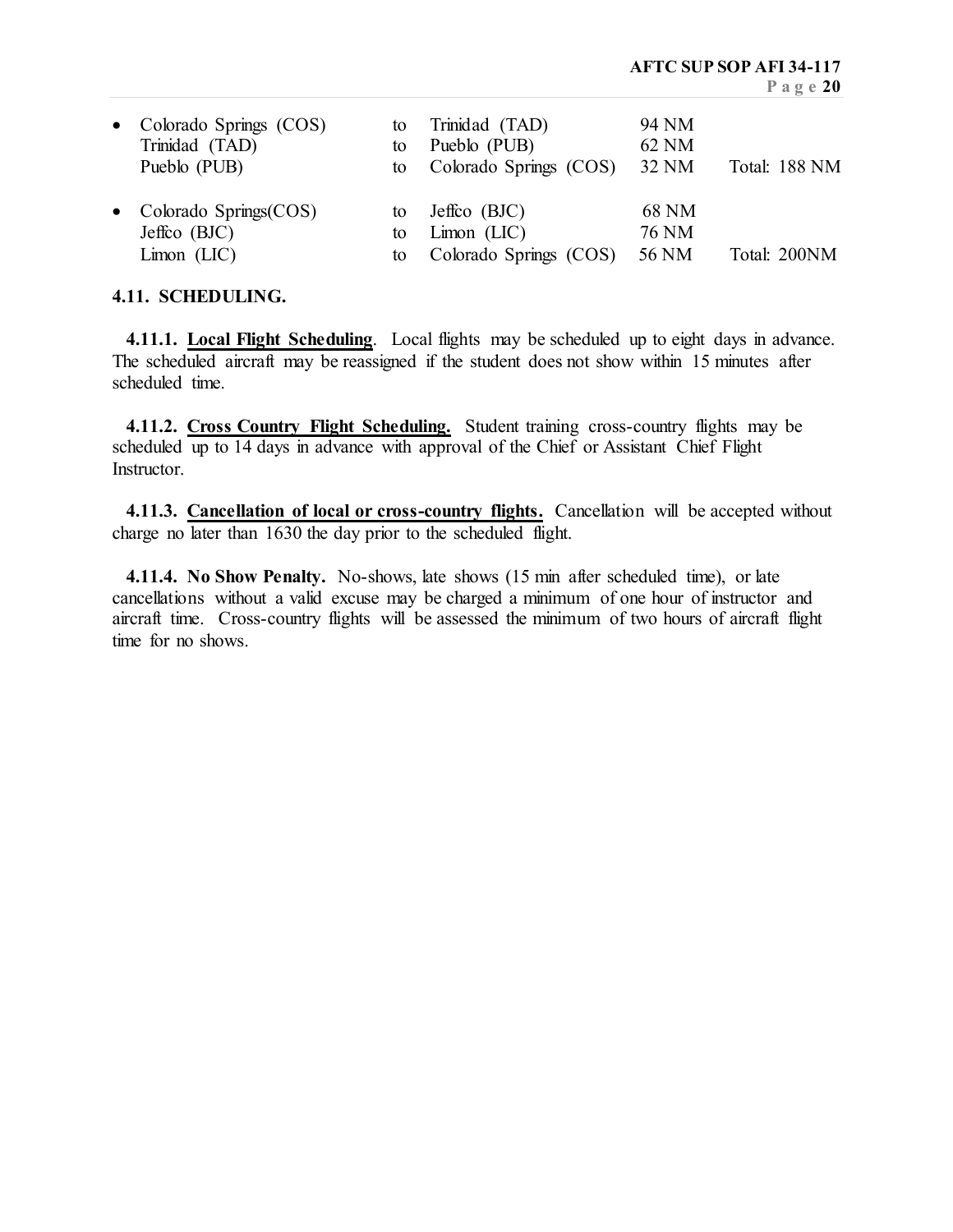## **Chapter 5**

## **SAFETY**

## **5.1. GENERAL.**

**5.1.1.** The procedures in this section supplement those in the Pilot's Operating Handbook. Pilots should take whatever action is necessary to safely terminate any emergency. The importance of studying all emergency procedures cannot be overemphasized.

 **5.1.2.** Except in an emergency only use airfields with a minimum of 2,000 feet hard surface runway (concrete or asphalt) and 50 feet wide will be used.

.  **5.1.3. Academy Flight Training Center Safety Meetings.** Meetings will be held monthly. Attendance is mandatory IAW AFI 34-117. Academy Flight Training Center Safety Meetings will be archived and kept as written minutes. An individual who misses more than two consecutive safety meetings may not act as Pilot in Command until he/she attends a safety meeting in person or is briefed by the manager. Before acting as Pilot-In-Command, a Pre-solo student, or a new member (who is a Certificated Pilot), must attend the safety meeting or be briefed by the manager or the manager's designee.

 **5.1.4. PIF Review.** Students will accomplish all current PIF items prior to initial solo. New members must complete all current PIF items prior to acting as Pilot in Command. Both must comply with AFI 34-117, paragraph 4.12. thereafter.

 **5.1.5. Simulated Emergencies.** All airborne simulated emergencies will be briefed prior to the sortie. Do not descend below 500 feet AGL while performing a simulated forced landing, except to approved airfields. Student pilots will not perform simulated emergencies while solo!

**5.2. GROUND SAFETY.** The Pilot in Command is responsible for the following safe ground procedures including:

**5.2.1.** Use of checklists (prior to, during, and following flights).

- **5.2.2.** Correct securing of aircraft.
- **5.2.3.** Supervision of all passengers or guests.
- **5.2.4.** Securing of flight line equipment.
- **5.2.5.** Pick up all FOD or inform Base Ops.

 **5.2.6.** Following all SOPs, Air Force guidance, all FAR and AIM directives.

**5.3. CHILDREN AND PASSENGERS.** Children (under 14) are not permitted on the Flight Line without adult supervision. See AFI 34-117 and FARs for children's seating requirements. All passengers are to be briefed by the pilot on Flight Line Safety Procedures: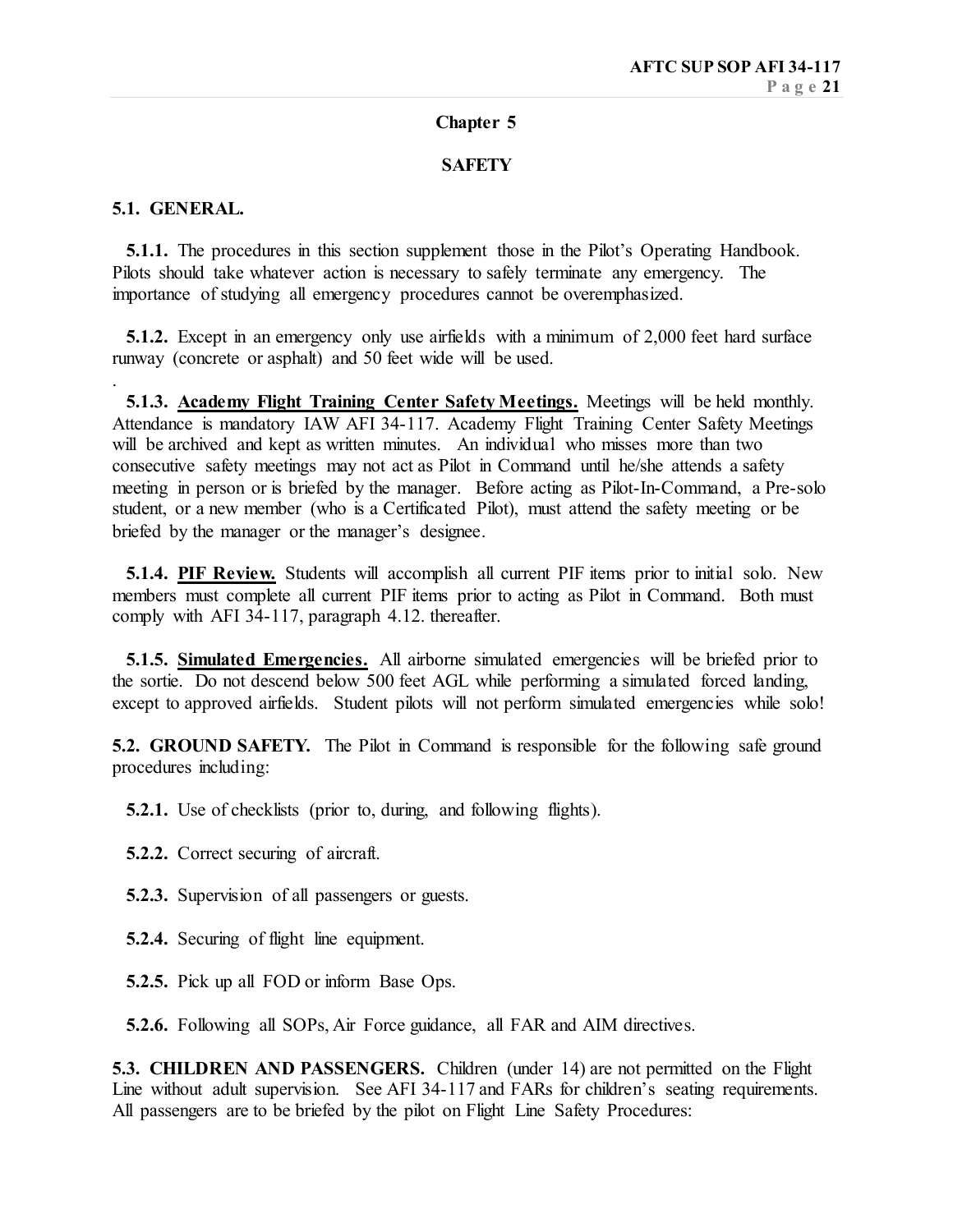**5.3.1.** Propeller avoidance.

 **5.3.2.** NO running.

 **5.3.3.** Correct boarding and deplaning procedures.

 **5.3.4.** Appropriate clothing for the season, and terrain you will be overflying.

**5.3.5.** Seat belts/Shoulder harness.

 **5.3.6.** Window and door locking procedures.

 **5.3.7.** Headsets/Intercom.

## **5.4. AIR OPERATIONS.**

 **5.4.1. Emergency.** An in-flight condition making safe flight uncertain or which presents danger to aircrew/aircraft.

**5.4.2. Declaration.** Notify controlling agency of intentions. If time permits, relay the following information to appropriate controlling agency or the Academy Flight Training Center SOF: Call Sign, position, type of malfunction, souls on board, fuel remaining, landing time and intentions.

**5.5. AIRCRAFT ACCIDENT/INCIDENT.** In the event of an aircraft accident or incident, follow the procedures outlined in the **SOF-SOP Attachment 5 "Mishap Reporting Procedures."**

**5.6. REPORTABLE INCIDENTS.** All emergencies or significant malfunctions must be debriefed to the 306 FTG Flight Safety Officer immediately after landing (333-9306). If an incident occurs while on a cross-country, relay information through the Academy Flight Training Center SOF [(719) 333-4542]. The following are reportable (other malfunctions may be included):

**5.6.1.** Loss of thrust precluding level flight.

**5.6.2.** Aircraft/engine fire.

- **5.6.3.** Engine failure or required shutdown (in flight or on ground).
- **5.6.4.** Unexpected/hazardous flight control problem.
- **5.6.5.** All bird strikes (with/without damage).
- **5.6.6.** Fuel leak.
- **5.6.7.** Loss of all pilot-static instrument indications.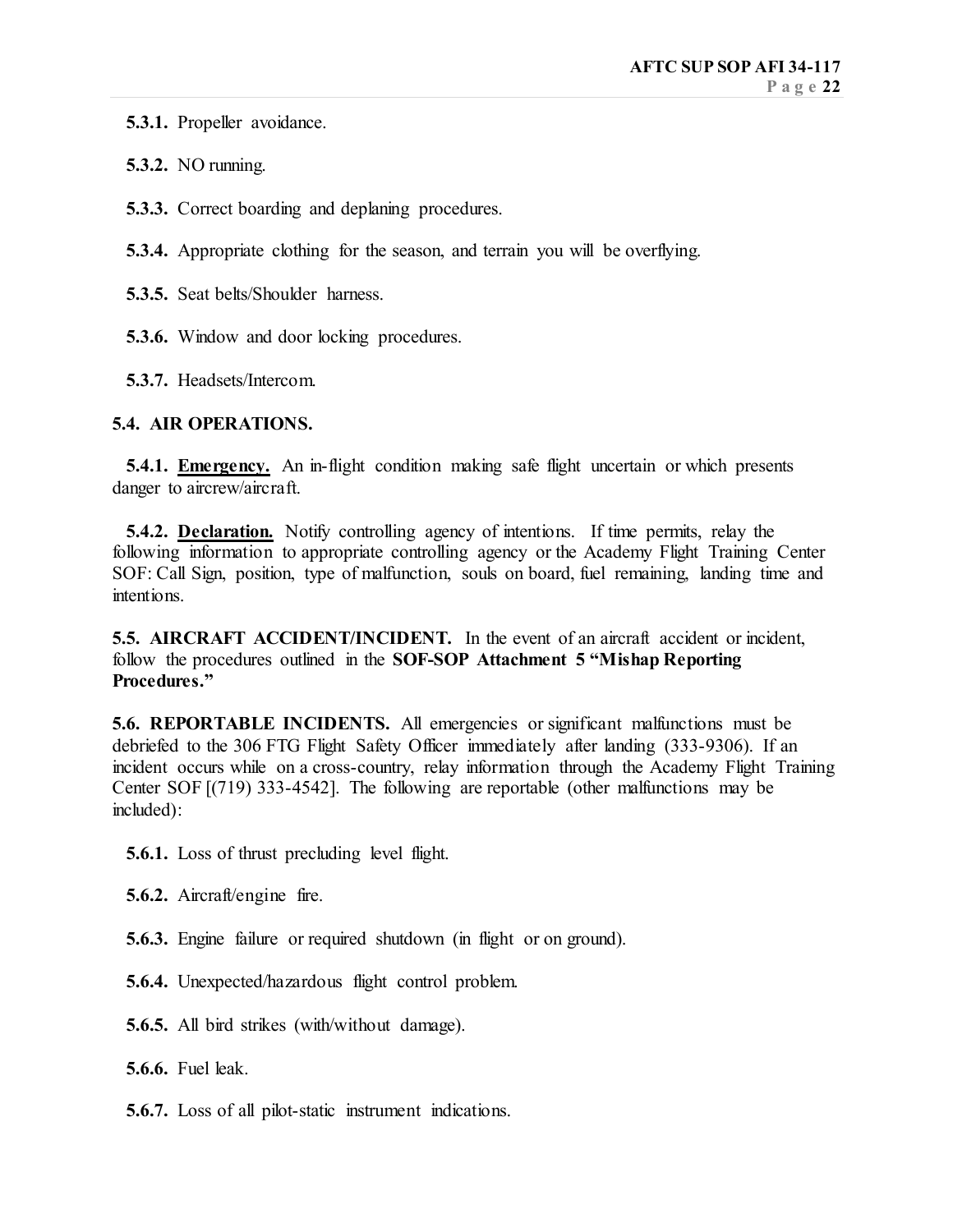**5.6.8.** Loss of all gyro-stabilized attitude indications.

 **5.6.9.** Dropped objects (note location).

 **5.6.10.** Physiological incident.

**5.6.11.** Near-collisions with other aircraft (note time, location, type of aircraft, and notify controlling agency immediately).

 **5.6.12.** Other hazardous occurrences.

**5.7. UNUSUAL OCCURENCES.** All unusual occurrences will be reported to the Manager or the Director of Maintenance as soon as the pilot returns to the Academy Flight Training Center. Unusual occurrences pertaining to aircraft are those events that are not classified as accidents/incidents. Valid unusual occurrences will be reported via AFTO Form 781A. These occurrences include: Radio communication problems with ATC, other aircraft approaching too close, single system or component failures, fuel exhaustion, tail strikes, nose landings, HARD landings, engine backfire, or other occurrences deemed appropriate by the Pilot in Command.

**5.8. UNUSUAL AIRCRAFT CHARACTERISTICS.** If unusual or adverse characteristics not attributable to pilot inducement are encountered while operating Academy Flight Training Center aircraft, the pilot will land as soon as practicable (return to KAFF), or land as soon as possible (nearest suitable airfield) as the situation dictates. If any assistance is required, notify tower [(719) 333-3641]. An entry in the AFTO Form 781A will be made.

**5.9. MISHAP REPORTING MESSAGES**. Mishap reporting messages will be incorporated into appropriate Safety Meeting minutes and briefed to all members.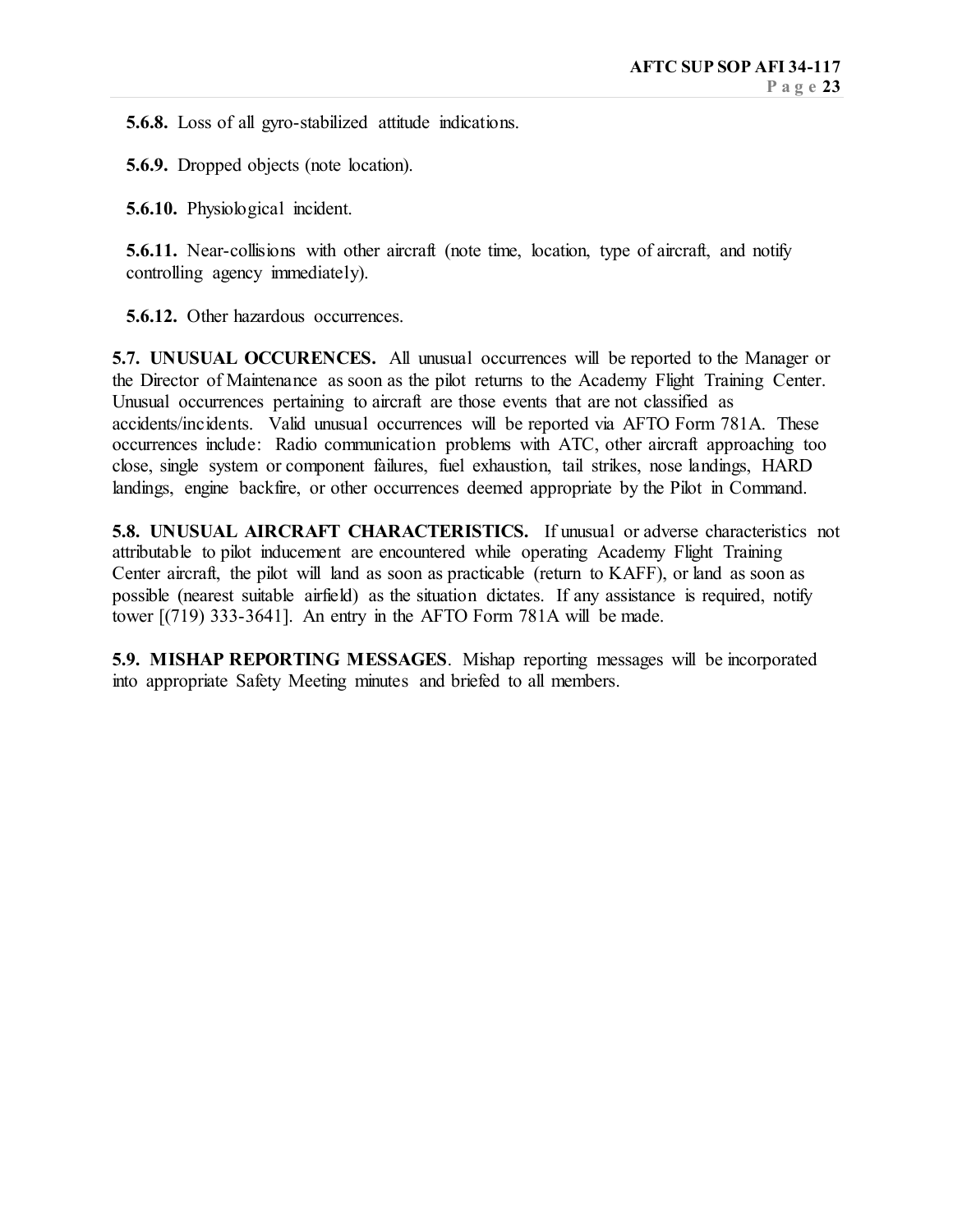## **Chapter 6**

## **MAINTENANCE PROCEDURES**

**6.1. AIRCRAFT FLIGHT REPORT/MAINTANANCE RECORD.** An Aircraft Flight Report and Maintenance Record will be maintained for each aircraft and **will be reviewed** prior to flight by the pilot-in-command and carried aboard the aircraft during flight. This book (Aircraft Dispatch Book) will contain:

 **6.1.1.** AFTO Form 781A

 **6.1.2.** Most current weight and balance report

**6.1.3.** Form 1587 B, Flight Log

**6.2. AIRCRAFT STATUS.** The AFTO Form 781A will be used to determine aircraft maintenance status and record all maintenance discrepancies. Pilots entering discrepancies will use only the left side of the form and enter each discrepancy in a separate block. Complete the "Discrepancy" block and enter a legible signature and date in the "Discovered By." Identifying and historical data at the top of each AFTO Form 781A will be completed by the mechanic, manager, or Academy Flight Training Center SOF when the form is placed in the book. Pilots entering discrepancies will notify the Academy Flight Training Center manager, mechanic, or SOF at that time and explain the discrepancy in detail. If any individual named above determines that a discrepancy is a grounding item, he or she will complete the appropriate discrepancy block to this effect and secure the aircraft keys and aircraft dispatch book until the aircraft is repaired and released. **Aircraft will not be flown with an open discrepancy unless it is deferred in writing in the AFTO 781A by the Academy Flight Training Center manager or mechanic.** During weekend operations, the SOF may obtain assistance via telephone from one of the above listed supervisors.

**6.3. GROUNDING ITEMS.** Academy Flight Training Center aircraft will be grounded for the following reasons:

**6.3.1.** Aircraft accidents, incidents, or unusual occurrences.

- **6.3.2.** Flight control system malfunctions.
- **6.3.3.** Significant structural damage or defects.

**6.3.4.** Engine malfunction, or in the operation of retractable flaps, or constant speed propeller.

 **6.3.5.** Precautionary, forced, or off-airport landings, excessively hard landings, or running of the runway during takeoff or landing.

**6.3.6.** Collisions with other objects, including bird strikes, in flight or during ground operations.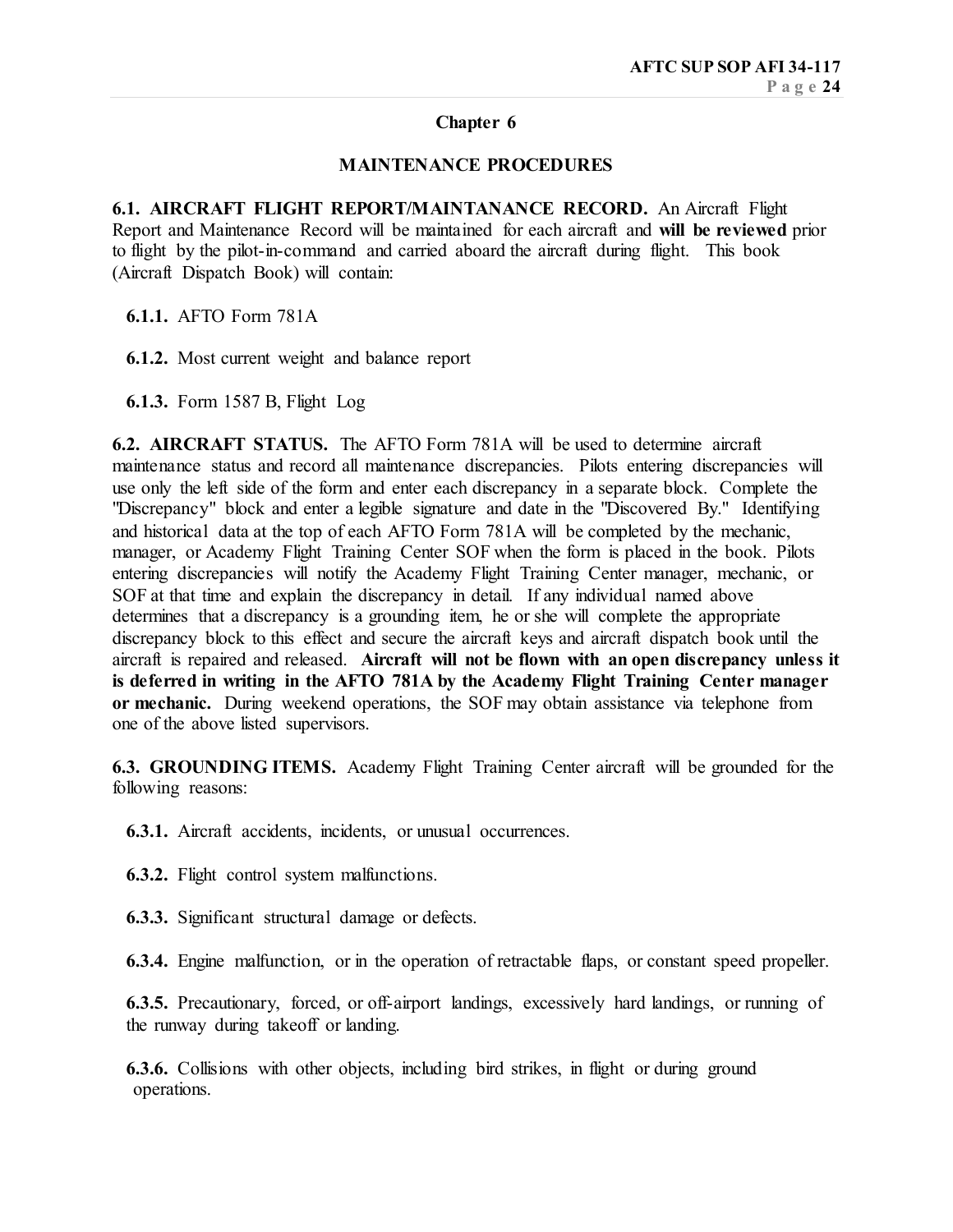**6.3.7.** Brake system malfunctions.

**6.3.8.** Any fuel or oil leaks.

**6.3.9.** A tire with fabric cord showing, any cut over 3/32" deep or any bulge in sidewall or between treads.

**6.3.10.** Reported hard landing.

**6.3.11.** And anything that would violate FAR 91.205, 91.213.

## **6.4. STANDARD MAINTENANCE PRACTICES.**

**6.4.1.** The Academy Flight Training Center manager will monitor the maintenance program and the chief mechanic as allowed by AFI 34-117.

 **6.4.2.** With the exception of those specific items noted in 14 CFR, Appendix A, Part 43, considered as "preventive maintenance," all maintenance on Academy Flight Training Center aircraft will be accomplished by or under the direct supervision of an appropriately rated FAA certified A&P mechanic. All maintenance performed by Academy Flight Training Center pilots under the preventive maintenance program will be approved by the Academy Flight Training Center manager or chief mechanic and documented in the AFTO Form 781A.

 **6.4.3.** The Academy Flight Training Center manager or chief mechanic will ensure that all pertinent FARs, ADs, Service Bulletins, aircraft service and parts manuals, and any other directives deemed necessary to carry out the maintenance program are current and available for use.

 **6.4.4.** When a grounding discrepancy is discovered, the manager, chief mechanic, or SOF will ensure that AFTO Form 781A is annotated that the aircraft is grounded, and the flight report, maintenance record, and aircraft keys are secured until the grounding discrepancy has been cleared. If determined by the Academy Flight Training Center manager, SOF, or mechanic that an AFTO 781A discrepancy has been improperly entered, the aircraft may be returned to an incommission status. The person who clears any discrepancy will enter such action in the "Action Taken" block of the AFTO 781A, and enter his or her name and date in the corrected blocks. Repair of discrepancies of a minor nature not affecting safety of flight may be deferred IAW the provisions of FAR 91.213 until the next scheduled inspection. When removed from the maintenance book, the AFTO 781A will remain on file in the Academy Flight Training Center and will become a permanent part of the aircraft's record or transferred to the applicable aircraft log books.

 **6.4.5.** When a discrepancy is entered in the AFTO 781A that affects the status of the aircraft, it will be the responsibility of the Academy Flight Training Center manager to notify the mechanic to schedule the repair of the aircraft.

 **6.4.6.** If a test flight is required to determine airworthiness or check systems operation or performance, no passengers will be carried on the flight. An A&P mechanic may be carried on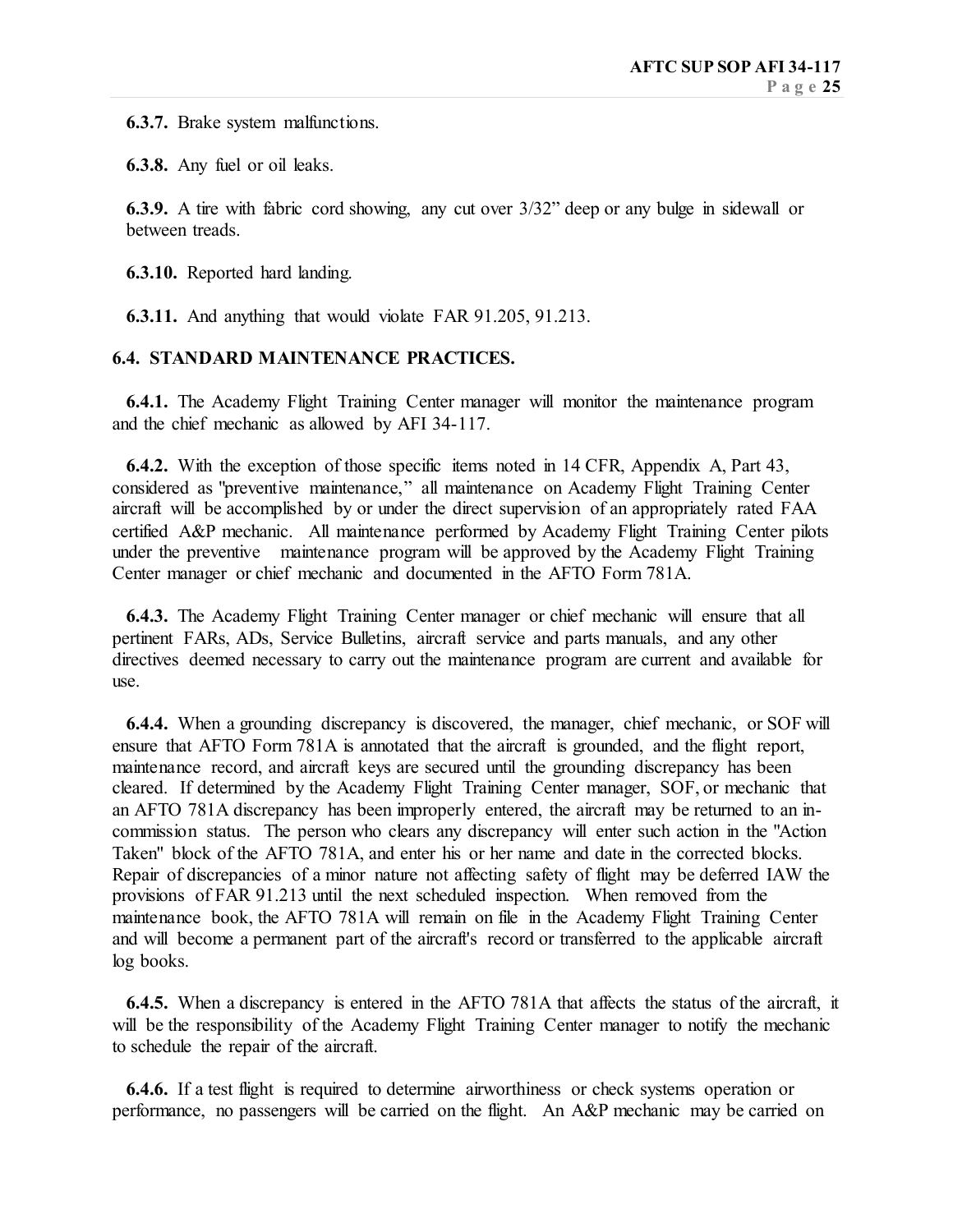the flight if his or her presence is required to perform in-flight checks, evaluations, or maintenance. The pilot designated to perform the test flight will be selected on the basis of experience and knowledge of flight test procedures. The Academy Flight Training Center Manager will decide which Instructor is to perform the flight test.

 **6.4.7.** A maintenance status board will be maintained and updated at least weekly by the chief mechanic to include the following:

**6.4.7.1.** Aircraft status.

**6.4.7.2.** IFR/VFR Capable.

**6.4.7.3.** FAA registration (N) number and aircraft serial number.

**6.4.7.4.** Current tachometer reading.

**6.4.7.5.** Engine hours since major overhaul.

**6.4.7.6.** Date annual inspection due. (14 CFR Part 91.409).

**6.4.7.7.** Tachometer time when 50-hour/100 hour are due. (14 CFR Part 91.409).

**6.4.7.8.** Date altimeter/static check due (14 CFR Part 91.411).

**6.4.7.9.** Date transponder/encoder check due (14 CFR Part 91.413).

**6.4.7.10.** Date ELT battery replacement due (14 CFR Part 91.207).

**6.4.8.** When the tachometer time for the 100-hour inspection has been reached, the 100-hour inspection limitations **will not be exceeded.** The 50-hour inspection will be performed as close as possible to the time limits, unless an AD is due, as determined by the manager. Prior to departure, the Academy Flight Training Center manager will ensure that aircraft scheduled for cross country flight will not exceed the 50/100 hour or annual inspection limitations before the aircraft will be returned to the Academy.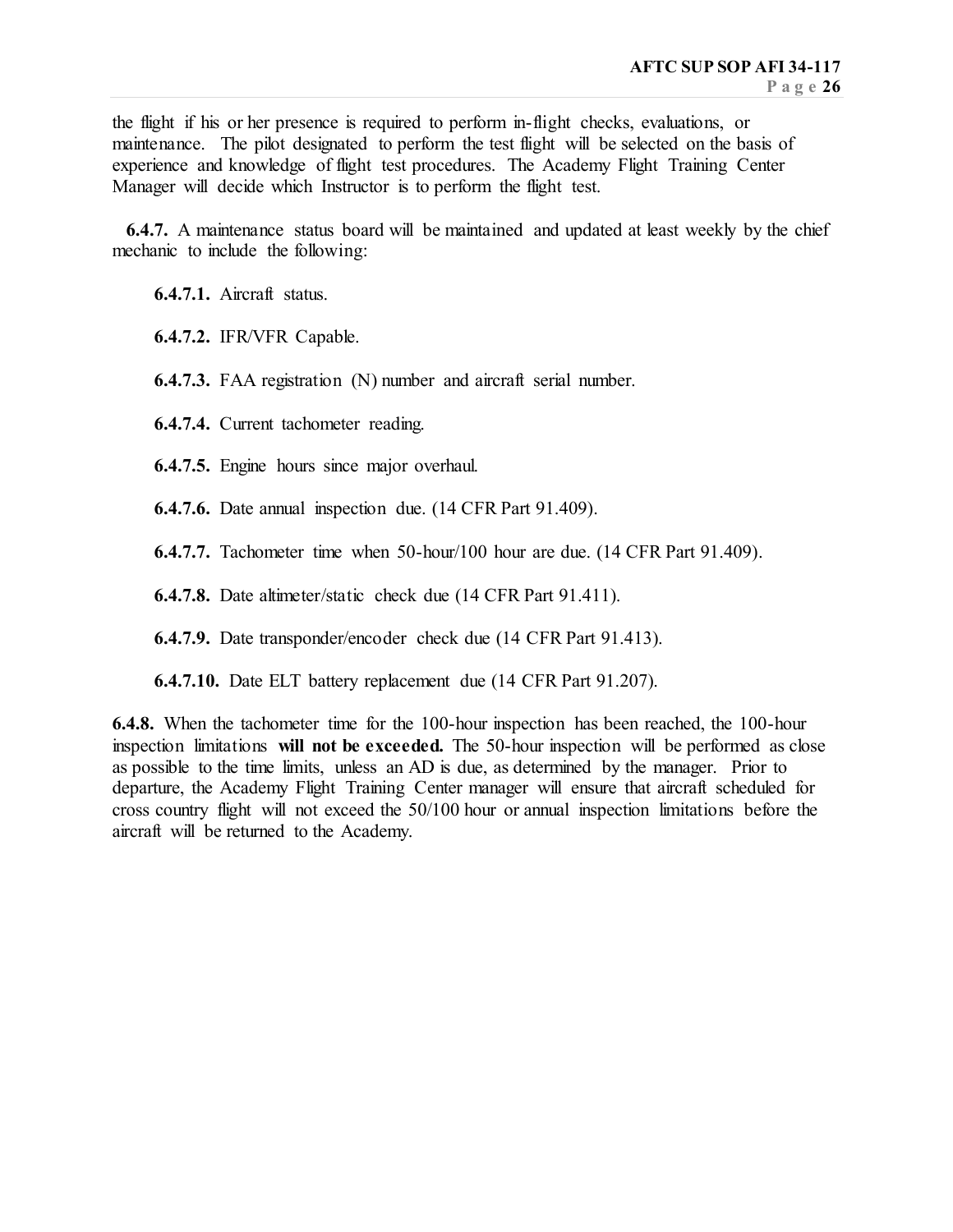## **Chapter 7**

## **FLIGHT INSTRUCTOR RESPONSIBILITIES**

This standard operating procedure (SOP) chapter outlines the responsibilities of all Academy Flight Training Center contract flight instructors. These instructions are directive.

## **7.1. INSTRUCTOR RESPONSIBILITIES.**

 **7.1.1.** Perform duties required by the Flight and Ground Instructors' contract.

 **7.1.2.** Conduct all flight-training activities IAW 14 CFR Parts 61, 91, 141, AFI 34-117, Academy Flight Training Center Standard Operating Procedures, and the course syllabus. Conduct checkouts according to the Academy Flight Training Center Instructor Standardization Guide, AFI 34-117, the Club Standard Operating Procedures, and applicable FARs. All instructors will:

 **7.1.2.1.** Ensure syllabus-training requirements are met and recorded in the appropriate records within 24 hours of the flight.

**7.1.2.2**. Conduct training IAW the FAA approved Training Course Outlines.

**7.1.2.3.** Become familiar with approved syllabi within the Training Course Outlines.

**7.1.2.4.** Act as pilot-in-command (PIC) of the aircraft while conducting flight instruction.

**7.1.2.5.** Schedule the syllabus stage checks with the Chief Flight Instructor.

**7.1.2.6.** Notify Chief Flight Instructor when Stage III is completed so that they may schedule a FAA Practical test with the examiner.

 **7.1.2.7.** Maintain currency IAW appropriate directives.

 **7.1.2.8.** Perform Clearing Authority and SOF duties as required.

 **7.1.2.9.** Stop any club pilot, whether local or transient, from flying when in the instructor's judgment, flight safety may be compromised or when rules or regulations are violated.

 **7.1.2.10.** Be present at the Academy Flight Training Center and prepared for the next lesson PRIOR to the student's scheduled time.

 **7.1.2.11.** Dress and act as a professional Flight Instructor. Flight Instructors will dress as professionals at all times. Flight instructors who are in the military and have access to a military flight suit, or military uniform may wear these items.

 **7.1.2.13.** Attend all Standardization Meetings, unless excused by the Manager or Chief Flight Instructor.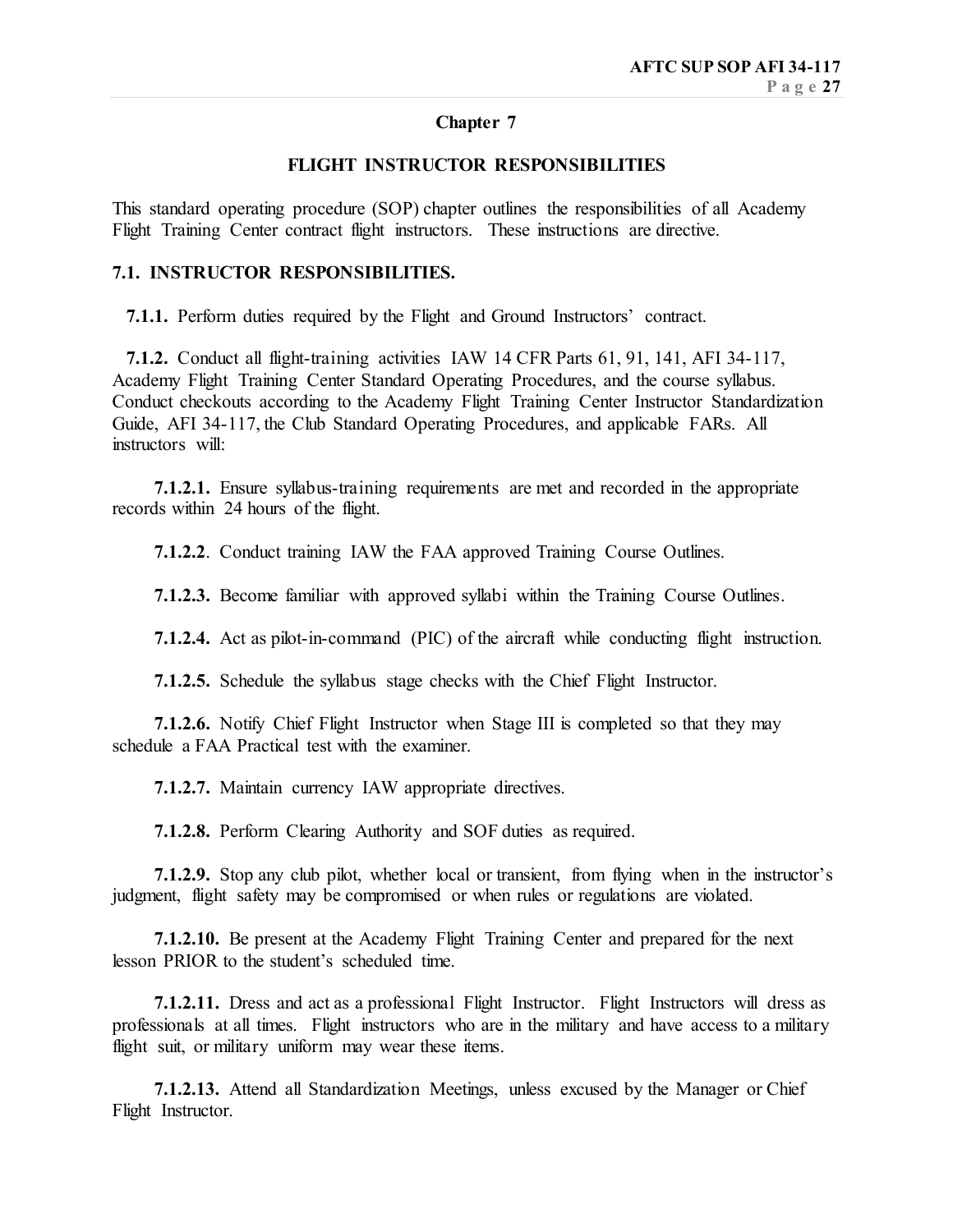**7.1.2.14.** Observe student pre and post flight checks until his/her first solo flight.

**7.1.2.15.** Be responsible for supervisory fueling and tie down of the aircraft.

 **7.1.2.16.** Perform all pre and post flight briefings in the briefing areas of the Academy Flight Training Center.

 **7.1.2.17.** Be responsible for their own student while they are on solo cross-country flights (see 7.4.3. for detail).

 **7.1.2.18.** During cross-country training no round robin cross-countries will be done. All cross-country training flights will stop at destination and close flight plan re-file and call Academy Flight Training Center to let the SOF know ETA back at KAFF.

## **7.2. ACADEMY FLIGHT TRAINING CENTER RECORDS.**

 **7.2.1. Member Records. It is the responsibility of each instructor to update his or her students' records**. It is also each instructor's responsibility to fill in membership folders with required documentation for those new members they check out. Academy Flight Training Center member flight status is recorded on or in the:

**7.2.1.1.** Member Folder.

 **7.2.1.2.** HQ AFSVA Form 1580, USAF Flight Training Center Private Pilot Student **Training** 

 **7.2.1.3.** AF Form 653, Flight Currency Record (Aero Club)

 **7.2.1.4.** AF Form 654, PIF/Safety/Annual Currency Record

 **7.2.1.5.** AF Form 1584, USAF AERO Club Standardization Record

 **7.2.1.6.** AF Form 1584C, Local Testing Answer Sheet

 **7.2.1.7.** Orientation Briefing Guide (Academy Flight Training Center Form).

 **7.2.2. Member Folder Content.** The Member Folder Format and Content IAW AFI 34-117, attachment 7. (For quick reference use the sample member folder). Attached to the member folder will be the following additional records:

 **7.2.2.1.** Orientation Briefing Guide (Academy Flight Training Center Form).

 **7.2.2.2.** AF Form 1585, Additional Covenant not to Sue Forms

 **7.2.2.3.** Enrollment Certificate (14 CFR Part 141 students only).

 **7.2.2.4.** Required exams for students.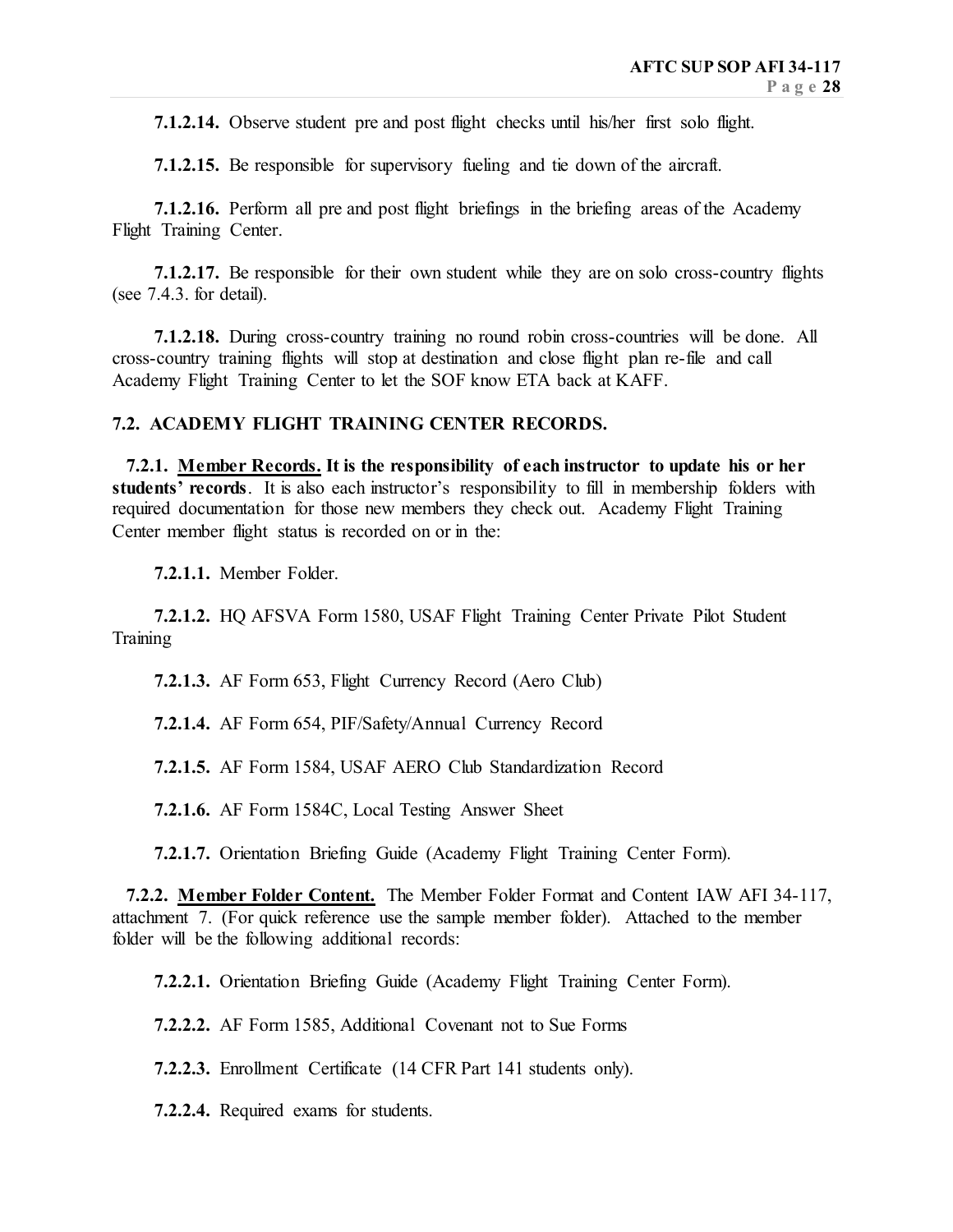**7.2.2.5.** All stage check forms.

**7.2.3. Student Training Folder Content.** If a student is enrolled in a Part 61 course, the instructor will maintain a paper student-training folder. The Student Training Folder Format and Content is according to the USAFA Flight Training Center Instructor Standardization Guide and Part 61 requirements. (For quick reference use sample placed on top of the file cabinet). Attached to the student training folder will be the following additional record if required in the Student Activity Record (AF Form 1580).

 **7.2.4. Student Training Records for Part 141.** All Students enrolled in a Part 141 Course will be required to have an online record to record flight time and notes. It is the instructor's responsibility to enroll and register each of their students in the electronic records. At time of enrollment an enrollment certificate will be printed in triplicate and provided to the Chief Flight Instructors. All records will be updated within 24 hours of the flight. Instructors are required to read and become familiar with the syllabi for all courses they will teach. Upon enrollment the following items should be furnished to students IAW 14 CFR Part 141.93:

 **7.2.4.1.** A certificate of enrollment containing the name of the course in which the student is enrolled and the date of that enrollment.

 **7.2.4.2.** A copy of the student's training syllabus.

 **7.2.4.3.** A copy of the safety procedures and practices developed by the school (**this document**) on the use of the facilities and aircraft.

 **7.2.6. Other records.** (If any) Place in the member folder as directed by the Chief Flight Instructor.

 **7.2.7. Folder Disposition.** The member folders are kept in a file cabinet (locked after duty hours) in alphabetical order under active or inactive status. A member becomes inactive when currency is lost or the paperwork is out of date or incorrect. An inactive member is on flight hold until active status is regained. When a member resigns, the Member Folder (with all content) plus the two PIF cards (AF Forms 653 and 654) plus the student's training folder if applicable will be packaged together and filed separately from the active or inactive files for one calendar year following the date of resignation. At the end of one year, the records will be disposed of as required by Air Force directives. This does not apply to foreign national students. Disposition is five years from termination of training.

## **7.3. INSTRUCTOR CHARGES.**

 **7.3.1. Initial Instructor Evaluation.** The Academy Flight Training Center will pay for the initial instructor applicant evaluation flight for aircraft checkout. If the flight time required for the checkout exceeds the normally required time (3.0 hours), the additional expense will be borne by the flight instructor applicant. If the Academy Flight Training Center manager desires that the instructor become qualified in additional types of aircraft, the Academy Flight Training Center will bear the expense of the checkout. The manager will approve all currency/recurrency flights that are paid for by the Academy Flight Training Center.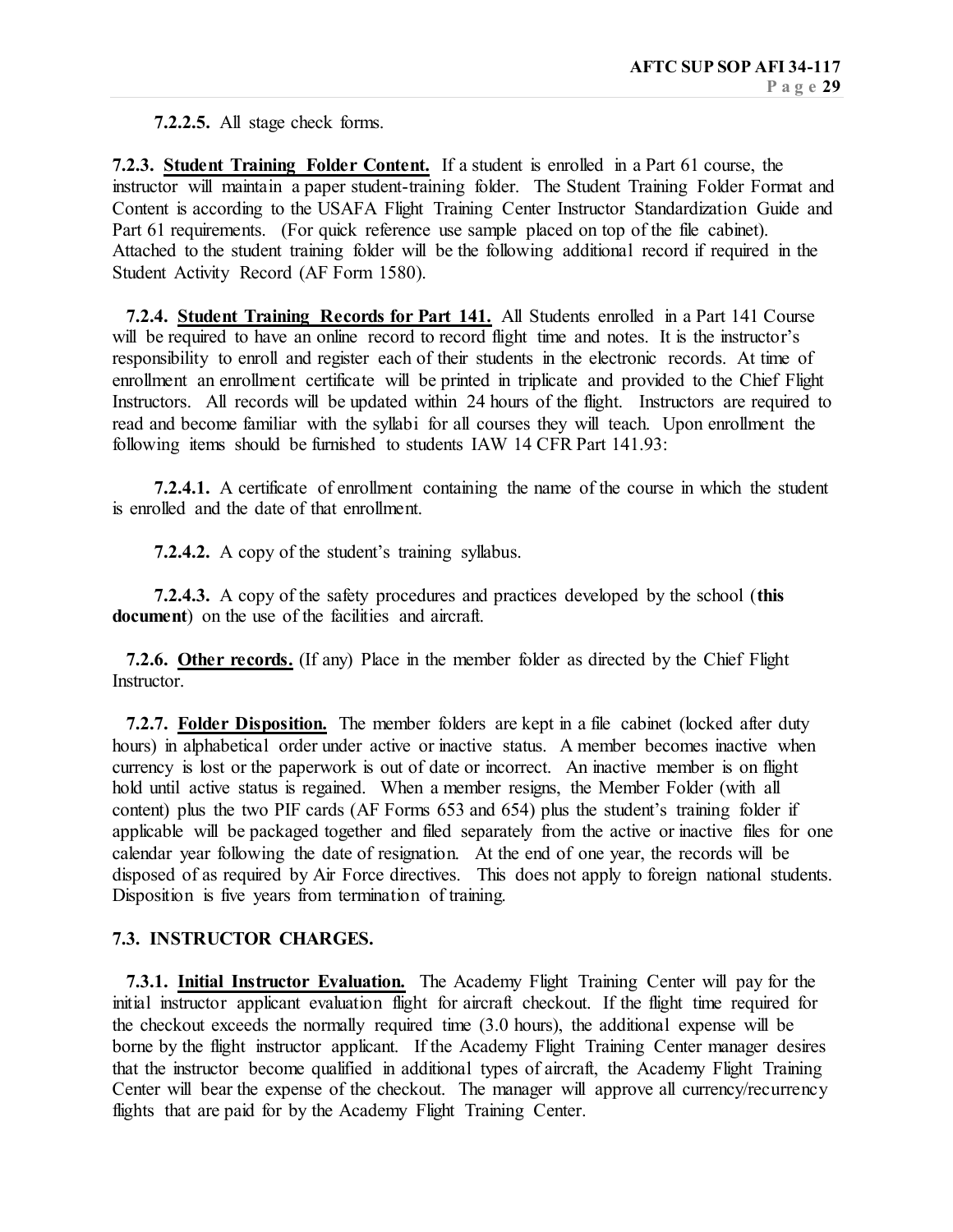**7.3.2. Annual Instructor Standardization Check.** The checkout flight time will be paid for by the Academy Flight Training Center provided the flight instruction minimums described in paragraph 7.3.4. have been met. If they have not been met, the Academy Flight Training Center manager may determine that the instructor's limited participation in Academy Flight Training Center instructing does not warrant the expense of the standardization check.

 **7.3.3. Instructor Fees.** Instructor fees will not be charged by the Chief Flight Instructor or designated instructor when conducting flight checks on instructor applicants or contract instructors. Instructors will not charge other instructors for conducting aircraft checkouts, recurrency or currency flights, flight reviews, etc.

 **7.3.4. Instruction Minimum.** Each instructor is expected to give a minimum of 30 hours of flight instruction in any 180-day period. An instructor who fails to meet this minimum will have his situation reviewed by the manager and Chief Flight Instructor to determine whether the individual should be retained as an instructor.

## **7.4. MONITORING OF STUDENT PILOTS.**

.

 **7.4.1. Supervised Solo Flights.** Supervised solo flights will be monitored *in person* by the student's instructor. Initial solos will not take place unless the instructor at a minimum has a hand-held radio.

 **7.4.2. Local Solo Flights.** The student's assigned instructor will clear his/her student for the local solo and solo cross-country flights. If the instructor is unable to be present to clear the student, he/she will make arrangements with another instructor. Students will not be signed out unless an instructor is present. Instructors are required to be at the Academy Flight Training Center at the time of their student's departure and arrival back at the airfield. Academy Flight Training Center staff (i.e. Manager, Chief Flight Instructor) are not responsible for your students! *Do not assume another instructor will sign them out!*

 **7.4.3. Solo Cross Country Flights.** On the day of the flight, the student's assigned instructor will review flight planning, sign the Academy Flight Training Center clearance form, and endorse the student's logbook for the solo cross-country flight. The assigned instructor will conduct a post flight debriefing to determine if the student encountered any problems or has any questions concerning the flight. If the instructor is not available, arrangements must be made with the Manager or Chief Flight Instructor for another Academy Flight Training Center CFI to monitor the flight.

## **7.5. SIMULATED FORCED LANDINGS.**

 7.5.1. Off airfield simulated forced landings will only be conducted during dual training flights. Simulated forced landing training to touchdown may be conducted during dual training flights at runways approved for Academy Flight Training Center use.

 7.5.2. Do not fly over populated areas, houses, or livestock. Do not descend below 500 feet AGL except to an approved airport.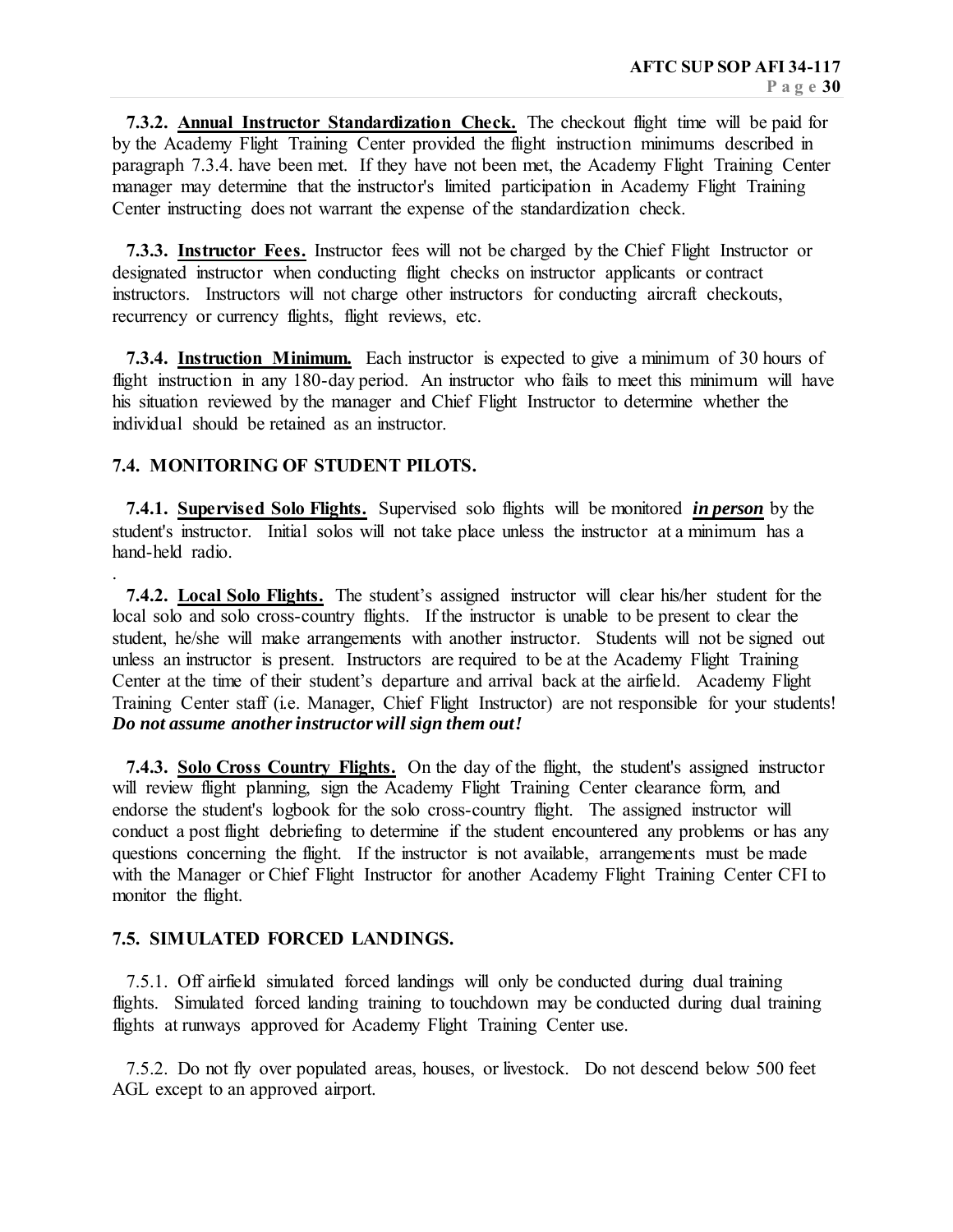**7.5.3.** Avoid prolonged low power descents. Clear the engine at least every 500 feet of altitude lost. Use carburetor heat when applicable.

 **7.5.4.** Teach students to use the same repetitive sequence of accomplishing emergency cockpit checks and the reason for each of the checks.

 **7.5.5.** Aircraft engines will never be deliberately shut down to add realism to a simulated emergency.

## **7.6. PREPARATION FOR A STAGE/PROGRESS CHECK**.

 **7.6.1.** General. The instructor will recommend a student for a stage check required by the specific course syllabus to the Chief Flight Instructor for assignment of a stage check flight instructor. The following items must be met before recommendation:

 **7.6.1.1.** Instructor finds student competent to pass the test.

 **7.6.1.2.** Required exams (pre solo written, aircraft make & model, solo navigation, and FAA written) must be satisfactorily completed and graded.

 **7.6.1.3.** For Part 61: All required lessons for the appropriate stage are completed and student is meeting standards. All student folder items identified with an asterisk are performed and graded "S" or better. Systems and Equipment Malfunction Training Record: all items graded "S" or better.

 **7.6.1.4.** For Part 141: All required lessons for the appropriate stage are completed. All items in each lesson must be marked as completed. Lessons in subsequent stages will not be accomplished until the stage check is completed and the minimum hours for each stage are met or IAW the Training Course Outline.

 **7.6.1.5.** All appropriate endorsements/sign-offs are completed (Log Book, except Stage I)

 **7.6.1.6.** Cross country planning (if required) completed.

 **7.6.2.** Private Pilot Certification Course grading procedure (14 CFR Part 61). To pass the stage check-flight:

**7.6.2.1.** Stage  $I = All$  grades have to be "S" (SAFE) or better.

**7.6.2.2.** Stage  $II = All$  grades have to be "S" or better.

**7.6.2.3.** Stage  $III = All$  grades have to be "P" (PROFICIENT).

 **7.6.2.4.** All stage checks will be entered into the student-training folder using the letter approved grading system. The overall lesson grade will be SAT or UNSAT.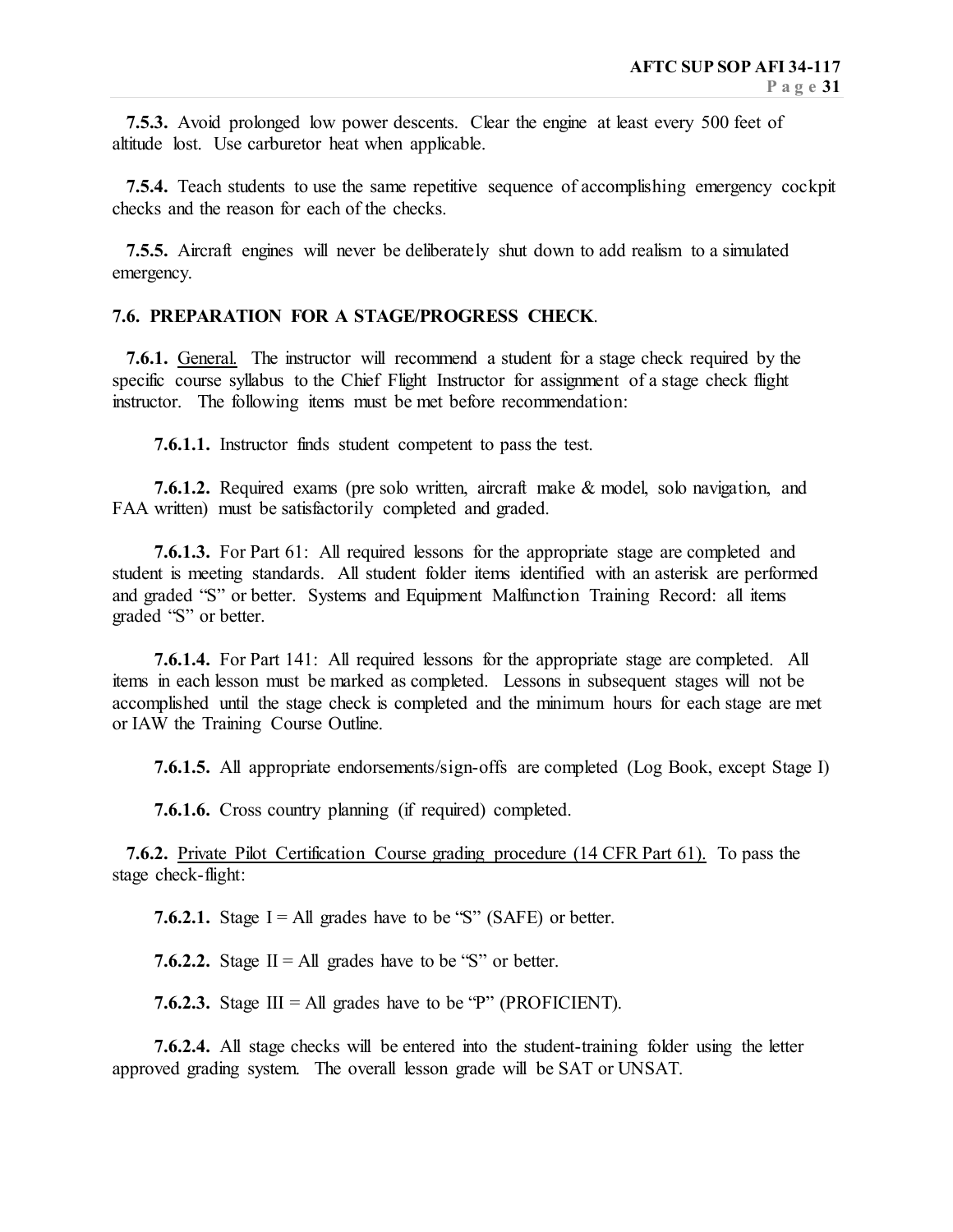**7.6.3. Private Pilot Certification Course grading procedure (14 CFR Part 141).** All items within a lesson must be initialed by a flight instructor to show the item was completed to completion standards. All items and lessons must be completed prior to a progress check. Stage checks will be debriefed with the endorsing instructor to standardize instruction practices within the school. Students will not accomplish lessons in flowing stages until the previous stage is complete and the progress check is satisfactory.

## **7.7. PREPARATION FOR THE PRIVATE PILOT PRACTICAL TEST.**

 **7.7.**1. The instructor will accomplish a thorough ground training session with the student pilot prior to the flight check with the Chief/Assistant Chief Flight Instructor. This session will include:

 **7.7.1.1.** A review of the student's log book for mathematical accuracy of entries, completion of all flight time requirements of Parts 61 or 141.

 **7.7.1.2.** Review of the student's pilot certificate to ensure that it has the required endorsements.

 **7.7.1.3.** Review of training record and PIF cards for accuracy, flight currency, and agreement with logbook entries and the student's enrollment and course completion certificates are accurate.

**7.7.1.4.** FAA Knowledge Test result.

 **7.7.1.5.** FAA practical test will not be scheduled until the student has successfully passed the final progress/stage check.

 **7.7.1.6**. Upon satisfactory completion of the final progress/stage check the instructor will complete the student's airman application on-line via IACRA as the endorsing instructor, as well as any required logbook endorsements. The instructor will also inform the Chief Pilot to associate the student with the Academy Flight Training Center.

 **7.7.2.** FAA practical tests (after scheduled) have priority over all other Academy Flights.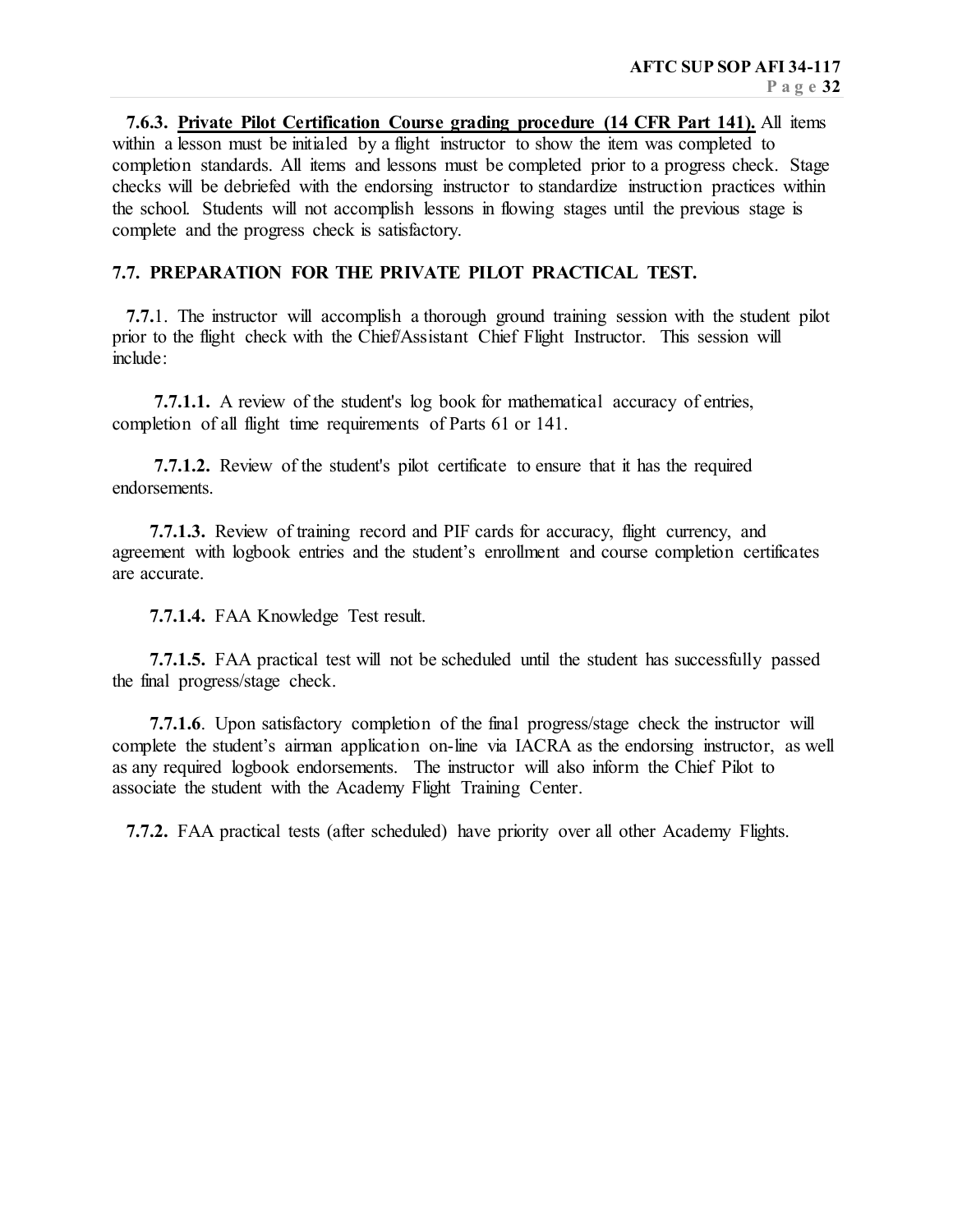## **Attachment 1**

## **GROUND OPERATIONS**

\_\_\_\_\_\_\_\_\_\_\_\_\_\_\_\_\_\_\_\_\_\_\_\_\_\_\_\_\_\_\_\_\_\_\_\_\_\_\_\_\_\_\_\_\_\_\_\_\_\_\_\_\_\_\_\_\_\_\_\_\_\_\_\_\_\_\_\_\_\_\_\_\_\_\_\_\_\_\_\_\_\_\_\_\_

| Page |
|------|
| 33   |
| 33   |
| 33   |
| 34   |
| 34   |
| 34   |
| 35   |
| 35   |
| 36   |
| 36   |
| 36   |

## **A1.1.** GROUND OPERATIONS.

Use caution on the flight line. Always avoid the arc of an aircraft propeller to the max extent possible during pre-flight and ground operations.

## **A1.2.** GROUND HANDLING THE AIRCRAFT.

Aircraft will not be moved in or out of the hangar unless the manager, an instructor, a member with a completed local area checkout or a mechanic supervises the aircraft movement. Prior to engine start clear fore and aft of aircraft, aircraft should be pointed perpendicular to the hangar doors to prevent debris from being blown into hangars. Aircraft in the maintenance hangar should be pulled clear of all structures and vehicles prior to engine start.

**A1.3.** PREFLIGHT PROCEDURES. The PIC is responsible for the preflight.

**A1.3.1.** Publications and equipment required on board are IAW FARs and AFI 34-117.

**A1.3.2.** When removing wheel chocks, place them in the rear of the aircraft.

**A1.4.** ENGINE START. Hand-propping the aircraft is prohibited.

 **A1.4.1.** Prior to starting, visually clear the area 360º around the aircraft. After calling "Clear Prop," pause long enough for others to move away before actuating the starter.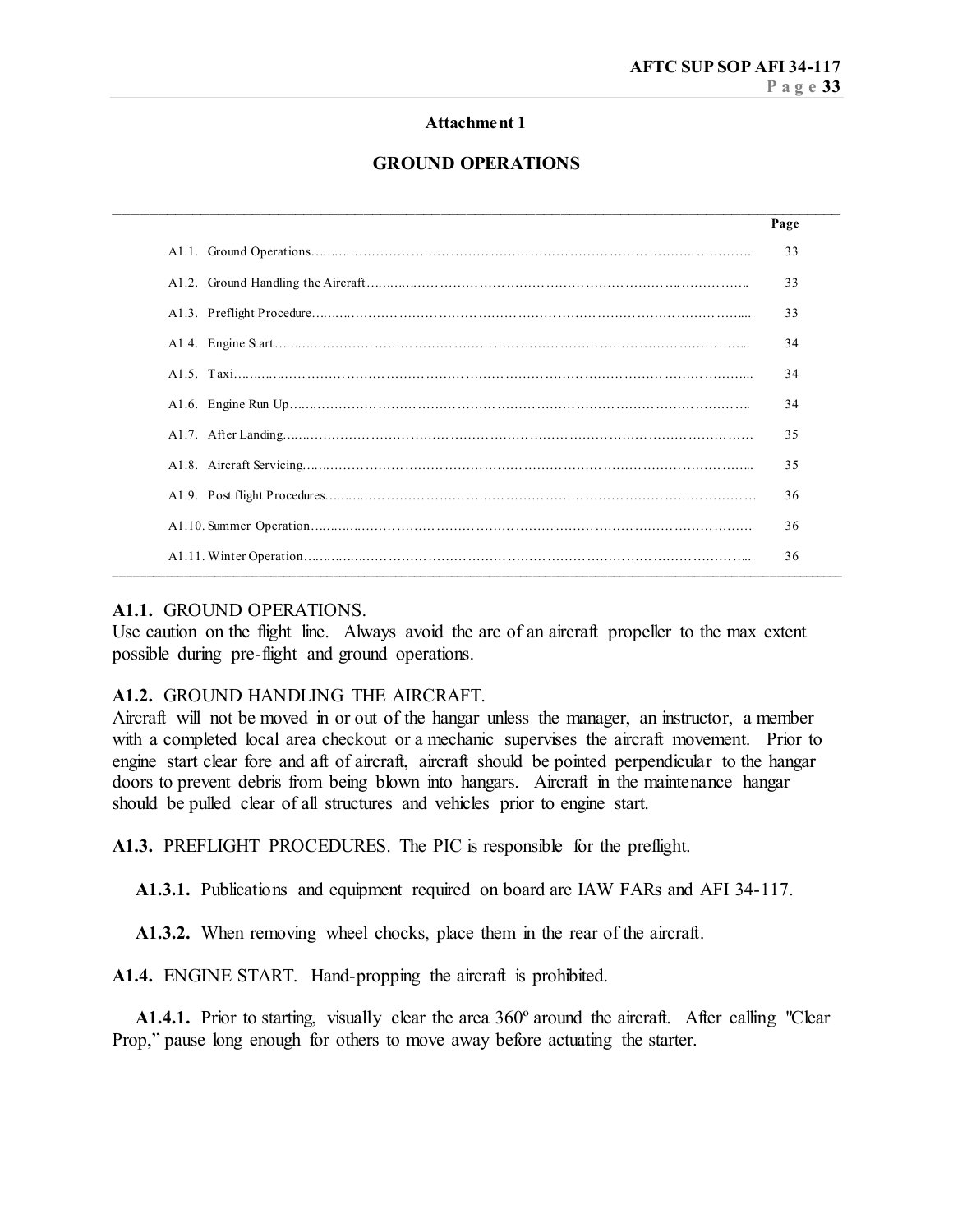**A1.4.2.** Do not start the engine if the propeller blast will be directed toward the Academy Flight Training Center hangar, office doors, and hangar doors or whenever blast of blowing debris might cause injury or property damage.

 **A1.4.3.** Observe starter cranking and starter cooling limitations. Do not continue start attempts if the battery strength is weakening. If the aircraft does not start in 10 blades, allow the starter to cool 2 minutes before attempting a re-start.

 **A1.4.4.** Individuals will not enter or exit Academy Flight Training Center aircraft when the engine is running. Exceptions must be approved by the manager or flight instructors.

#### **A1.5. TAXI.**

 **A1.5.1.** Prior to taxi, monitor ATIS on 128.525 MHz or CTAF 124.15 MHz when nontowered

 **A1.5.2.** Clearance from ground control is required prior to departing the South ramp or the transient ramp for taxiway Charlie, Bravo, Delta, or Foxtrot.

 **A1.5.3.** Do not taxi within 50 feet of a refueling operation.

 **A1.5.4.** Do not taxi closer than 50 feet behind small aircraft, or closer than 100 feet behind twin-engine aircraft, or closer than 500 feet behind larger aircraft with engines running. Do not taxi near helicopters hovering or on the ground with the rotors turning within 500 feet.

 **A1.5.5.** The Academy Airfield operates sunrise to sunset. Aircraft may not taxi prior to sunrise, and taxiing will stop at sunset.

## **A1.5.6. CAUTION: Do not taxi in front of aircraft conducting engine run-ups.**

#### **A1.6. ENGINE RUN-UP.**

 **A1.6.1.** When performing the engine run-up in either hammerhead, aircraft must remain behind the dashed line.

 **A1.6.2.** Do not perform engine run-ups when other aircraft or vehicles are directly in front or taxiing in front of your aircraft. Maintain wingtip clearance. If performing before takeoff check—but not in engine run-up phase—be prepared to give visual clearance signal (thumbs up) to another aircraft that is ready for takeoff to taxi in front.

 **A1.6.3.** The engine run-up may be performed on the taxiway prior to the hammerhead if a headwind component can be maintained, run-ups will not normally be completed on the ramps.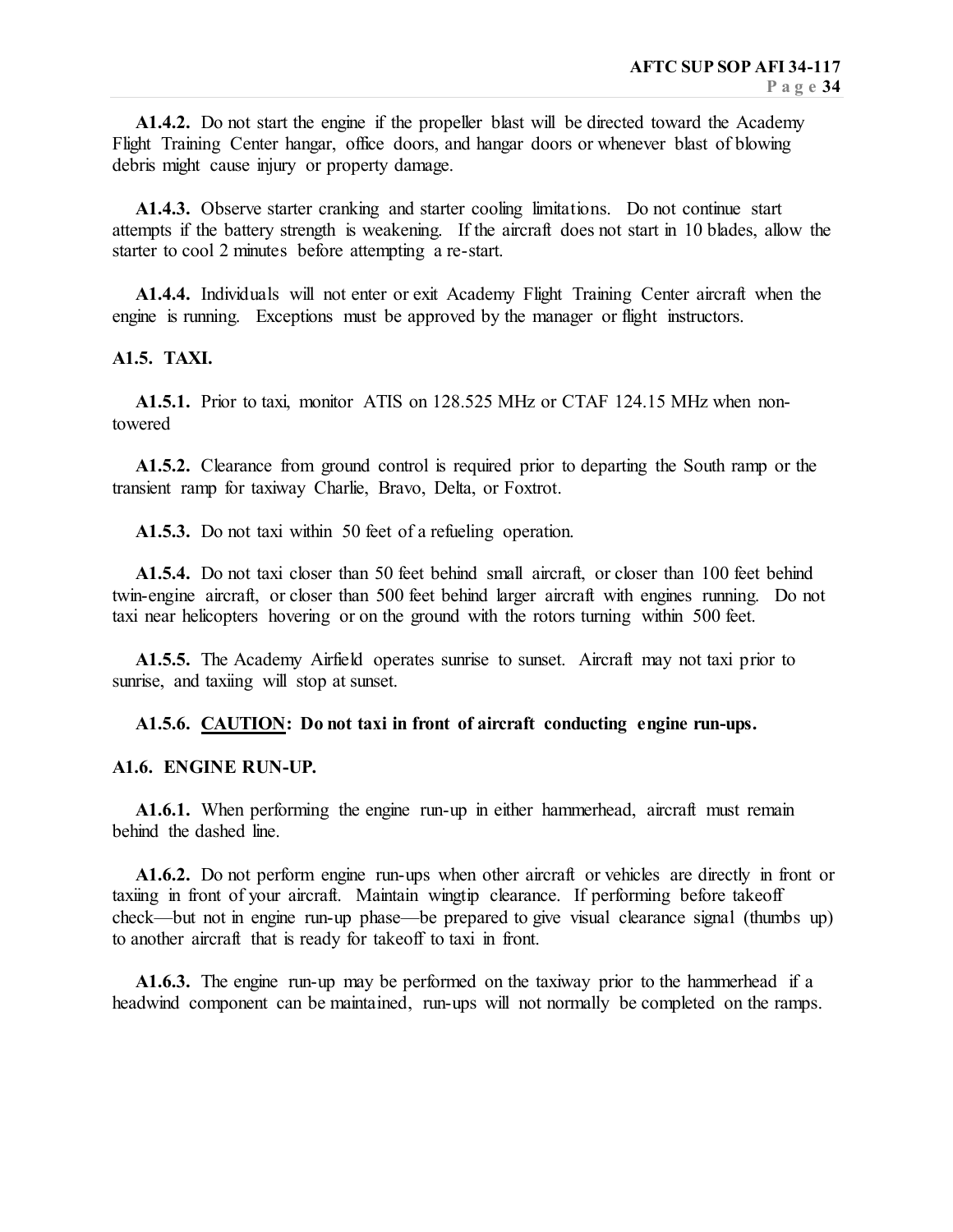#### **A1.7. AFTER LANDING.**

 **A1.7.1.** After landing do not switch from tower to ground control frequency until the aircraft is clear of the runway. Complete the After Landing Checklist when clear of runway. Move out of the way of the other aircraft (leaving at as much room as possible to allow several aircraft to exit the runway) and stop to perform after landing check.

 **A1.7.2.** Aircraft landing on Runway 16L will not turn off on Runway 08/26, unless directed by ATC. Aircraft landing on Runway 34R will not turn off on Taxiway D, unless directed by ATC and only if aircraft speed allows.

**A1.7.3.** Whenever steady state winds or gusts exceed 35 knots, discontinue taxing and notify ground control. Turn the aircraft into the wind, stop the aircraft and set the parking brake. If additional assistance is needed, the PIC will radio ground control to inform the Academy Flight Training Center SOF.

#### **A1.8. AIRCRAFT SERVICING.**

 **A1.8.1.** Aircraft are normally refueled and serviced after every flight. Exceptions are:

**A1.8.1.1.** Surface winds exceed 35 knots.

**A1.8.1.2.** Lightning within 5nm miles of the airfield.

**A1.8.1.3.** When the PIC of the next flight elects not to have the aircraft refueled.

 **A1.8.2.** The following items will be checked and serviced as necessary:

 **A1.8.2.1.** All fuel tanks will normally be filled to the bottom of the filler neck. **CAUTION: Do not let fuel tank neck support the weight of the nozzle and hose.**

 **A1.8.2.2.** Oil level will be checked and filled to minimum quantity on oil filler door for the first flight of the day. If the engine is warm, oil may indicate up to one quart low and be within tolerances. Windshields will be cleaned if required before and after each flight.

 **A1.8.3.** Ensure the aircraft is adequately grounded before refueling. The groundings must be made to unpainted metal, when available. Aircraft will be grounded for refueling as indicated below:

**A1.8.3.1. Ground to Aircraft.** Connect grounding wire to wing tie-down ring.

 **A1.8.3.2. Fuel Nozzle to Aircraft.** Prior to removing the filler fuel cap, connect the ground wire to the unpainted metal tab next to the fuel filler opening.

 **A1.8.4.** When refueling is complete, recheck that all fuel caps are tightly in place. Record the amount of fuel required to fill the aircraft in the aircraft dispatch book.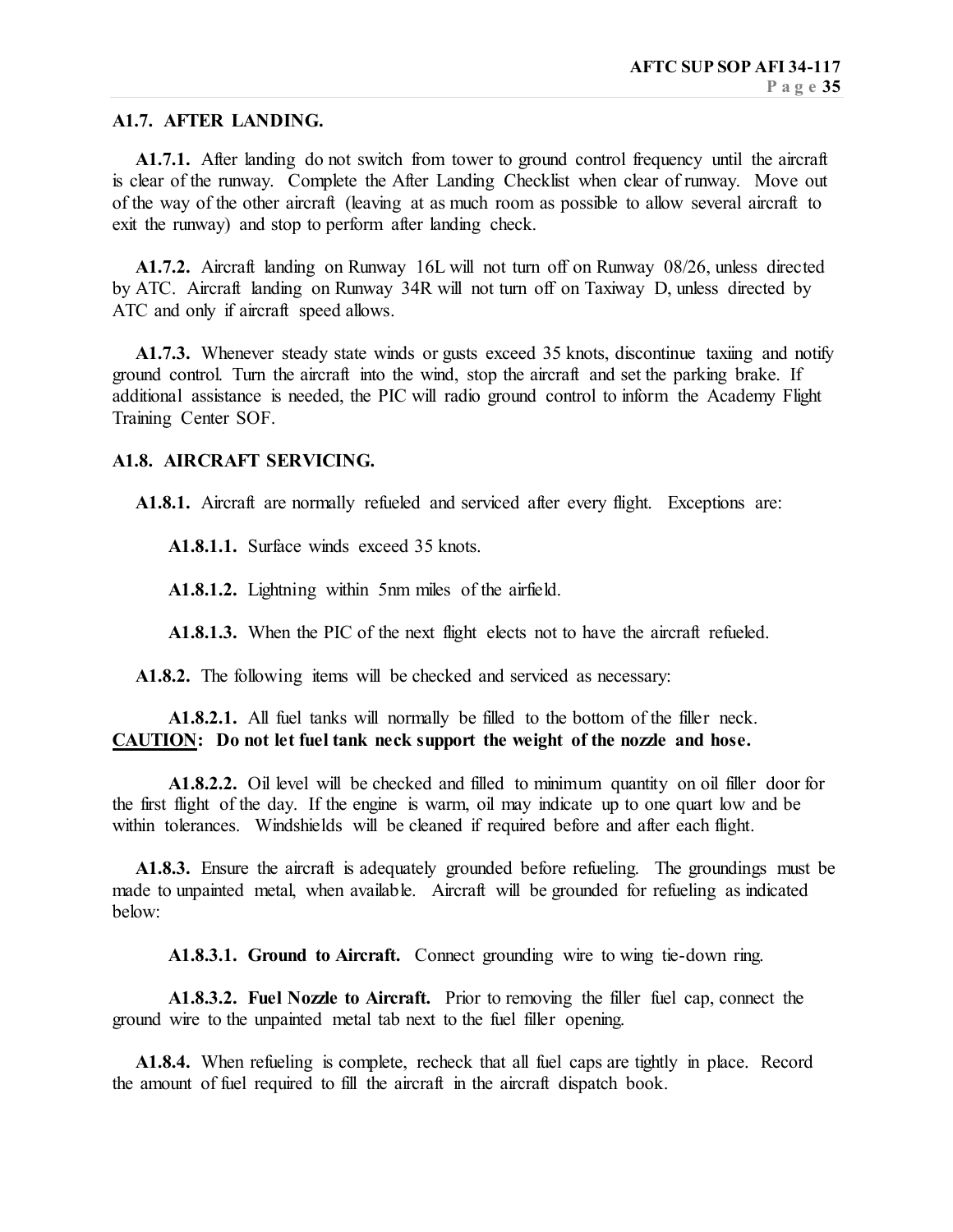**A1.8.5.** The aircraft will be moved away from the refueling area as soon as servicing is completed.

 **A1.8.6.** Should a major fuel spill occur during refueling, do not start the aircraft. Notify the Academy Flight Training Center staff who will use the spill kit and call the fire department, if required.

#### **A1.9. POSTFLIGHT.**

 **A1.9.1.** After refueling, aircraft will be moved to tie-down spots or hangared and fully secured, unless another pilot is waiting for the aircraft and relieves the preceding pilot at the aircraft. **Aircraft will not be left unattended unless tied down and chocked.**

 **A1.9.2.** After each flight, all aircraft will be secured IAW the aircraft checklist. Aircraft in the hangar need only be chocked. The aircraft dispatch book and keys will be returned to the Academy Flight Training Center office. **Maintenance discrepancies will be written up on the AFTO Form 781A (one per block) and reported to the Academy Flight Training Center Staff.**

 **A1.9.3.** At airfields other than the Academy, pilots are expected to personally ensure the aircraft is adequately tied down, hangered and secured IAW the aircraft checklist.

#### **A1.10. SUMMER OPERATION.**

 **A1.10.1.** During hot weather months when aircraft are parked outside, leave the side window(s) open, put the sunshade in the windshield and leave the doors closed but unlocked.

 **A1.10.2.** Open oil access door to allow greater cooling.

 **A1.10.3.** The SOF making the evening check will assure all aircraft are hangared.

## **A1.11. WINTER OPERATION.**

**A1.11.1.** Ensure accumulations of frost, ice, and snow are removed from all aircraft surfaces and windows prior to flight. No attempt should be made to start an aircraft engine at temperatures of 30º F or colder unless it first receives adequate preheat or was hangared in a heated hangar. Engine heaters are kept in the South hangar.

 **A1.11.2.** Do not taxi unless the windshield is free of any type of obstruction to vision. While using brushes, squeegees, etc., to clean aircraft surfaces, be careful not to touch any antenna, air temperature probe, pilot tube, stall warning vane, or similar object. These are easily damaged. **DO NOT USE ICE SCRAPERS.**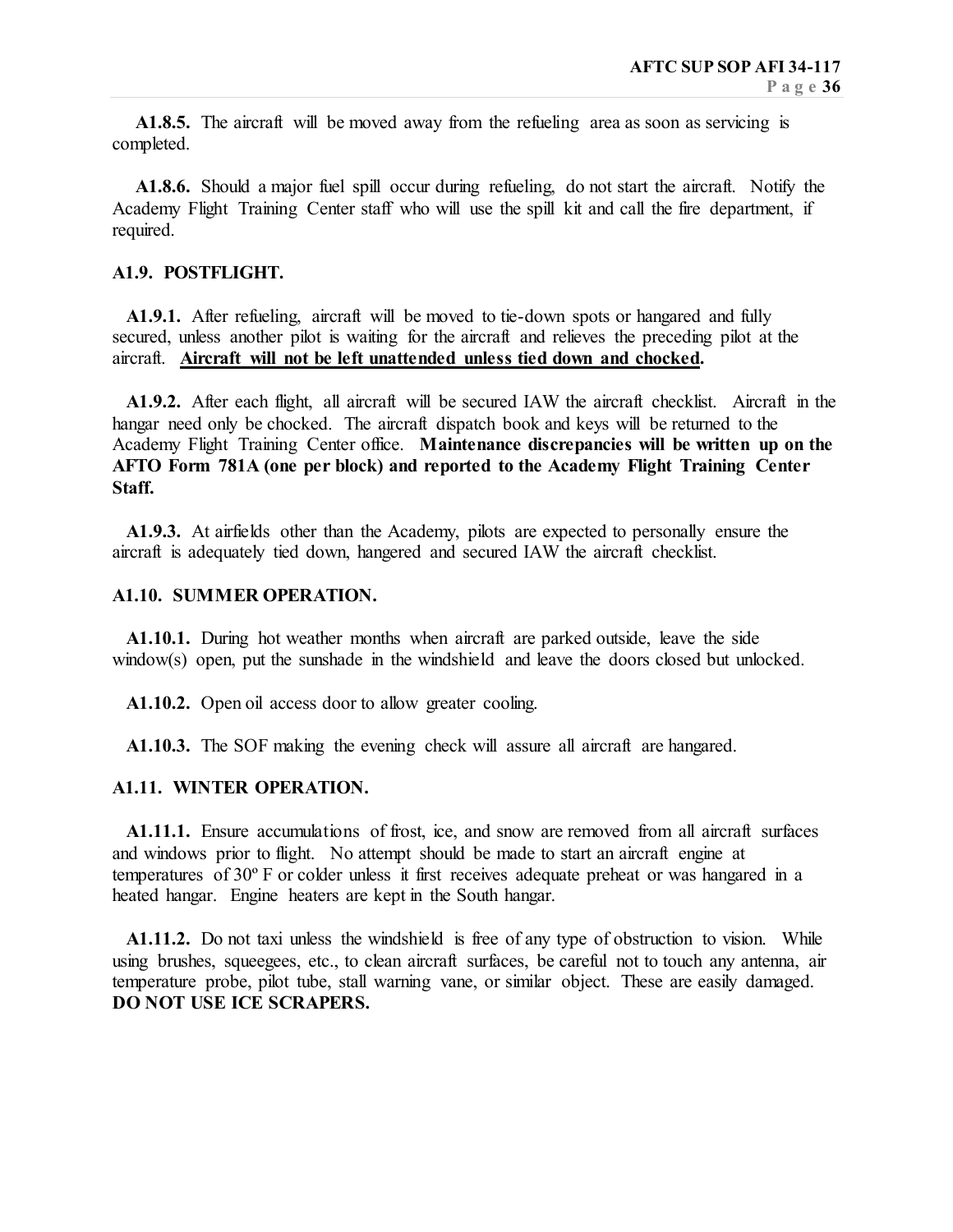**A1.11.3.** During preflight, make sure all flight controls move freely to the normal limit of travel. Check for snow or ice around control surface hinges, induction and oil cooler inlets, and brakes. Look inside of propeller spinners for ice accumulations that might cause imbalance and vibration once the engine is started. Make sure pitot and static sources are clear and the oil breather line is not blocked. Drain fuel tank sumps liberally to make sure there is no water in the samples.

 **A1.11.4.** If airframe ice is melted using the hangar heater or glycol solution, wipe water from aircraft surfaces to prevent refreezing. Water may run into control surface hinges and refreeze. Check all flight controls for free travel just prior to takeoff.

 **A1.11.5.** Engine Starting. Pull the propeller through by hand to loosen congealed oil. Make sure the ignition is off and the key removed prior to pulling the prop through**. STAY CLEAR OF THE PROPELLER ARC AT ALL TIMES.**

 **A1.11.6.** Prime depending on temperature. The colder the temperature, the more prime required. Do not overprime or you increase the risk of induction fire on starting.

 **A1.11.7.** If the engine does not start within 10 blade rotations or 30 seconds, discontinue cranking. Excess cranking runs the battery down and overheats the starter. Allow the starter to cool for two minutes, reprime as before, and try one more time. If engine does not start within 10 blades, discontinue starting attempts. If the engine starts but dies, reprime as above but reduce the number of primer strokes. Again, allow adequate starter cooling and do not continue starting attempts if the battery begins to weaken. **DO NOT HAND PROP TO START!!!**

 **A1.11.8.** Oil pressure takes longer to register in cold weather. If there is no indication of oil pressure within one minute after engine start, shut the engine down. It doesn't have to be in the green arc, but it should be off zero and rising. Do not operate the engine above 1000 RPM until two minutes after engine start. Do not make engine run-up checks until the engine has been operating at least **5 minutes**. If the engine hesitates or sputters as the throttle is advanced, throttle back and allow additional warm-up time. Do not take off unless the throttle can be moved smoothly from idle to full power without engine hesitation, sputtering, or rough running.

 **A1.11.9. Winter Ground Operation.** The ramp tie-down chains are anchored in circular depressions. They may fill with water or wet snow, which will subsequently freeze. Ice may have to be chopped from holes in order to tie aircraft down.

**A1.11.9.1.** Avoid snow and ice while taxiing. Taxi slowly and avoid running wheels into snow, which might reduce directional control.

 **A1.11.9.2.** Avoid engine run-ups on wet or slippery surfaces. If run-up areas are completely snow covered, obtain clearance from ground control to accomplish run-up checks on dry areas of taxiways or ramps. If power must be applied on wet or slippery surfaces, advance the throttle slowly and be alert for sliding.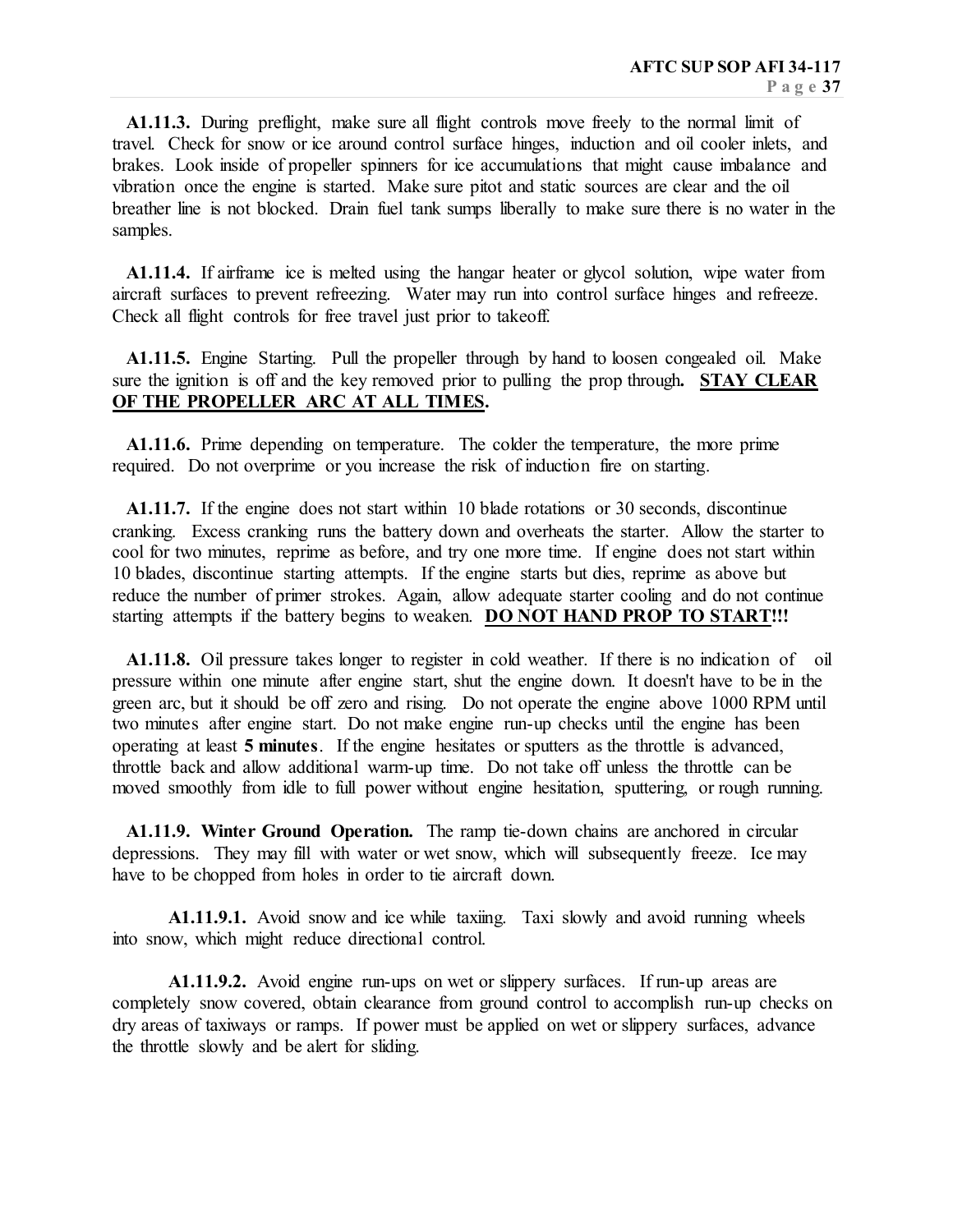#### **Attachment 2**

## **LOCAL AREA FLIGHT PROCEDURES**

\_\_\_\_\_\_\_\_\_\_\_\_\_\_\_\_\_\_\_\_\_\_\_\_\_\_\_\_\_\_\_\_\_\_\_\_\_\_\_\_\_\_\_\_\_\_\_\_\_\_\_\_\_\_\_\_\_\_\_\_\_\_\_\_\_\_\_\_\_\_\_\_\_\_\_\_\_\_

\_\_\_\_\_\_\_\_\_\_\_\_\_\_\_\_\_\_\_\_\_\_\_\_\_\_\_\_\_\_\_\_\_\_\_\_\_\_\_\_\_\_\_\_\_\_\_\_\_\_\_\_\_\_\_\_\_\_\_\_\_\_\_\_\_\_\_\_\_\_\_\_\_\_\_\_\_\_

#### **A2.1. GENERAL PROFILE PROCEDURES.**

 **A2.1.1. Local Flight Training Area.** The local flight training area is limited to the east side of the Rampart Range and 50 nautical miles and includes the following training areas and airports: Areas Alpha and Bravo, the Academy Airfield (KAFF), Colorado Springs Municipal Airport (KCOS), Meadow Lake (KFLY), Centennial Airport (KAPA), Pueblo Municipal Airport (KPUB), and Fremont County Airport (K1V6).

 **A2.1.2. Noise Abatement.** Do not fly over houses and livestock at low altitudes except as required for safety of flight or in an emergency situations.

## **A2.2. AIR FORCE ACADEMY FLIGHT TRAINING CENTER ASSIGNED CODES**

 **A2.2.1.** Rally call signs will be used at all times.

 **A2.2.2.** Aircraft shall squawk pre-assigned beacon code prior to contacting Springs Approach on any of the departure or arrival routes except when using flying the North departure/arrival. Discreet squawk codes are found in dispatch book with each aircraft and are placarded within the aircraft. Aircraft shall only use the pre-assigned beacon code while being controlled by Springs Approach or Academy Tower.

 **A2.2.3.** If arriving in the East Pattern with an assigned squawk (including Academy Flight Training Center discreet squawk codes) from ATC, squawk VFR (1200) prior to contacting tower on entry.

## **A2.3. RADIO PROCEDURES.**

**A2.3.1.** When requesting taxi, advise tower what departure you are planning to fly. If remaining in the pattern, request "closed". After touch and go request "closed" on upwind leg.

 **A2.3.2.** For initial Closed Patterns and North Departure/Arrivals squawk beacon code 1200. All others squawk assigned beacon code.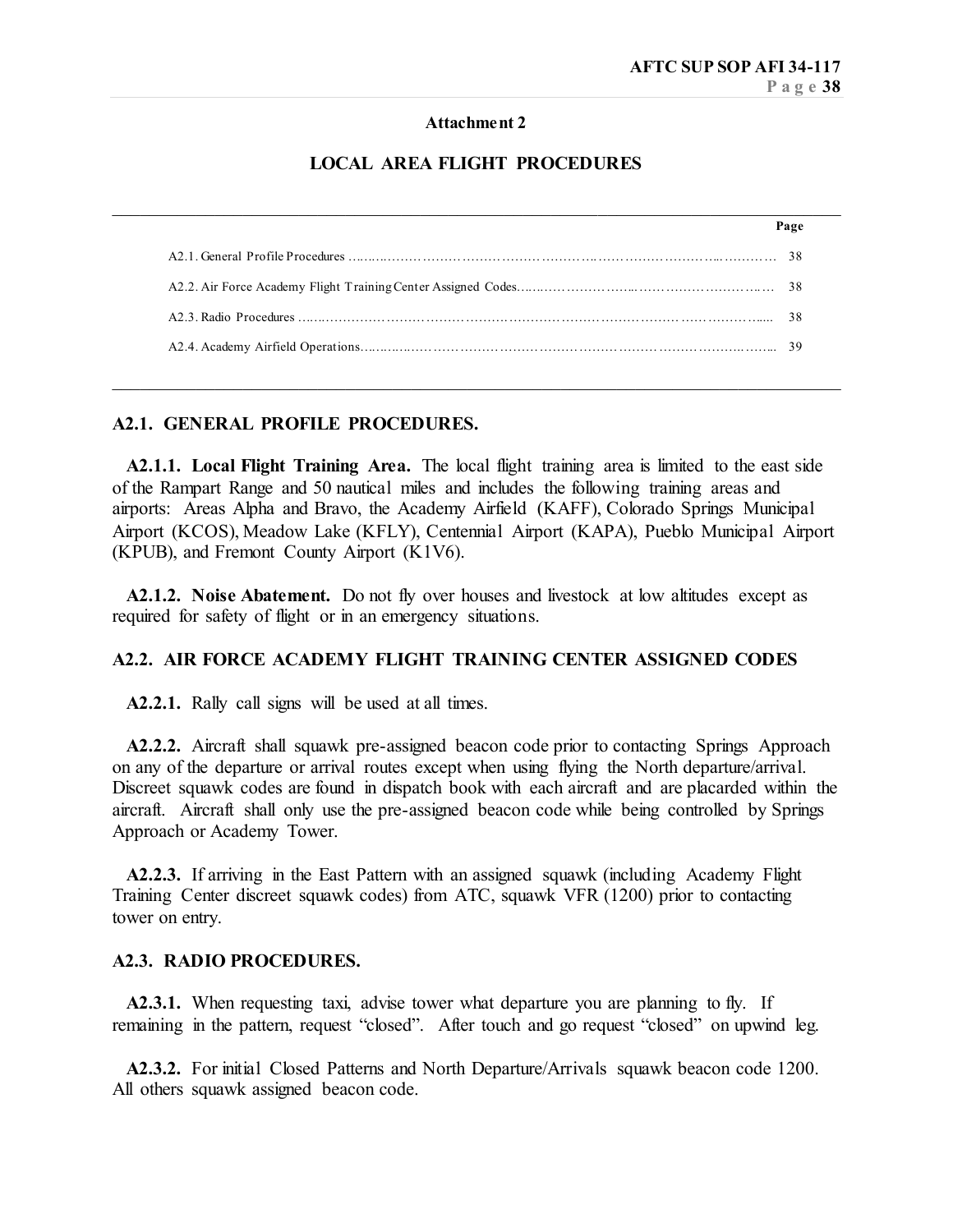**A2.3.3.** When leaving the Academy Airfield pattern, remain on Academy Tower frequency until clear of the Class D airspace, as directed by tower, or as required by published departure procedures.

 **A2.3.4.** EAGLE frequency (121.95 MHz) will be monitored on departure routes after automatic termination with Springs Approach, while in the practice areas, and until frequency change to Springs Approach on arrival routes is required (controlled or uncontrolled). Announce intentions on EAGLE frequency at appropriate point. Other traffic will advise if a specific practice area is occupied. If the aircraft has two operable radios monitor EAGLE on the back up radio to the max extent possible.

 **A2.3.5.** At JOYAL and SLEDGE announce intentions: ATIS identifier and full stop or patterns

 **A2.3.6.** Each Base turn must be called with intentions: full stop or touch and go.

## **A2.4. USAFA AIRFIELD OPERATIONS.**

## **A2.4.1. General Information.**

 **A2.4.1.1.** Flight operations may be towered (Tower & Base Ops open) or non-towered.

 **A2.4.1.2.** Runway 16L-34R is controlled by Academy Tower and Runway 16C-34C is controlled by Skytrain (134.10 MHz). Runway 08-26 is controlled by Tower and will only be used for full stop landings. Takeoffs are not authorized and any go-around required will be right traffic.

 **A2.4.1.3.** Takeoff Procedure: Maintain runway centerline until crosswind altitude (7,000 feet).

 **A2.4.1.4.** Pattern Spacing. Obtain spacing by extending departure leg as necessary for other aircraft. Do not turn crosswind until spacing with the previous aircraft is adequate. The minimum altitude need to turn to crosswind is 300 feet below pattern altitude of 7300 feet MSL.

 **A2.4.1.5.** All aircraft are required to use landing lights when at the Academy Airfield.

 **A2.4.1.6. Drifting Parachutists**. The tower will issue traffic advisories for parachutist drifting into the pattern and direct traffic as required. If a parachutist is observed drifting into the pattern and advisories have not been issued, notify the tower immediately.

 **A2.4.1.7. Go-Around.** ATC will direct go-around ground track if other than straight ahead by stating "offset left or right."

 **A2.4.1.8. Runway Change.** Follow Tower instructions.

 **A2.4.1.9. Landings.** Touch down no further than 1,000 feet down the runway on all landings or else go around.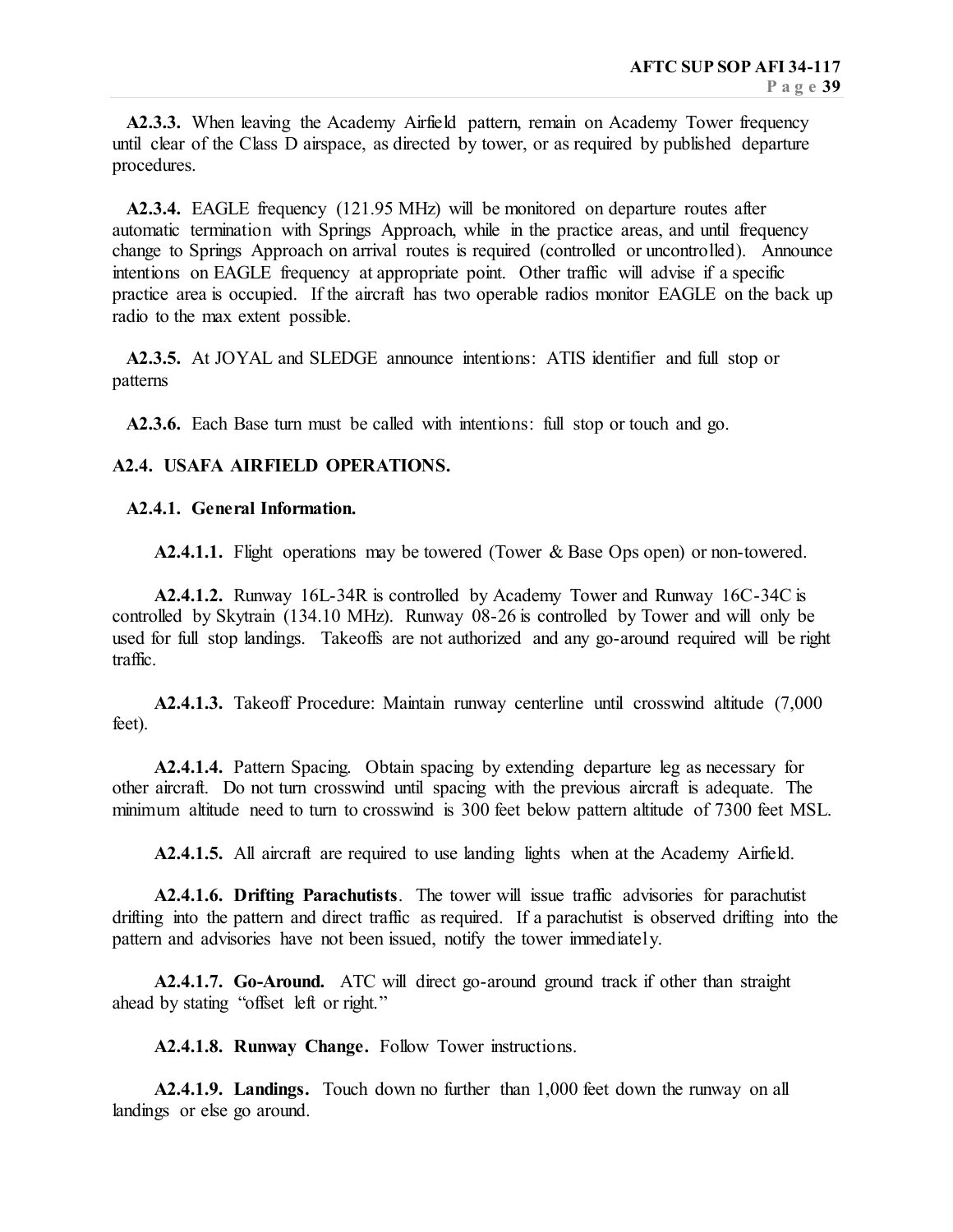**A2.4.1.10. Touch and Go Landings at the Academy Airfield.** Will only be accomplished by certificated pilots or Student Pilots with an instructor on board. Touch and Go landings are not permitted for solo students.

 **A2.4.1.11. Closed Traffic.** Right or left closed traffic must be requested after each touchand-go or initial takeoff during towered operations. Closed traffic allows you to stay in the traffic pattern and must be requested on upwind leg just prior to crosswind turn (7,000 feet). If spacing or "closed denied" by tower execute crosswind turn to NAIL or SAW.

 **A2.4.2. Non-Towered Operations.** The Academy Flight Training Center is authorized to conduct non-towered flying operations at the Academy Airfield during day VFR conditions when the control tower, weather station, and base operations are closed if the following rules and procedures are observed:

 **A2.4.2.1.** A SOF will be on duty at the Academy Flight Training Center at the initiation of non-towered flight operations. When weather or operations require, the SOF will be available to assist instructor, students and members to ensure safe operations are conducted.

 **A2.4.2.2.** The SOF will obtain a weather briefing/forecast for the period and will make frequent visual checks of weather conditions in the vicinity of the airfield and over the mountains.

 **A2.4.2.3.** The SOF will conduct a runway and taxiway inspection IAW the Academy Flight Training Center SOF checklist whenever Airfield Operations personnel do not perform this duty.

 **A2.4.2.4.** The SOF will monitor 124.15 MHz and will normally be available to provide limited advisory service to Academy Flight Training Center aircraft.

 **A2.4.2.5.** Normal Flight Clearance Procedures apply.

 **A2.4.2.6.** Student pilot solo cross country flights must return no later than one hour before official sunset or Academy Flight Training Center closing time, whichever is earlier.

 **A2.4.2.7.** Student pilot solo flights are not allowed when a cumulonimbus cloud formation exists within 15 miles of KAFF.

 **A2.4.2.8.** The KAFF CTAF is 124.15 MHz. Use standard radio procedures for nontowered fields. Departing to or arriving from the training areas, EAGLE TRAFFIC frequency (121.95) will be monitored and used to give position advisories as needed. Use the USAFA Form O-435 for area de-confliction.

 **A2.4.2.9.** Returning aircraft will enter the traffic pattern using the established routing through JOYAL or SLEDGE during non-towered operations and make all calls on Academy Traffic.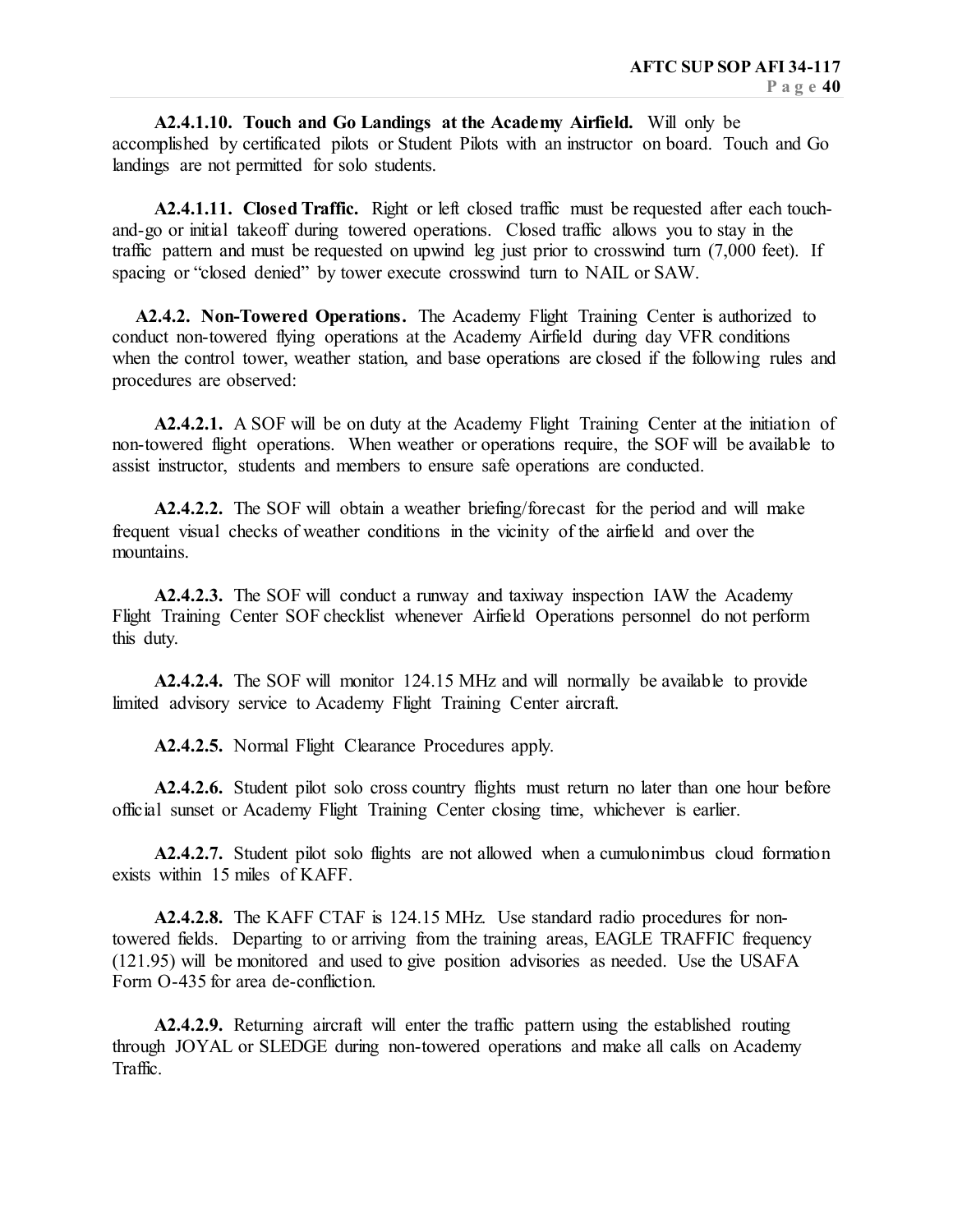**A2.4.2.10.** Positively determine wind direction prior to entering the pattern -- SOF may provide advisories. If NORDO, over-fly the airfield no lower than 8,400 feet MSL, to determine traffic direction then enter the pattern through initial for the appropriate runway.

**A2.4.2.11.** Runway change: will be announced by initiator (aircraft in the pattern or Academy Flight Training Center SOF). Aircraft will maneuver as required staying well clear (500 feet) of other aircraft.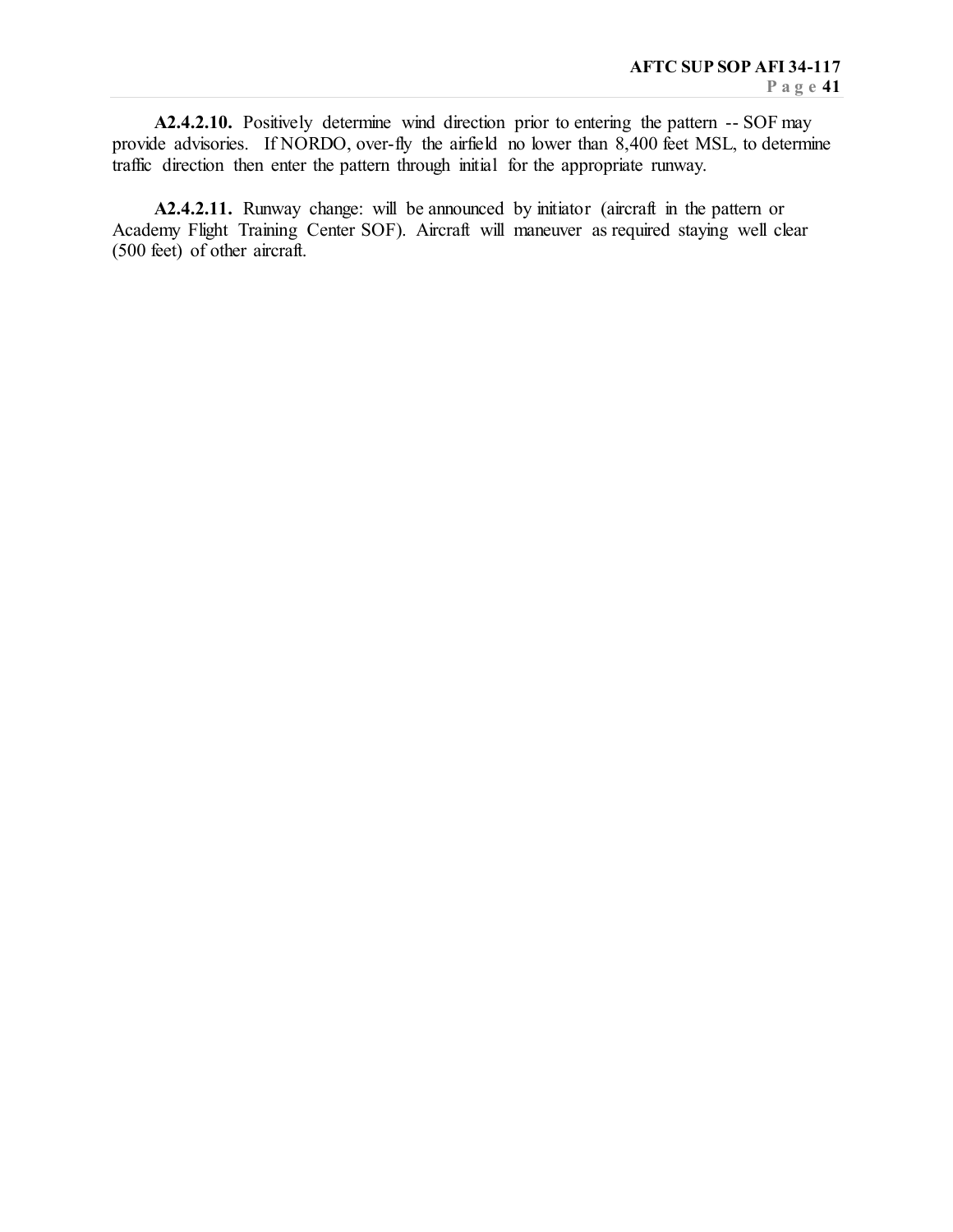#### **Attachment 3**

## **RADIO COMMUNICATIONS PHRASEOLOGY**

| Page |
|------|
|      |
|      |
|      |
|      |
|      |
|      |
|      |
|      |

A3.1. **GENERAL.** Refer to AIM Chapter 4 section 2, "Communications Phraseology and Techniques" when any recommended communication procedures are not clear. Follow the following structure when communicating to the max extent possible:

#### **A3.1.1. EACH RADIO TRANSMISSION SHOULD BE:**

**A3.1.1.1. CRISP:** brevity is important, and contacts should be kept as brief as possible

**A3.1.1.2. CLEAR:** be distinct and definite, clear understanding is paramount

**A3.1.1.3. CORRECT**: use correct ATC phraseology

#### **A3.2. CONTACT PROCEDURE.**

 **A3.2.1. Initial Contact.** This is the first radio call to a given facility or the first call to a different controller within a facility. The following format should be used:

**A3.2.1.1.** Name of the facility.

**A3.2.1.2.** Full aircraft identification as filed in the flight plan.

A3.2.1.3. The type of message to follow or your request if it is short. If the message is not short, wait for the controller to respond, then continue with your message.

 **A3.2.2. Subsequent Contacts and Responses to Callup from a Ground Facility.** Use the same format as used for the initial contact. The ground station name may be omitted if the message requires an obvious reply and there is no possibility for misunderstandings. All call-ups or clearances should be acknowledged unless the controller advises otherwise.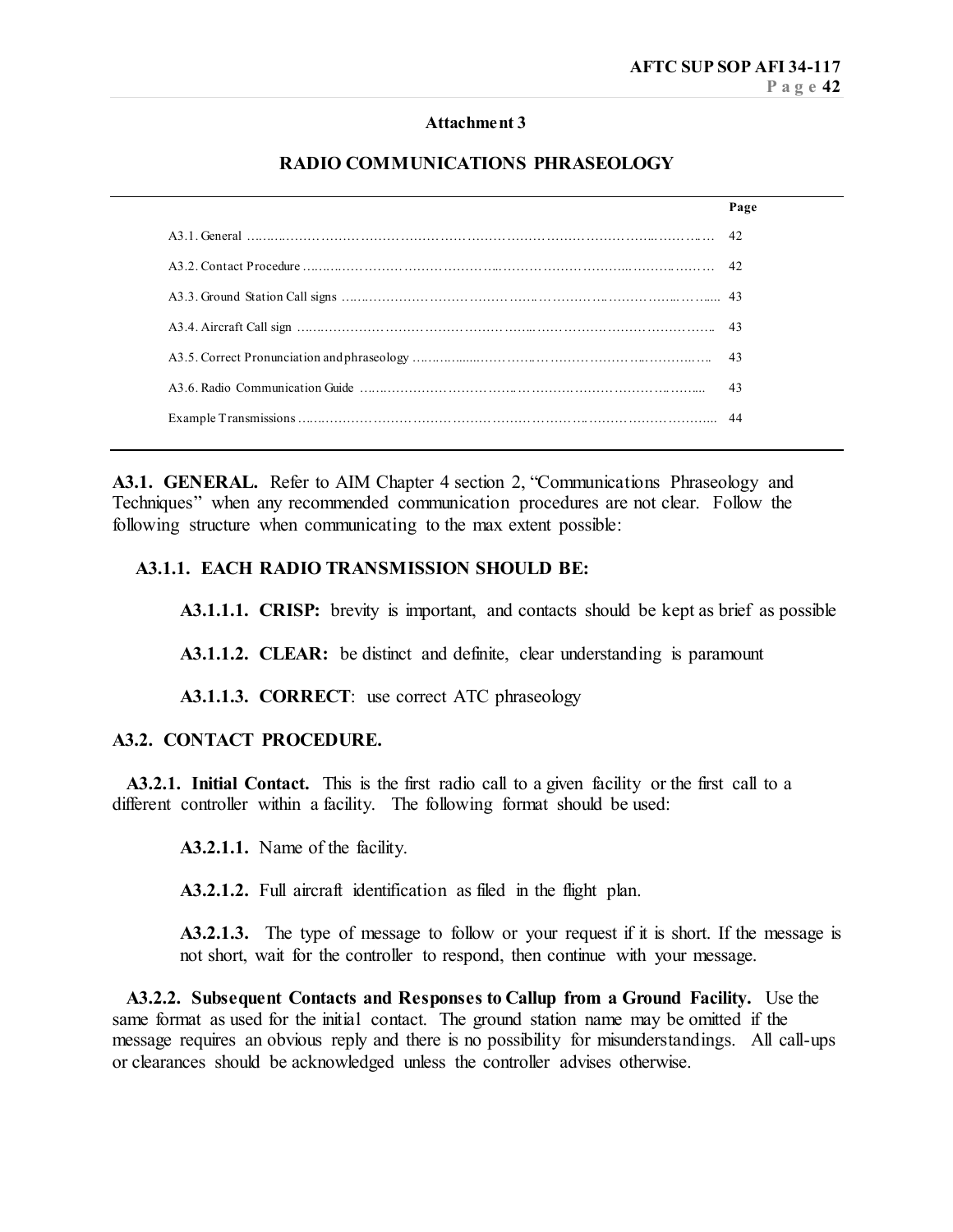**A3.3. GROUND STATION CALLSIGNS.** Pilots, when calling a ground station, should begin with the name of the facility followed by the type of the facility being called. The name of the facility, if not known, can be found in the Airfield Facility Directory or chart supplements.

**A3.4. AIRCRAFT CALLSIGNS.** Call signs should never be abbreviated on an initial contact or at any time if not initiated by ATC. ATC specialists may *initiate* abbreviated callsigns using the prefix and the three digits/letters of the aircraft ID *after* communications are established. The pilot **may** use the abbreviated call sign in subsequent contacts.

#### **A3.5. RADIO COMMUNICATION GUIDE.**

**A3.5.1. General.** Not all situations can be covered. In all cases, unless safety of flight dictates otherwise, comply with air traffic control instructions. Acknowledge all clearances, altitude restrictions, headings, altimeter settings, frequency changes, and repeat landing runway numbers. Some basic knowledge is provided in the following:

 **A3.5.2. ATIS**: If the airport provides ATIS (e.g., COS), the pilot should notify controllers on initial contact that he has received the ATIS by repeating the alphabetical code word appended to the broadcast.

 **A3.5.3. TAXIING:** Approval must be obtained prior to moving an aircraft or vehicle onto the movement area. These areas are marked by a double yellow line (the non-movement side solid, the movement side dashed). Always state your position on the airport and where you need the taxi clearance.

**A3.5.4. TAKEOFF:** A clearance must be obtained prior to taxiing onto a runway, taking off, or landing. ATC can only issue a takeoff clearance when the pilot advises that he/she is READY to receive the takeoff clearance. Pilots must read back all clearances issued verbatim.

 **A3.5.4.1. NOTE:** "Ready to ROLL" or "Ready to GO" or "Ready for DEPARTURE" are incorrect. Tower simply needs to know that you are "READY FOR TAKEOFF".

**A3.5.5. LANDING:** Read back all landing clearances. For example "Rally 01 cleared touch and go, runway 16 Left." Always include the landing runway in the read back.

 **A3.5.6. EXITING RUNWAY**: Pilots are requested to exit the runway without delay at the first available taxiway or on a taxiway as instructed by ATC. Without delay means that the pilot makes an effort to accomplish that request without violating safety and proper aircraft handling procedures. Never stop or reverse course on the runway without ATC approval. An exiting aircraft is not clear of the runway until all parts of the aircraft have crossed the applicable holding position marking. Stop the aircraft after clearing the runway if instructions have not been received from ATC. Immediately change to ground frequency when advised by tower and obtain taxi clearance.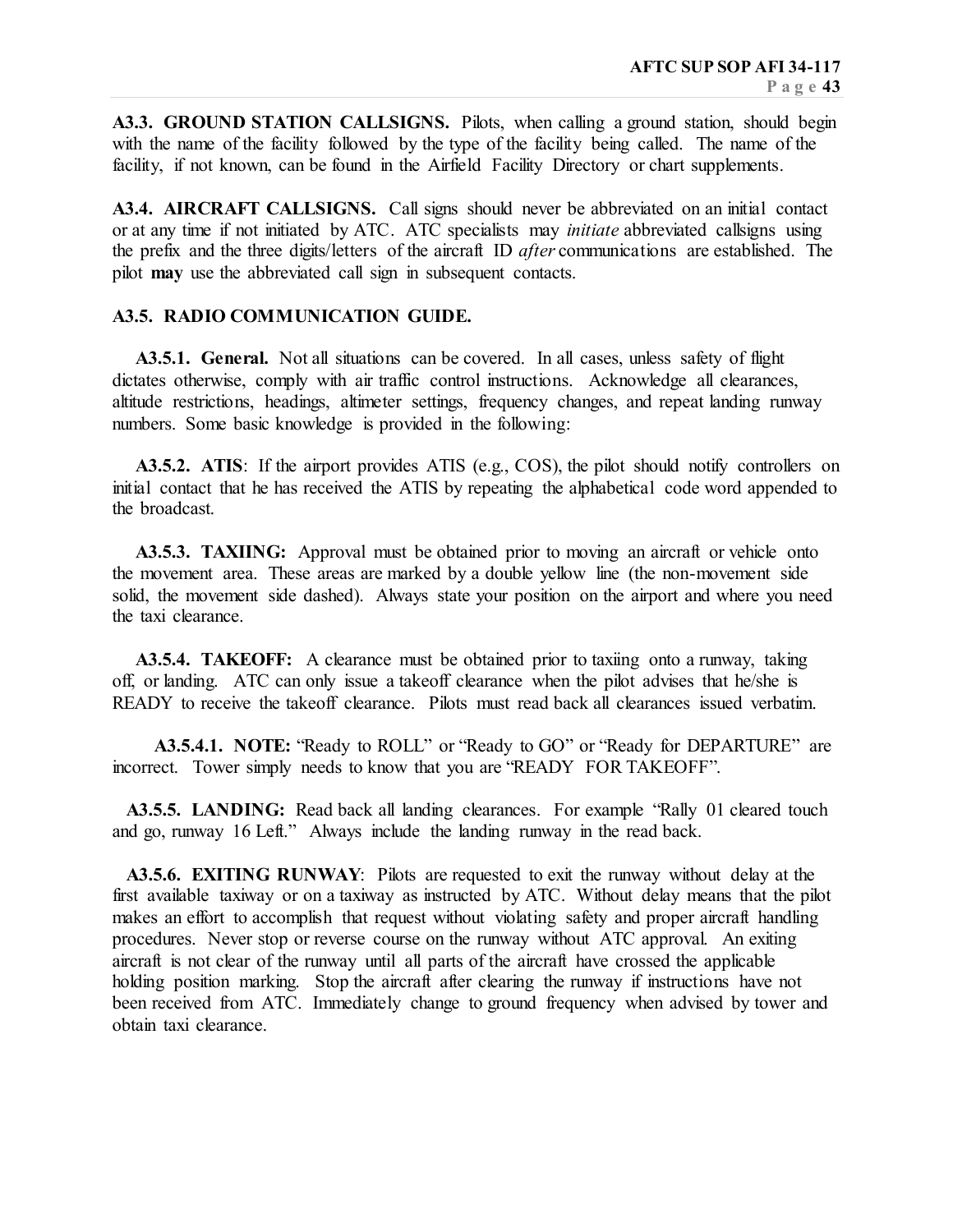| Event                        | From  | To    | Example Transmission                                                                                                                                                                                                                                  |
|------------------------------|-------|-------|-------------------------------------------------------------------------------------------------------------------------------------------------------------------------------------------------------------------------------------------------------|
| Taxi                         | Pilot | Gnd.  | "Academy Ground, Callsign, with Bravo (if ATIS received), at<br>Transient Ramp (or where ever you are), request taxi, whatever<br>departure you want." If ATIS is off: "Academy Ground, Callsign, at<br>Transient ramp, negative ATIS, request taxi." |
|                              | Gnd.  | Pilot | "Call sign, taxi to runway 34R (16L, or 34/16 Center)". If ATIS was<br>not received, Tower will also give wind and altimeters setting "wind<br>340° at 10 10, altimeter 3002."                                                                        |
|                              | Pilot | Gnd.  | "Callsign, altimeter 3002 (if given), taxi to Runway 34R."                                                                                                                                                                                            |
| <b>Takeoff</b>               | Pilot | Twr.  | "Academy Tower, Callsign, ready for takeoff"                                                                                                                                                                                                          |
|                              | Twr.  | Pilot | "Callsign, wind XXX at XX, cleared for takeoff" or "Callsign, hold<br>short 34R," or "Callsign, line up and wait."                                                                                                                                    |
|                              | Pilot | Twr.  | "Callsign, cleared for takeoff," or "Callsign, hold short of 34R," or<br>"Callsign, line up and wait 34R."                                                                                                                                            |
| <b>Depart</b><br><b>KAFF</b> | Pilot | Spgs. | "Springs Approach, Callsign, SAW or SOCKET.<br>(altitude) In-bound for KCOS or SOUTH Departure."                                                                                                                                                      |
| <b>Tower</b>                 | Pilot | Twr.  | "Academy tower, Callsign, JOYAL / SLEDGE with Bravo (if ATIS<br>was received), full stop" or "touch and go."                                                                                                                                          |
| <b>Tower</b>                 | Twr.  | Pilot | "Callsign, report NAIL / SAW or Initial RWY 34R or 16L"                                                                                                                                                                                               |
|                              | Pilot | Twr.  | "Callsign, report NAIL / SAW or Initial RWY 34R or 16L"                                                                                                                                                                                               |
| <b>Tower</b>                 | Pilot | Twr.  | "Academy tower, Callsign, Initial 16L / 34R."                                                                                                                                                                                                         |
|                              | Twr.  | Pilot | "Callsign, report base / report in the break 16L / 34R."                                                                                                                                                                                              |
| <b>Base</b>                  | Pilot | Twr.  | "Academy tower, Callsign, left / right base for $16L / 34R$ , full stop /<br>touch-and-go $/$ the option."                                                                                                                                            |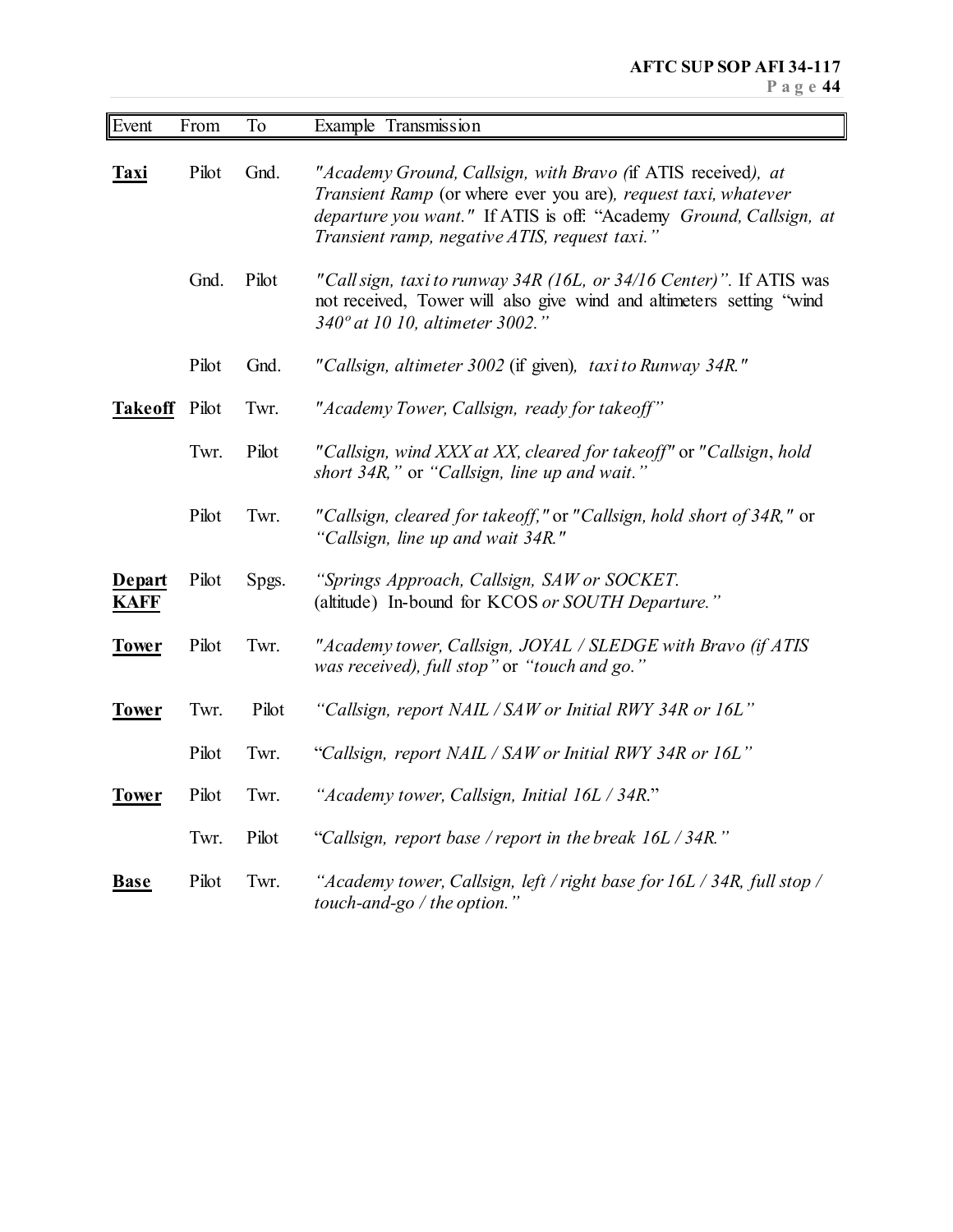## **Attachment 4**

## **CHECKOUT REQUIREMENTS FOR PILOTS**

A4.1. GENERAL. All requirements of AFI 34-117 Attachment A4.2. apply for single engine aircraft with fixed landing gear, complex or multi-engine aircraft are covered in AFI 34-117 Attachment 4.3. Normal checkout is 5.0 hours PIC in make and model and proficiency in the Academy Airfield pattern and local area. In some circumstances Academy Flight Training Center procedures may be more restrictive and final checkout is at the discretion of the Academy Flight Training Center manager.

**A4.2. CHECKOUT REQUIREMENTS FOR PILOTS MATRIX.** These are the minimum required topics to be covered. The instructor should cover additional areas as required after assessing the proficiency and ability of the pilot being checked out.

| <b>CHECKOUT REQUIREMENTS FOR PILOTS MATRIX</b>              |                     |                       |             |  |  |  |  |
|-------------------------------------------------------------|---------------------|-----------------------|-------------|--|--|--|--|
| <b>GENERAL KNOWLEDGE*</b>                                   | <b>CFI INITIALS</b> | <b>PILOT INITIALS</b> | <b>DATE</b> |  |  |  |  |
| Academy Flight Center Restrictions<br>1.                    |                     |                       |             |  |  |  |  |
| Local Ground Movement Area and Airspace<br>2.               |                     |                       |             |  |  |  |  |
| Billing, Scheduling System and Clearing Procedures<br>3.    |                     |                       |             |  |  |  |  |
| <b>PREFLIGHT*</b>                                           |                     |                       |             |  |  |  |  |
| Weather Information and Sources<br>4.                       |                     |                       |             |  |  |  |  |
| Access to Aviation Information at the Training Center<br>5. |                     |                       |             |  |  |  |  |
| Maintenance Log and Practices<br>6.                         |                     |                       |             |  |  |  |  |
| Use of Hangars, Parking Ramps, and Refueling Area<br>7.     |                     |                       |             |  |  |  |  |
| <b>ACADEMY AIRFIELD OPERATIONS*</b>                         |                     |                       |             |  |  |  |  |
| Airspace Overview, Departure and Arrival Procedures<br>8.   |                     |                       |             |  |  |  |  |
| Approved Radio Calls: Towered and Non-Towered<br>9.         |                     |                       |             |  |  |  |  |
| 10. Pattern Procedures, Runway Change and Breakouts         |                     |                       |             |  |  |  |  |
| AIRCRAFT MANUEVERS REQUIRED VFR*                            |                     |                       |             |  |  |  |  |
| 11. Steep Turns, Slow flight, Power-on, Power-off Stalls    |                     |                       |             |  |  |  |  |
| 12. Normal, No-Flap, and Power Off 180 Landings             |                     |                       |             |  |  |  |  |
| AIRCRAFT MANUEVERS REQUIRED IFR**                           |                     |                       |             |  |  |  |  |
| 13. Operating on Instrument References                      |                     |                       |             |  |  |  |  |
| 14. Conducting Precision and Non-Precision Approaches       |                     |                       |             |  |  |  |  |
| BI-ANNUAL FLIGHT REVIEW see AC 61-98D**                     |                     |                       |             |  |  |  |  |
| 15. Review of Part 91 Operating and Flight Rules            |                     |                       |             |  |  |  |  |
| 16. Pilot Deviation Avoidance                               |                     |                       |             |  |  |  |  |
| 17. Automation Competency                                   |                     |                       |             |  |  |  |  |
| 18. Angle of Attach Systems                                 |                     |                       |             |  |  |  |  |
| 19. Review of Maneuvers and Procedures                      |                     |                       |             |  |  |  |  |
| 20. Flight Maneuvers as required by the Instructor          |                     |                       |             |  |  |  |  |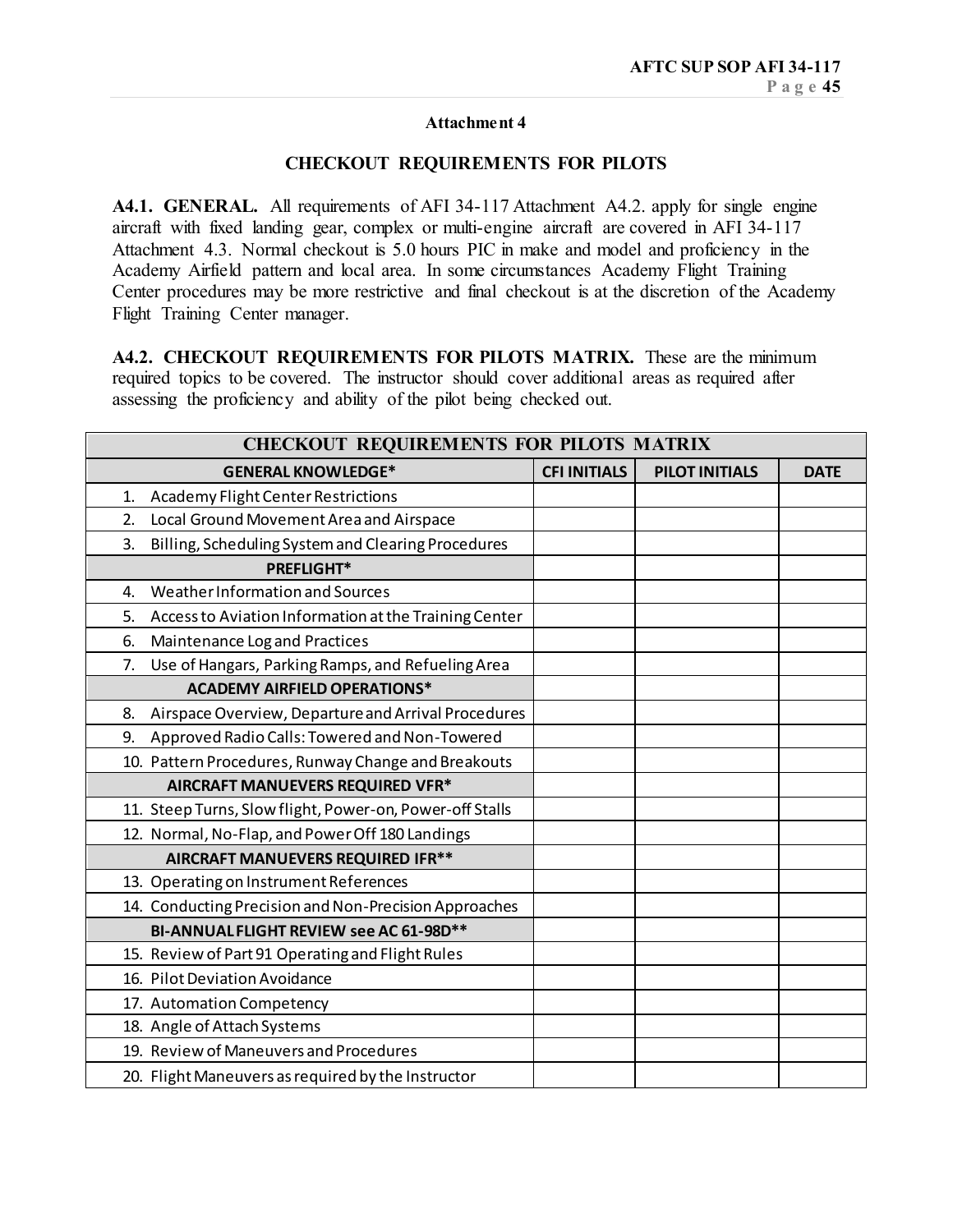## **CHECKOUT REQUIREMENTS MATRIX FOR PILOTS CONTINUED**

| <b>CHECKOUT REQUIREMENTS MATRIX FOR PILOTS (continued)</b> |                     |                       |             |
|------------------------------------------------------------|---------------------|-----------------------|-------------|
| <b>INSTRUMENT PROFICIENCY CHECK see AC 61-98D**</b>        | <b>CFI INITIALS</b> | <b>PILOT INITIALS</b> | <b>DATE</b> |
| 21. Ground Review of Flight Profiles to be Flown           |                     |                       |             |
| 22. Aircraft Control by Reference to Instruments           |                     |                       |             |
| 23. Systems and Procedures within the IFR Realm            |                     |                       |             |
| 24. Aeronautical Decision Making                           |                     |                       |             |
| 25. Stabilized Approaches and Landings                     |                     |                       |             |
| <b>NIGHT OPERATIONS**</b>                                  |                     |                       |             |
| 26. Night Preparation                                      |                     |                       |             |
| 27. Night Flight Checkout                                  |                     |                       |             |
| <b>LOCAL EMERGENCY PROCEDURES*</b>                         |                     |                       |             |
| 28. Radio Out Procedures for the Academy Airfield          |                     |                       |             |
| 29. Alternate Airfields for Divert Purposes                |                     |                       |             |
| 30. Survival Equipment for Local and Mountain Flights      |                     |                       |             |
| <b>POSTFLIGHT PROCEDURES*</b>                              |                     |                       |             |
| 31. After Landing                                          |                     |                       |             |
| 32. Parking, Refueling and Securing Aircraft               |                     |                       |             |

\* - Required for Local Area Checkout

\*\* - As required for Bi-Annual Flight Review, Night or Instrument Checkouts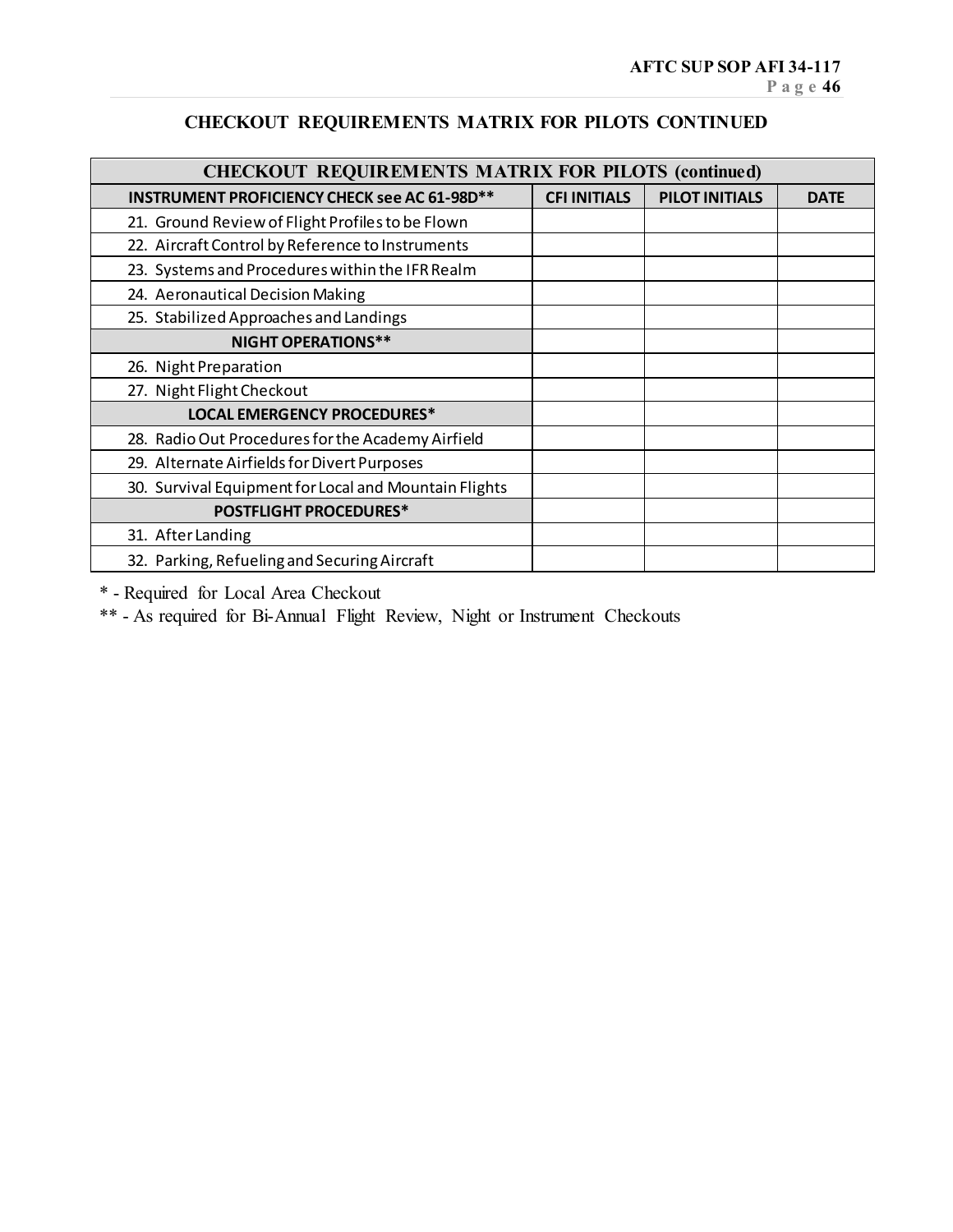## **Attachment 5**

## **MISHAP REPORTING PROCEDURES**

## **A5.1. IN CASE OF AIRCRAFT INCIDENT OR ACCIDENT.**

 **A5.1.1.** Take whatever immediate action is necessary to provide emergency attention to protect life and prevent further injury to persons or damage to property.

 **A5.1.2.** The NTSB should be notified when applicable under NTSB Part 830. Required forms should be completed and filed with the appropriate military and civilian authorities.

**A5.1.3.** Gather as much information as possible and contact the Academy Flight Training Center manager and the 306th Flying Training Group Director of Safety with the following data IAW paragraph A5.2:

 **A5.1.3.1.** Date of Occurrence.

 **A5.1.3.2.** Time of Occurrence.

 **A5.1.3.3.** Aircraft Registration Number.

 **A5.1.3.4.** Aircraft Make and Model.

 **A5.1.3.5.** Aircraft Year.

 **A5.1.3.6.** Location of Mishap.

 **A5.1.3.7.** Current Location of the Aircraft.

 **A5.1.3.8.** Pilot's Name (Civilian/Active Duty).

 **A5.1.3.9.** Passengers Name (Civilian/Active Duty).

 **A5.1.3.10.** Injuries Sustained.

 **A5.1.3.11.** Base of Origin.

## *NOTE: Do not delay reporting while awaiting more complete details, you can send additional information later.*

 **A5.1.4.** In the event an accident occurs (see National Transportation Safety Board (NTSB) Part 830, Federal Aviation Regulation, if unsure), immediately copy all aircraft and pilot logbook data. The NTSB could impound these records and they will be required for us to assist you in any investigation.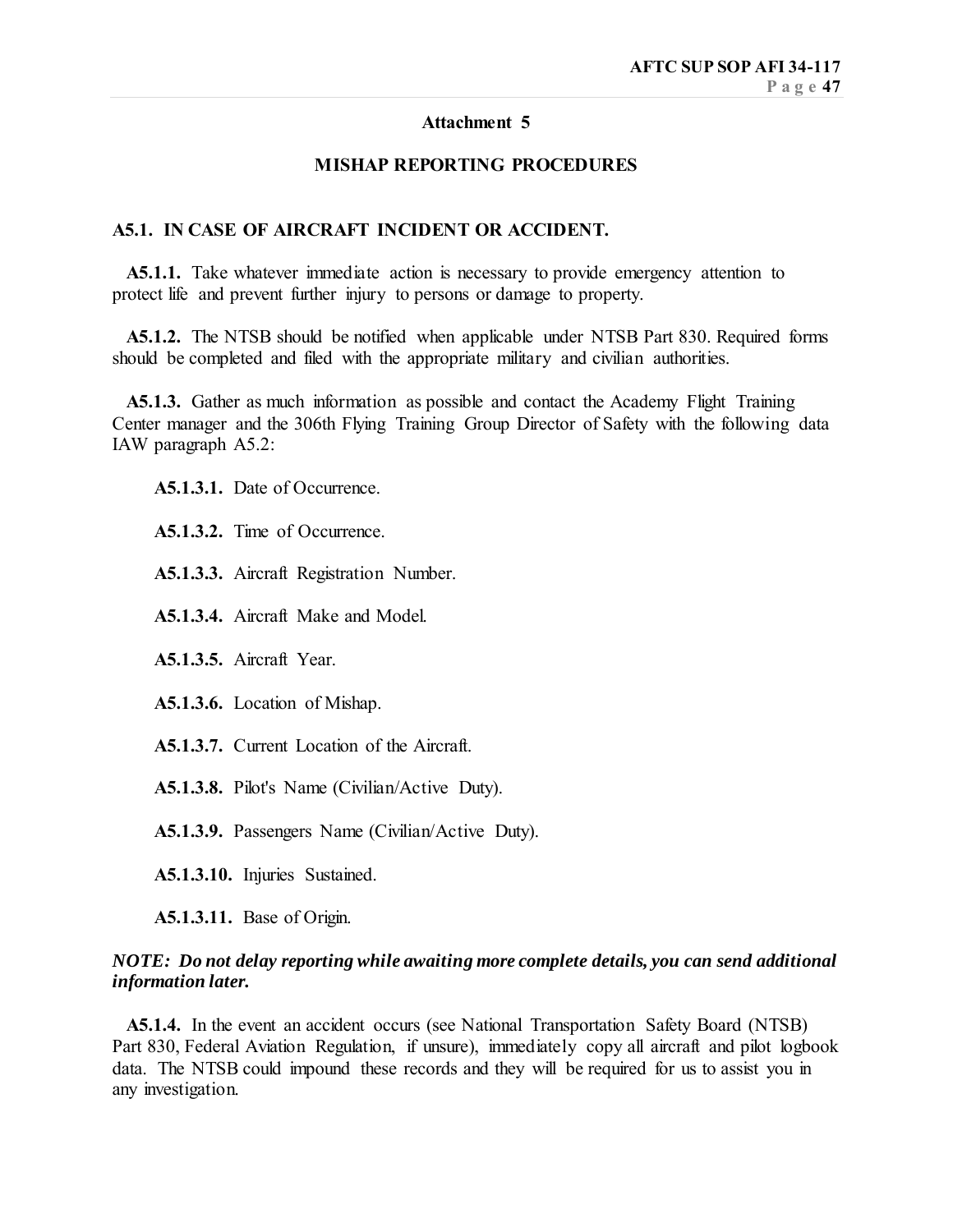## **A5.2. ACCIDENT/INCIDENT REPORTING.**

 **A5.2.1.** In the event of an aircraft accident, incident, or any bodily injury, make the following notifications immediately, regardless of the time of day or night:

 **A5.2.2.1.** Notify the Academy Flight Training Center manager at DSN 333-4542/4423, Commercial: 210-395-7240/7232 during duty hours. The manager will notify AFPC /SVPCR at DSN 969-7240/7232, Commercial: 210-395-7240/7232 during duty hours.

 **A5.2.2.2.** If after duty hours contact the Academy Flight Training Center manager at (719) 244-6358 or (719) 481-1617.

 **A5.2.2.3.** Contact the 306th Flight Training Group Director of Safety at (719) 333-9308 or (719) 333-8875.

 **A5.2.2.** In the event of an aircraft incident or property loss**,** make the telephone notification as described above immediately if during duty hours, or the next duty day if during non-duty hours.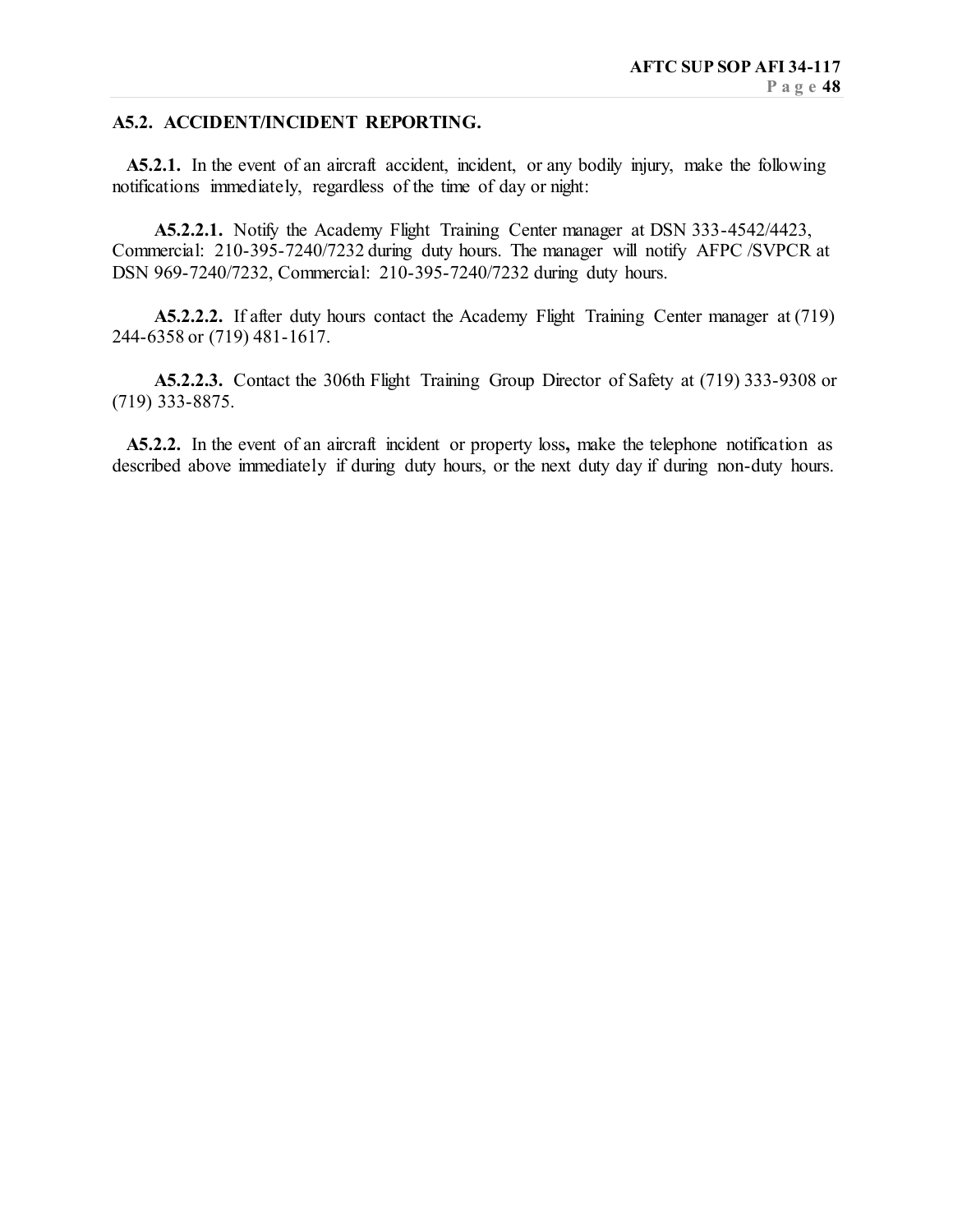#### **Attachment 6**

## **OPENING AND CLOSING CHECKLIST**

**A6.1. OPENING CHECKLIST.** To be completed by the SOF during non-towered operations in addition to the KAFF Aero Club Airfield Checklist. The checklist will completed by the manager or other Academy Flight Training Center designated personnel when the airfield is controlled. This checklist can be found in the SOF binder on the main desk.

 **A6.1.1.** Inspect the facility and record any discrepancies in the SOF logbook.

 **A6.1.2.** Turn on radio, ensured it's tuned to Tower/CTAF frequency (124.15 MHz).

 **A6.1.3.** If the airfield is open notify Base Operations that the Flight Training Center is open.

 **A6.1.4.** If the airfield is non-towered the SOF must:

 **A6.1.4.1.** Complete a runway inspection form AFA Form 0-1010 in SOF Book.

 **A6.1.4.2**. Notify fire department that the flight training center is operating (333-3603).

 **A6.1.5.** Friday after 0700L request fuel from base fuels at 333-3845.

 **A6.1.6.** Check phone messages using phone message log and place on manager's desk.

 **A6.1.7.** Sunday only, empty trash when time permits and review manager's punch list.

**A6.2. CLOSING CHECKLIST.** Will be completed by the last responsible person to leave the Academy Flight Training Center**.**

 **A6.2.1.** If the airfield is open contact Base Operations when flying is completed.

 **A6.2.2.** If the airfield is non-towered the SOF must notify fire department that flying operations have been completed (333-3603).

 **A6.2.3.** Ensure that the fuel pump is locked.

 **A6.2.4.** Ensure coffee pot in hangar is off, computer screens are off, and radio is off.

 **A6.2.5.** If last day of the month record fuel depth and meter reading in the fuel book.

 **A6.2.6.** Close and lock facility and all hangar doors to include North hangar access door.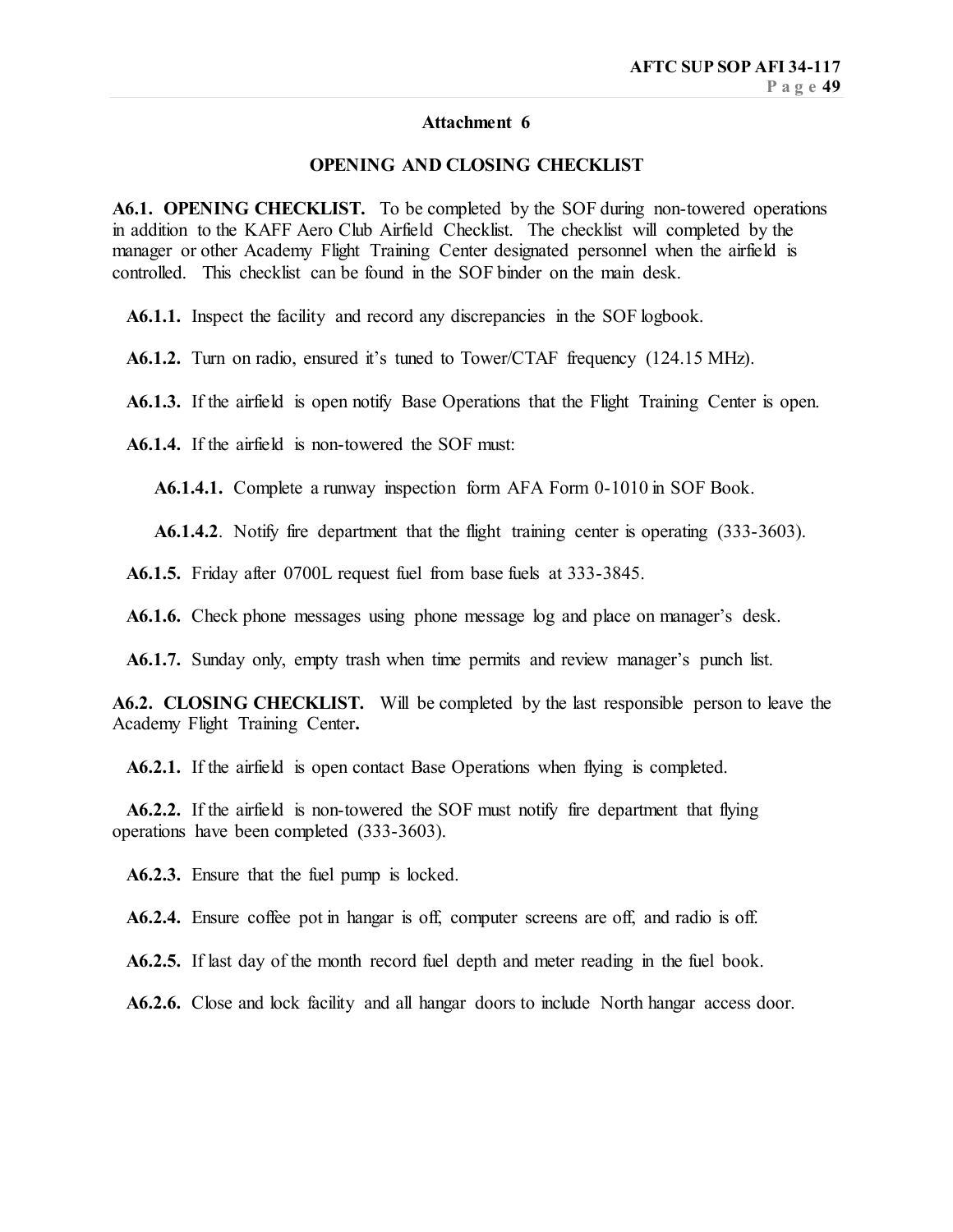## **Attachment 7**

#### **ABBREVIATIONS/ACRONYMS**

**A&P -** Airframe and/or Power plant mechanic **Aircraft -** Airplanes owned or leased by the Academy Flight Training Center. **Active Member -** An individual who has all required currencies and records up to date. **AD -** Airworthiness Directives **AGL -** Above Ground Level **AIM -** Airman's Information Manual **ARTCC -** Air Route Traffic Control Center **ATC -** Air Traffic Control **ATIS -** Automatic Terminal Information Service **Clearing Authority -** Designated in writing by the Academy Flight Training Center manager will clear all non-dual instruction flights departing KAFF **CTAF -** Common Terminal Advisory Frequency **DA -** Density Altitude **FAA -** Federal Aviation Administration **FAR -** Federal Aviation Regulations **FTGA -** Flying Training Group Available **IACRA -** Integrated Airman Certification Rating Application **IFR -** Instrument Flight Rules **Inactive Member -** Individual who DOES NOT have all currencies and records up to date and is on "Flight Hold." **Instructor -** FAA certified flight instructor who has completed all checkout requirements prescribed by AFI 34-117 is under a Non-appropriated Funds contract and approved by the Manager. **KAFF -** The USAF Academy Airfield. **KCOS -** Airport Identifier for Colorado Springs Airport **KFLY -** Airport Identifier for Meadow Lake Airport **Manager -** Unless specified otherwise, this term refers to the appointed Academy Flight Training Center manager. **MHz –** Mega Hertz **MSL –** Mean sea level **NM –** Nautical Miles **Non-Towered Operations –** Flying operations at KAFF when the control tower is closed. **NOTAM -** Notices to Airman **POH -** Pilots Operating Handbook **PIC -** Pilot-in-command **PIF -** Pilots Information File **Pilot -** Individual acting as pilot-in-command of an Academy Flight Training Center aircraft. **RCR –** Runway Condition Reading **RWY -** Runway **SOF -** The individual appointed as the supervisor of flying (SOF). **TFR –** Temporary Flight Restrictions **TSA –** Transportation Security Administration **VFR -** Visual Flight Rules